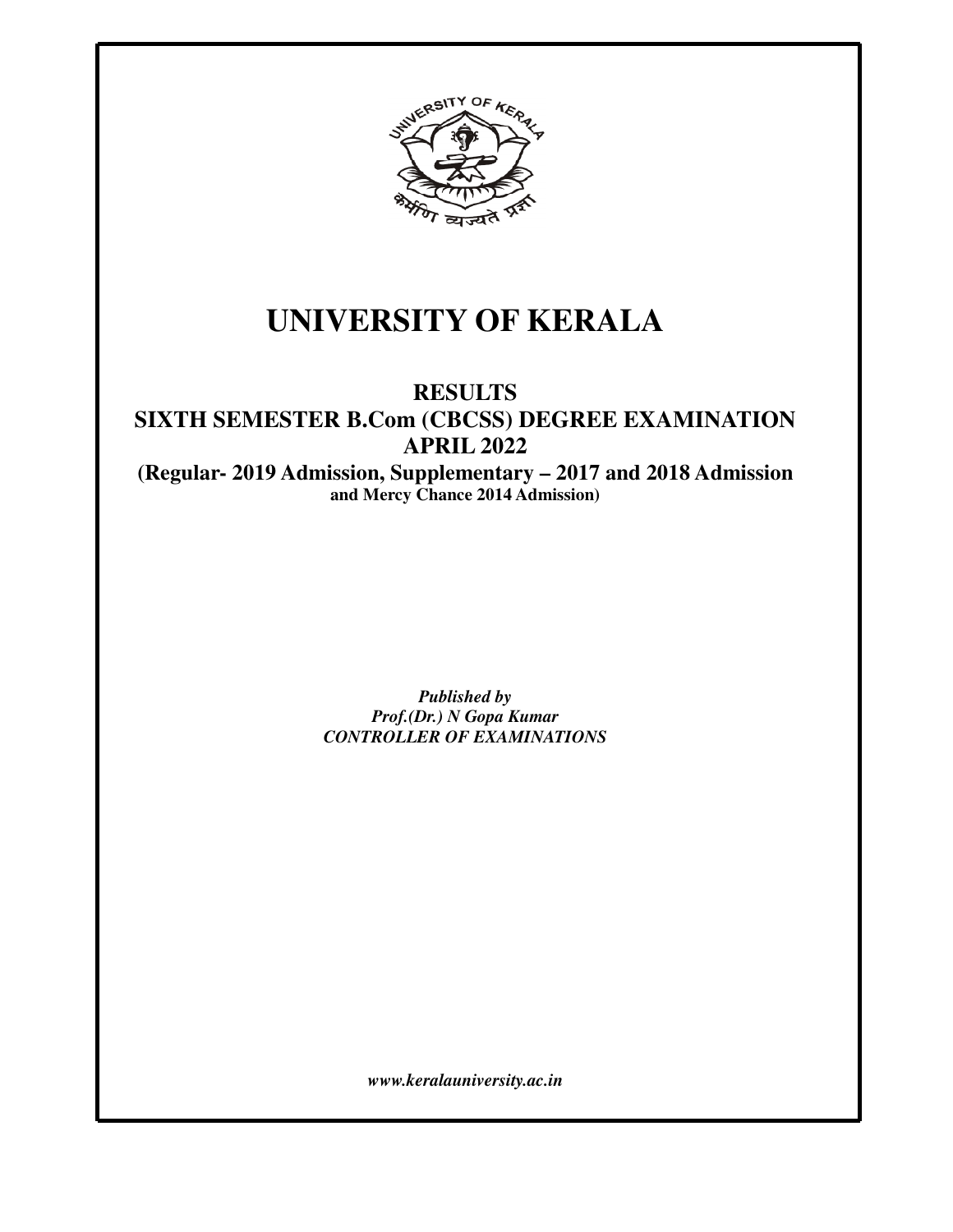**Not to be published before 24/05/2022** 



# **UNIVERSITY OF KERALA**

# **Notification**

- 1. The following is the provisional list of Register Numbers of the successful candidates of Sixth Semester B.Com Degree Examination April 2022 (Regular **– 2019 Admission, Supplementary Supplementary – 2017 & 2018 admission and Mercy chance - 2014 Admission) of the First Degree Programme under CBCS System as** declared by the Board of Examiners.
- **2.** a) From 2015 Admission onwards, a student has to score a minimum 35% **marks each for ESE & CE for a course pass. However, 40% in aggregate (CE + ESE) is required for a semester pass.**

**b) For the successful completion of a semester, for 2014 Admission** marks each for ESE & CE for a course pass. However, 40% in aggregate (CE<br>
+ ESE) is required for a semester pass.<br>
b) For the successful completion of a semester, for 2014 Admission<br>
candidates a student has to score a min minimum of 40% (E Grade) is required for passing a course with a separate **minimumof 40% (E Grade) for Continuous Evaluation and End semester Evaluation.**  the successful completion of a semester, for 2014 Admission<br>
is a student has to score a minimum SCPA of  $4.00(E \text{ Grade})$  A<br>
i of  $40\%$  (E Grade) is required for passing a course with a separate<br>
iof  $40\%$  (E Grade) for Con

- **3.** The draft mark lists will be made available in the University web s Candidates can use this draft mark lists for applying for scrutiny and **revaluation.**
- **4.** The last date of applying for scrutiny & revaluation by on-line registration is **04/06/2022**  s for applying for scrut<br>valuation by on-line regist<br>Sd/-

**Sd/ Controller of Examinations**

**University Buildings, Thiruvananthapuram, Date: 24 /05/2022**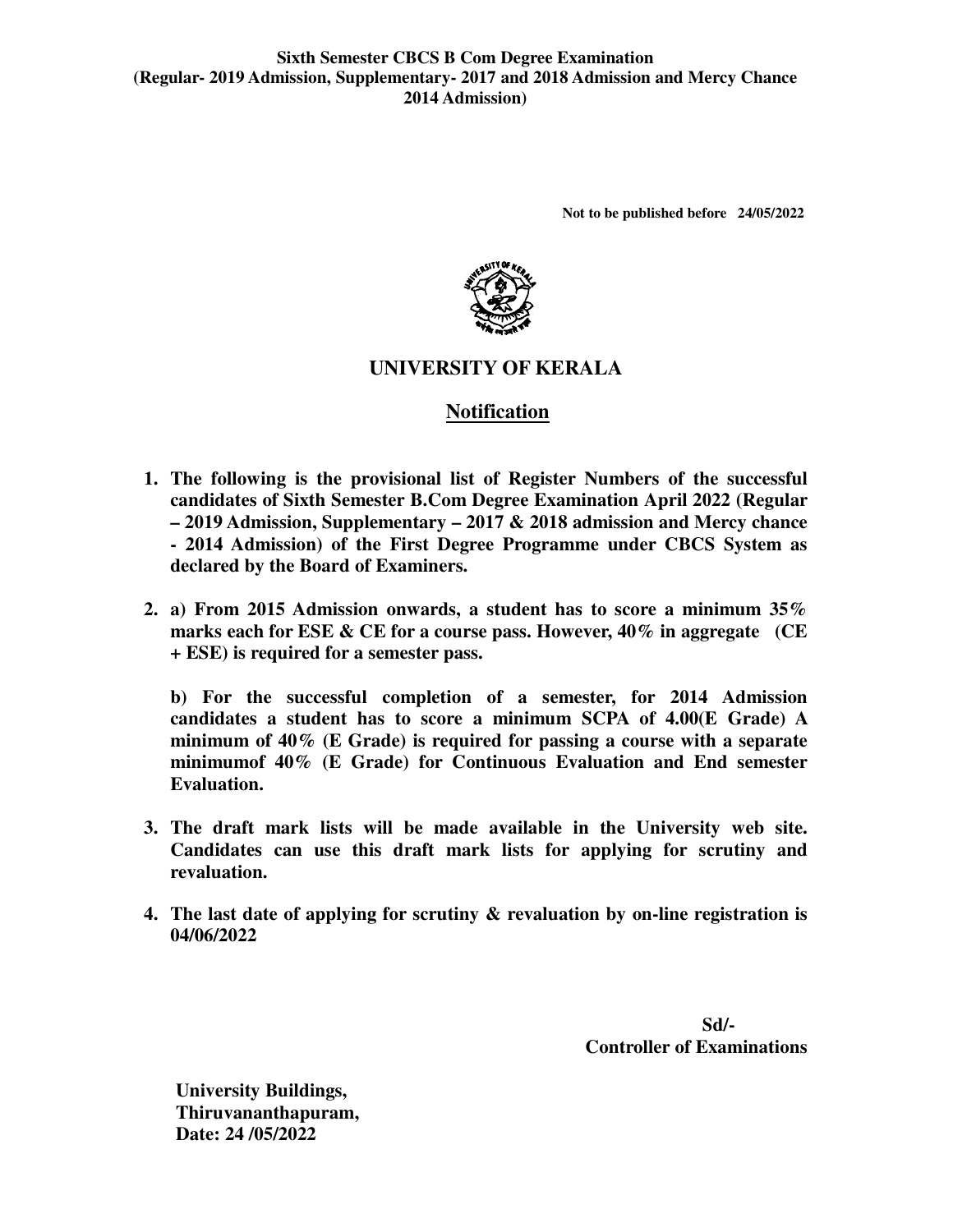

# **UNIVERSITY OF KERALA**

**No. CBCS B.Com/2022**

Thiruvananthapuram Date Date 24/05/2022

# **SYNDICATE – IN – CIRCULATION**

 **The results of the Sixth Semester CBCS B. Com Degree Examination Examination**  April 2022 (Regular – 2019 Admission, Supplementary – 2017 & 2018 admission and Mercy chance - 2014 Admission) as declared by the respective Board of **Examiners are given below.** 

|                  |                                     | 2018 Scheme | 2015 Scheme | 2014 Scheme |
|------------------|-------------------------------------|-------------|-------------|-------------|
| 1.               | <b>No. of Candidates Registered</b> | 5358        | 270         | 20          |
| 2.               | <b>No. of Candidates Appeared</b>   | 5295        | 245         | 19          |
| 3.               | <b>No. of Candidates With held</b>  | 19          | 0           | 0           |
| $\overline{4}$ . | <b>No. of Candidates Passed</b>     | 3884        | 121         | 13          |
| 5.               | <b>Pass Percentage</b>              | 73.35       | 49.39       | 68.42       |

| $Sd$ /-                           |
|-----------------------------------|
| <b>Controller of Examinations</b> |

**University Buildings, Thiruvananthapuram, Date:24/05/2022**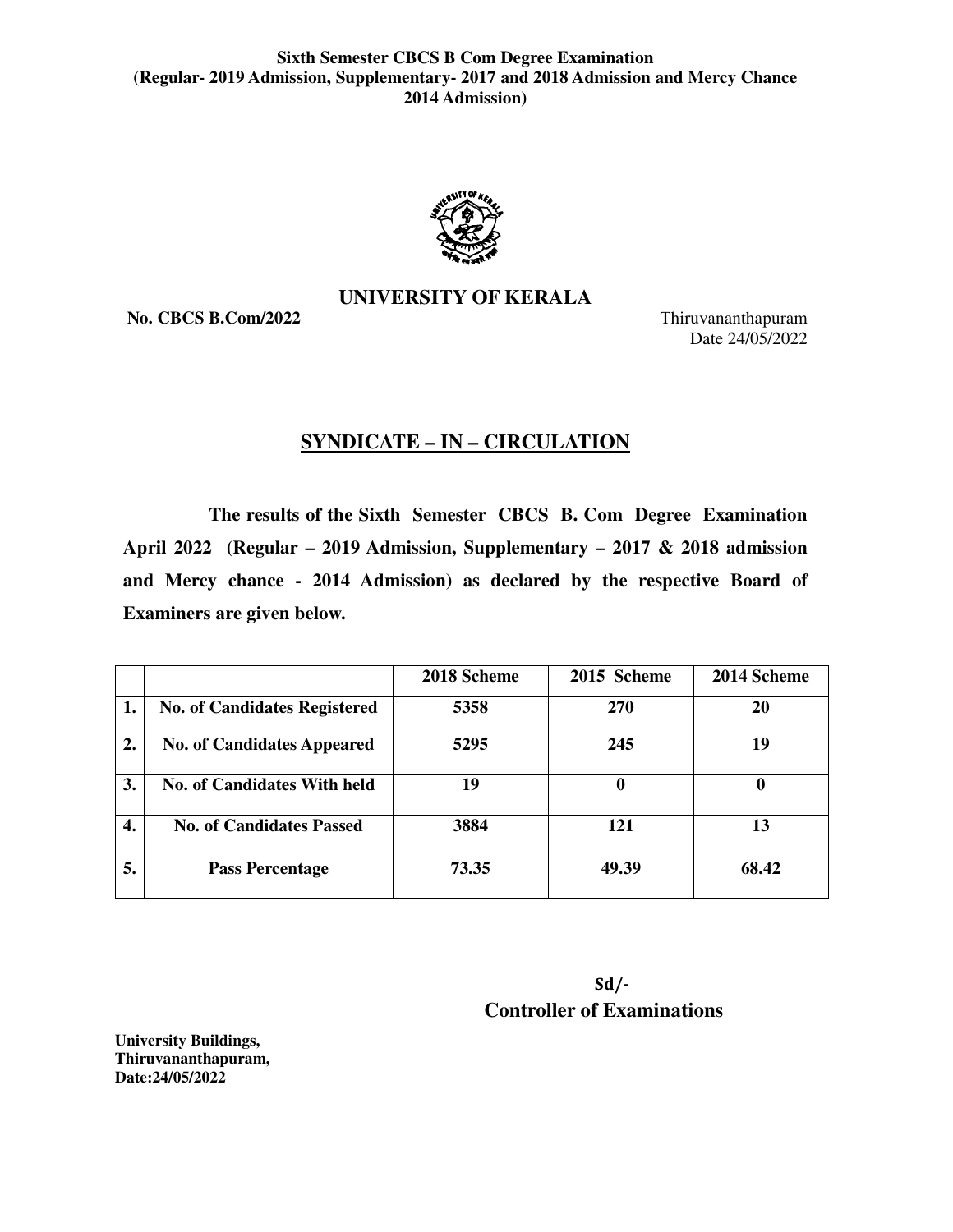# **Consolidation Statistics**

|     |                                     | 2018 Scheme  | 2015 Scheme    | 2014 Scheme  |
|-----|-------------------------------------|--------------|----------------|--------------|
| 1.  | <b>No. of Candidates Registered</b> | 5358         | 270            | 20           |
| 2.  | <b>No. of Candidates Appeared</b>   | 5293         | 245            | 19           |
| 3.  | <b>No. of Candidates Passed</b>     | 1592         | 40             | 3            |
| 4.  | <b>Pass Percentage</b>              | 30.08        | 16.33          | 15.79        |
| 5.  | No. of Candidates who got A+ grade  | $\mathbf{1}$ | $\bf{0}$       | $\mathbf{0}$ |
| 6.  | No. of Candidates who got A grade   | 113          | $\bf{0}$       | $\mathbf{0}$ |
| 7.  | No. of Candidates who got B grade   | 687          | $\bf{0}$       | $\mathbf{0}$ |
| 8.  | No. of Candidates who got C grade   | 678          | $\overline{2}$ | $\mathbf{1}$ |
| 9.  | No. of Candidates who got D grade   | 108          | 32             | $\bf{0}$     |
| 10. | No. of Candidates who got E grade   | 5            | 6              | $\mathbf{2}$ |

PALAYAM DATE :24/05/2022

**Sd/-**  UNIVERSITY OFFICE BUILDING **CONTROLLER OF EXAMINATIONS**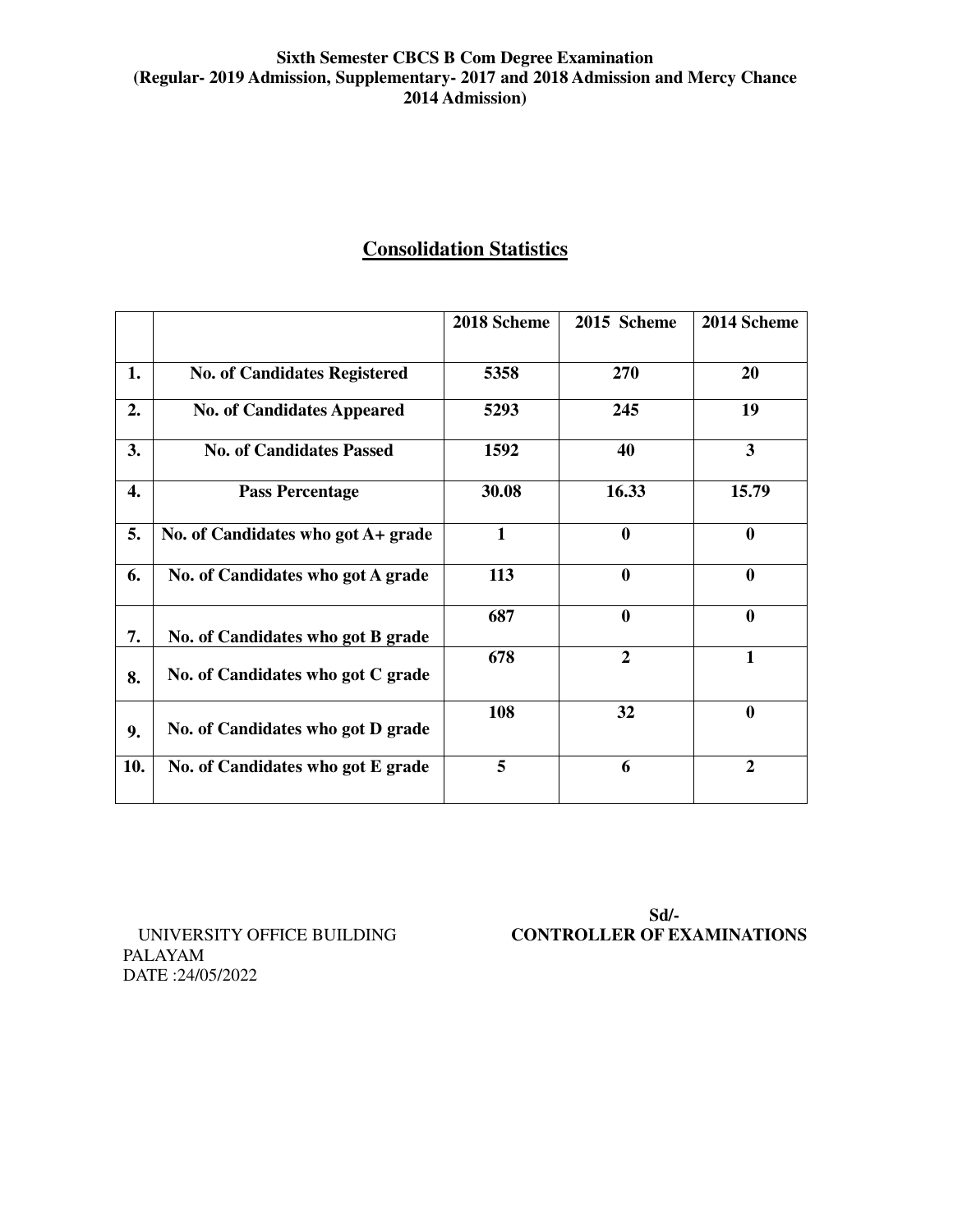#### **College Code : 100**

# **All Saint's College, Chakai, Thiruvananthapuram**

**B.Com - (159)** 

Course Pass

| 19100002(7.307)       | 005(7.055)                                        | 006(8.354)                    | 009(8.446)     | 013(6.551)       |                       |
|-----------------------|---------------------------------------------------|-------------------------------|----------------|------------------|-----------------------|
| 014(7.549)            | 015(7.534)                                        | 017(7.711)                    | 018(7.612)     | 019(7.008)       |                       |
| 022(6.223)            | 023(7.274)                                        | 024(5.865)                    | 025(7.258)     | 026(6.202)       |                       |
| 027(6.889)            | 029(8.774)                                        | 030(6.903)                    | 031(7.107)     | 033(6.502)       |                       |
| 034(6.041)            | 038(5.991)                                        | 039(5.535)                    | 040(7.782)     | 042(6.118)       |                       |
| 044(6.501)            | 045(7.509)                                        | 046(7.146)                    | 047(6.498)     | 051(7.539)       |                       |
| 052(7.452)            | 053(7.697)                                        | 054(7.074)                    | 055(7.935)     | 056(7.108)       |                       |
| 057(5.966)            | 058(7.417)                                        | 059(7.653)                    | 060(7.230)     | 061(6.746)       |                       |
| 064(7.174)            | 065(6.585)                                        | 066(7.361)                    | 067(6.601)     | 068(6.483)       |                       |
| 072(6.384)            | 074(6.750)                                        | 076(6.350)                    | 078(6.787)     | 081(6.737)       |                       |
| 085(7.372)            | 086(7.659)                                        | 091(6.069)                    | 097(6.686)     | 101(6.693)       |                       |
| 106(6.377)            | 108(6.646)                                        | 109(6.929)                    | 116(6.890)     | 117(6.231)       |                       |
| 118(6.605)            | 121(7.504)                                        | 122(6.319)                    | 125(5.836)     | 128(6.272)       |                       |
|                       | All Pass (Semester scores given in brackets)      |                               |                |                  |                       |
| 19100001(6.96 C)      | 002(7.93 B)                                       | 003(6.44 C)                   | 004(6.09 C)    | 005(7.31 B)      |                       |
| 006(8.75 A)           | 007(7.03 B)                                       | 008(7.62 B)                   | 009(8.62 A)    | 013(6.36 C)      |                       |
| $014(8.21 \text{ A})$ | 015(7.9 B)                                        | 017(7.42 B)                   | 018(8.15 A)    | 019(7.19 B)      |                       |
| 020(6.84 C)           | 021(6.62 C)                                       | 022(6.16 C)                   | 023(8.05 A)    | 024(6.14 C)      |                       |
| 025(7.58 B)           | 026(6.33 C)                                       | 027(6.86 C)                   | $029(9.04 A+)$ | 030(7.56 B)      |                       |
| 031(7.83 B)           | 032(5.41 D)                                       | 033(7.18 B)                   | 034(6.88 C)    | 035(5.67 D)      |                       |
| 037(5.38 D)           | $038(6.3)$ C)                                     | 039(5.62 D)                   | 040(7.84 B)    | 041(5.63 D)      |                       |
| 042(6.78 C)           | 044(6.81 C)                                       | 045(7.68 B)                   | 046(7.74 B)    | 047(7.18 B)      |                       |
| 051(7.88 B)           | 052(7.72 B)                                       | 053(8.17 A)                   | 054(7.46 B)    | 055(8.19 A)      |                       |
| 056(7.3 B)            | 057(6.91 C)                                       | 058(7.99 B)                   | 059(8.18 A)    | 060(7.36 B)      |                       |
| 061(7.33 B)           | 062(5.53 D)                                       | 063(6.11 C)                   | 064(6.82 C)    | 065(7.31 B)      |                       |
| 066(7.27 B)           | 067(7.14 B)                                       | 068(6.89 C)                   | 070(6.08 C)    | 072(6.66 C)      |                       |
| 073(5.31 D)           | 074(7.46 B)                                       | 075(6.7 C)                    | 076(7.03 B)    | 078(7.39 B)      |                       |
| 079(7.04 B)           | 081(7.53 B)                                       | 082(7.23 B)                   | 083(6.99 C)    | 084(6.98 C)      |                       |
| 085(8.16 A)           | 086(8.27 A)                                       | 087(7.39 B)                   | 090(6.49 C)    | 091(6.43 C)      |                       |
| $093(6.4 \text{ C})$  | 094(6.96 C)                                       | 096(5.61 D)                   | 097(7.11 B)    | 099(5.99 D)      |                       |
| 100(6.49 C)           | 101(7.41 B)                                       | 102(5.31 D)                   | 105(7.2 B)     | 106(6.85 C)      |                       |
| 108(7.12 B)           | 109(7.01 B)                                       | 111(5.92 D)                   | 113(6.28)      | 114(6.34 C)      |                       |
| $115(6.31)$ C)        | 116(6.97 C)                                       | 117(6.81 C)                   | 118(6.75 C)    | 119(6.76 C)      |                       |
| 121(7.32 B)           | 122(6.87 C)                                       | 123(7.01 B)                   | 125(5.94 D)    | 126(6.28 C)      |                       |
| 127(5.95 D)           | 128(6.65 C)                                       | 18100117(5.96 D)              |                | 17100099(6.71 C) | $103(5.84 \text{ D})$ |
|                       | Passed in Parts (Subject codes given in brackets) |                               |                |                  |                       |
| 19100010(3,4,5,6)     | 011(3,4,5,6)                                      | 012(1,3,4,5,6)                | 036(2,4,5,6)   | 043(2, 4, 6)     |                       |
| 049(1,2,3,4,6)        | 050(1,2,3,5,6) 069(6) 071(4,5,6)                  |                               | 080(6)         |                  |                       |
| 088(1,3,4,6)          | 089(2,3,4,5,6)                                    | 092(2,3,4,5,6) 095(2,3,4,5,6) |                | 098(6)           |                       |

 103(3,4,5,6) 107(5,6) 110(3,4,5,6) 112(6) 120(2,4,5,6) 124(1,3,4,5,6) 18100103(2,4,5)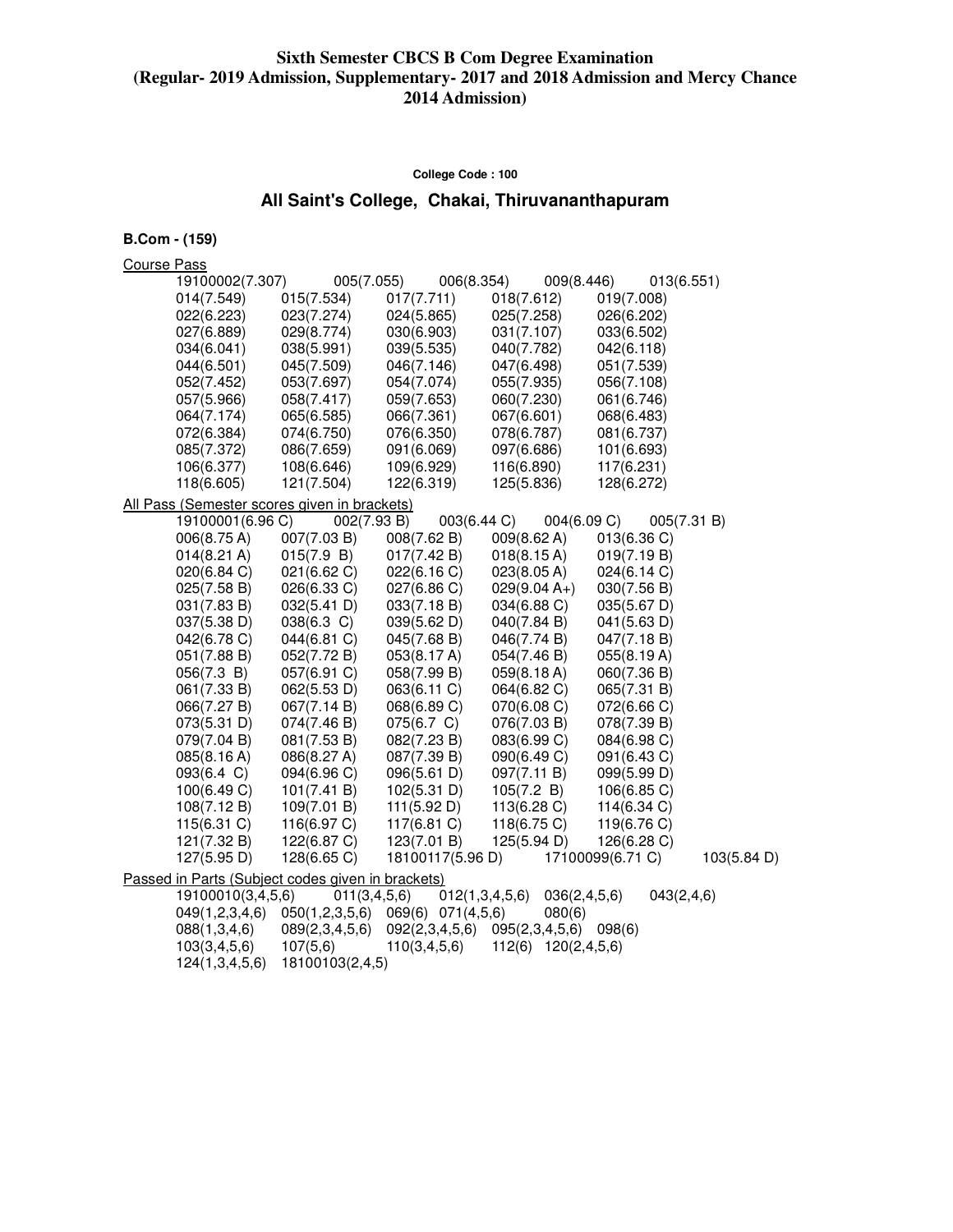#### **College Code : 101**

# **Bishop Moore College, Mavelikara, Alappuzha**

**B.Com - (159)** 

| Course Pass |                          |                                                   |               |                   |                |                                 |                       |                |
|-------------|--------------------------|---------------------------------------------------|---------------|-------------------|----------------|---------------------------------|-----------------------|----------------|
|             | 19101001(6.965)          | 002(7.202)                                        |               | 005(8.270)        |                | 008(7.917)                      |                       | 009(8.860)     |
|             | 011(8.236)               | 012(6.137)                                        | 013(7.043)    |                   | 022(7.150)     |                                 | 027(8.442)            |                |
|             | 030(7.070)               | 031(7.663)                                        | 033(7.635)    |                   | 034(8.223)     |                                 | 036(7.499)            |                |
|             | 037(6.634)               | 040(7.522)                                        | 041(7.925)    |                   | 042(7.600)     |                                 | 043(7.567)            |                |
|             | 045(6.586)               | 047(8.340)                                        | 048(7.198)    |                   | 050(8.091)     |                                 | 051(8.417)            |                |
|             | 052(7.891)               | 056(8.162)                                        | 057(7.620)    |                   | 064(6.728)     |                                 | 065(7.688)            |                |
|             | 077(7.861)               | 078(7.255)                                        | 079(7.222)    |                   | 081(8.030)     |                                 | 082(6.635)            |                |
|             | 088(7.338)               | 090(6.220)                                        |               |                   |                |                                 |                       |                |
|             |                          | All Pass (Semester scores given in brackets)      |               |                   |                |                                 |                       |                |
|             | 19101001(7.38 B)         | 002(6.74 C)                                       |               | 003(6.63 C)       |                | 004(7.58 B)                     |                       | 005(8.47 A)    |
|             | 006(6.05 C)              | 007(5.91 D)                                       | 008(7.6 B)    |                   | $009(9.05 A+)$ |                                 | 010(6.26)             |                |
|             | 011(8.26 A)              | 012(6.46 C)                                       | 013(7.16 B)   |                   | 014(6.66)      |                                 | 016(5.73 D)           |                |
|             | 017(5.52 D)              | 020(7.33 B)                                       | 021(7.21 B)   |                   | 022(6.85 C)    |                                 | 025(6.27 C)           |                |
|             | 027(8.61 A)              | 029(5.52 D)                                       | 030(7.25 B)   |                   | 031(7.63 B)    |                                 | 033(7.98 B)           |                |
|             | $034(8.54 \text{ A})$    | 035(7.43 B)                                       | 036(7.56 B)   |                   | 037(6.9 C)     |                                 | 038(5.76 D)           |                |
|             | 039(6.34 C)              | 040(7.3 B)                                        | 041(7.64 B)   |                   | 042(7.48 B)    |                                 | 043(7.53 B)           |                |
|             | 045(6.81 C)              | $047(8.53 \text{ A})$                             | $048(6.8)$ C) |                   | 050(8.35 A)    |                                 | $051(8.31 \text{ A})$ |                |
|             | 052(7.91 B)              | 053(6.02 C)                                       | 056(8.55 A)   |                   | 057(7.66 B)    |                                 | 058(7.47 B)           |                |
|             | 059(6.18 C)              | 061(5.75 D)                                       | 062(6.38 C)   |                   | 064(6.79 C)    |                                 | 065(7.55 B)           |                |
|             | 066(6.66 C)              | 067(7.76 B)                                       | 069(6.92 C)   |                   | 070(6.21 C)    |                                 | 076(7.67 B)           |                |
|             | 077(8.44 A)              | 078(7.67 B)                                       | 079(7.88 B)   |                   | 081(8.56 A)    |                                 | 082(7.06 B)           |                |
|             | 083(8.36 A)              | 085(7.95 B)                                       | 087(6.41 C)   |                   | 088(7.28 B)    |                                 | 090(6.73 C)           |                |
|             | 091(7.04 B)              | 17101061(5.49 D)                                  |               | 073(5.47 D)       |                |                                 |                       |                |
|             |                          | Passed in Parts (Subject codes given in brackets) |               |                   |                |                                 |                       |                |
|             | 19101015(1,5,6)          | 018(4,6)                                          |               | 019(6) 024(2,6)   |                |                                 |                       | 028(1,2,3,4,6) |
|             | 032(1,5,6)               | 046(2,4)                                          |               | 049(6) 054(2,6,7) |                | 055(1, 2, 4, 6, 7)              |                       |                |
|             | 060(2,3,5,6,7)           | 068(3,6,7)                                        | 071(6,7)      |                   | 072(4,6,7)     |                                 | 073(6)                |                |
|             | 074(1,3,4,6,7)           | 075(1,2,4,6,7)                                    | 080(4,5,6,7)  |                   |                | $084(2,3,4,6,7)$ $086(1,4,6,7)$ |                       |                |
|             | 089(1,3,4,6,7)<br>059(5) | 093(6,7)                                          | 094(4,6,7)    |                   |                | 18101060(4,5) 17101057(5)       |                       |                |

**College Code : 102** 

# **Christian College, Chengannur, Alappuzha**

| Course Pass |                                                     |             |             |            |             |               |             |
|-------------|-----------------------------------------------------|-------------|-------------|------------|-------------|---------------|-------------|
|             | 19102001(7.583)                                     | 002(7.082)  |             | 005(5.925) |             | 006(7.065)    | 010(7.328)  |
|             | 011(7.198)                                          | 013(7.146)  | 014(6.433)  |            | 017(6.285)  | 023(7.780)    |             |
|             | 027(6.561)                                          | 028(6.899)  | 029(7.377)  |            | 030(6.487)  | 031(7.020)    |             |
|             | 033(7.591)                                          | 034(6.713)  | 036(6.801)  |            | 037(6.820)  | 040(6.766)    |             |
|             | 041(7.101)                                          | 043(6.314)  | 046(6.831)  |            | 047(6.540)  | 049(7.937)    |             |
|             | 053(7.232)                                          |             |             |            |             |               |             |
|             | <u>All Pass (Semester scores given in brackets)</u> |             |             |            |             |               |             |
|             | 19102001(7.95 B)                                    | 002(7.94 B) |             | 005(6.75)  |             | 006(7.72 B)   | 010(7.34 B) |
|             | $011(8.24 \text{ A})$                               | 013(7.66 B) | 014(7.4 B)  |            | 015(6.31)   | $017(6.3)$ C) |             |
|             | 018(7.14 B)                                         | 019(6.79 C) | 020(5.81 D) |            | 023(7.94 B) | 027(6.72 C)   |             |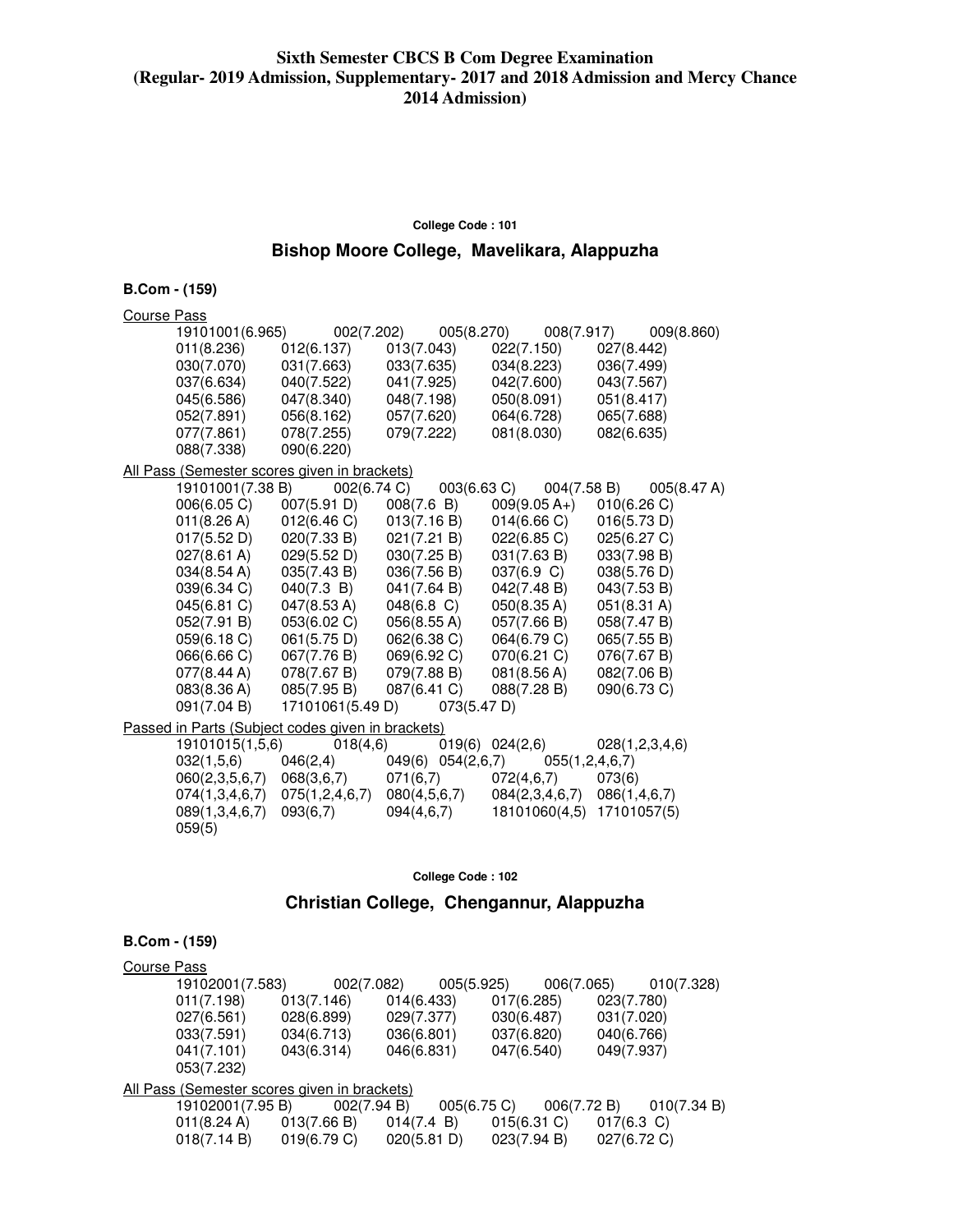028(6.74 C) 029(6.83 C) 030(6.8 C) 031(7.11 B) 032(6.86 C) 033(7.66 B) 034(7.36 B) 035(6.7 C) 036(6.98 C) 037(7.19 B) 19102038(5.98 D) 040(6.46 C) 041(7.32 B) 042(7.45 B) 043(6.59 C) 046(6.46 C) 047(7.23 B) 049(8.44 A) 050(6.68 C) 051(6.89 C)<br>053(7.25 B) 054(7.52 B) 055(6.63 C) 057(5.76 D) 18102036(7. 053(7.25 B) 054(7.52 B) 055(6.63 C) 057(5.76 D) 18102036(7.76 B)<br>17102002(5.95 D) 004(7.43 B) 17102002(5.95 D) Passed in Parts (Subject codes given in brackets)<br>19102003(4,6,7) 004(2,4,6,7) 007(2,4,6,7) 19102003(4,6,7) 004(2,4,6,7) 007(2,4,6,7) 008(2,6,7) 012(1,6,7)  $021(1,2,4,6,7)$   $022(1,2,3,4,6,7)$   $026(6,7)$   $044(6,7)$   $045(1,3,4,6,7)$ <br> $048(1,3)$   $056(1,2,4,5,6,7)$  18102019(1,2,4)  $025(1,2,4)$  $048(1,3)$  056(1,2,4,5,6,7) 18102019(1,2,4)

**College Code : 103** 

**Christian College, Kattakada, Thiruvananthapuram** 

### **B.Com - (159)**

Course Pass

| 19103001(7.016) | 004(6.784) |            | 007(6.690) | 011(6.899) | 013(7.016) |
|-----------------|------------|------------|------------|------------|------------|
| 014(6.954)      | 017(7.357) | 024(6.510) |            | 026(7.270) | 027(7.627) |
| 028(7.156)      | 032(6.253) | 034(6.216) |            | 037(6.933) | 040(7.203) |
| 041(7.705)      | 043(6.862) |            |            |            |            |
|                 |            |            |            |            |            |

All Pass (Semester scores given in brackets)

| 19103001(8.03 A) 004(7.62 B) 005(6.97 C) 006(8.05 A) 007(7.47 B) |                       |             |             |             |             |                             |  |
|------------------------------------------------------------------|-----------------------|-------------|-------------|-------------|-------------|-----------------------------|--|
| $009(6.98)$ C)                                                   | 011(7.37 B)           | 012(7.25 B) |             | 013(7.91 B) | 014(7.71 B) |                             |  |
| 017(7.88 B)                                                      | 018(6.15)             | 020(6.12 C) | 021(6.62 C) |             | 023(6.32 C) |                             |  |
| $024(7 \quad B)$                                                 | $025(6.55)$ C)        | 026(7.94 B) | 027(7.89 B) |             | 028(7.53 B) |                             |  |
| 029(6.9 C)                                                       | $030(6.03 \text{ C})$ | 031(5.81 D) | 032(7.14 B) |             | 034(7.26 B) |                             |  |
| 035(8.09 A)                                                      | 037(7.86 B)           | 038(7.57 B) | 040(7.81 B) |             | 041(8.32 A) |                             |  |
| $042(5.58 \text{ D})$                                            | 043(7.79 B)           | 044(7.14 B) |             |             |             | 18103028(5.92 D) 034(6.4 C) |  |
| Passed in Parts (Subject codes given in brackets)                |                       |             |             |             |             |                             |  |
| $10102002(2.6.7)$ 008(2.4 5 6.7) 010(2.4 5 6.7) 015(1.4 6.7)     |                       |             |             |             |             | 0.10/12156                  |  |

 19103003(3,6,7) 008(3,4,5,6,7) 010(3,4,5,6,7) 015(1,4,6,7) 019(1,3,4,5,6,7) 022(1,3,4,6,7) 039(2,3,4,5,6,7) 046(4,6,7)

#### **College Code : 104**

### **Kumbalathu Sankupillai Memorial Devaswom Board College, Sasthamcottah, Kollam**

| Course Pass |                                                     |             |                 |             |                |             |             |            |
|-------------|-----------------------------------------------------|-------------|-----------------|-------------|----------------|-------------|-------------|------------|
|             | 19104002(7.122)                                     | 003(5.577)  |                 | 004(7.062)  |                | 005(7.576)  |             | 006(6.120) |
|             | 007(6.276)                                          | 008(6.627)  | 009(7.580)      |             | 010(7.268)     |             | 011(7.015)  |            |
|             | 013(6.454)                                          | 018(6.953)  | 019(7.507)      |             | 021(6.741)     |             | 022(7.055)  |            |
|             | 023(6.722)                                          | 025(7.297)  | 027(6.193)      |             | 028(7.956)     |             | 029(7.340)  |            |
|             | 035(6.944)                                          | 037(6.530)  | 039(7.483)      |             | 046(7.148)     |             | 047(6.309)  |            |
|             | 048(6.068)                                          | 049(6.948)  | 051(6.691)      |             | 056(7.577)     |             | 057(5.814)  |            |
|             | 058(6.153)                                          | 059(6.998)  | 060(6.588)      |             | 064(6.092)     |             | 069(7.362)  |            |
|             | 071(6.745)                                          | 073(7.607)  | 074(6.310)      |             |                |             |             |            |
|             | <u>All Pass (Semester scores given in brackets)</u> |             |                 |             |                |             |             |            |
|             | 19104002(7.94 B)                                    | 003(6       | C)              | 004(7.44 B) |                | 005(7.93 B) |             | 006(6.48)  |
|             | 007(7.06 B)                                         | 008(7.87 B) | $009(8.4 \; A)$ |             | 010(7.66 B)    |             | 011(7.07 B) |            |
|             | 012(7.24 B)                                         | 013(7.06 B) | 014(6.04 C)     |             | $017(6.13)$ C) |             | 018(7.68 B) |            |
|             | 019(7.87 B)                                         | 020(5.51 D) | 021(7.55 B)     |             | 022(7.76 B)    |             | 023(7.67 B) |            |
|             | 025(7.8 B)                                          | 027(6.43 C) | 028(8.29 A)     |             | 029(7.68 B)    |             | 030(6.45 C) |            |
|             | 031(7.22 B)                                         | 032(6.46 C) | 033(6.16 C)     |             | 034(6.52 C)    |             | 035(7.94 B) |            |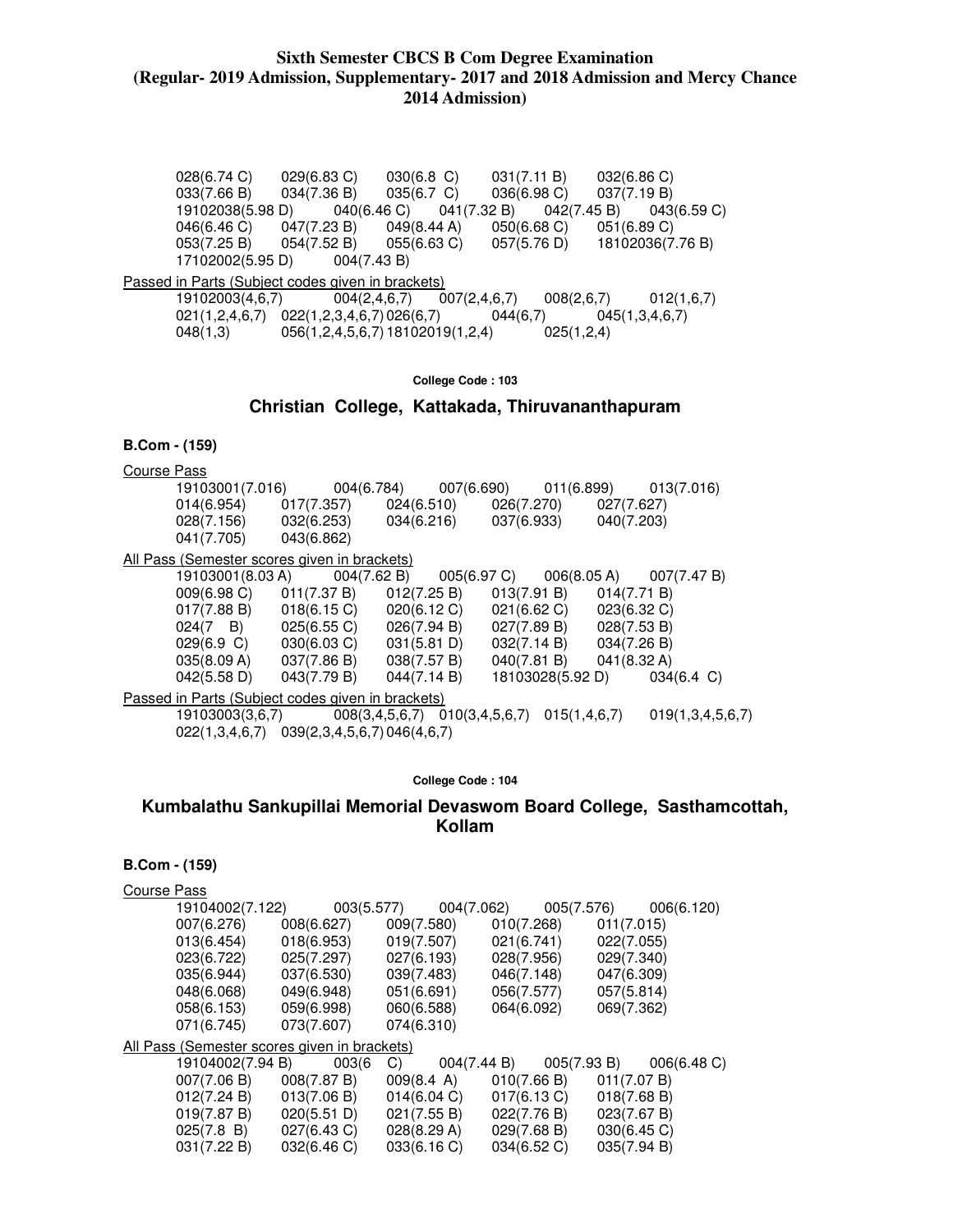036(5.94 D) 037(7.56 B) 039(8.13 A) 040(7.22 B) 042(6.68 C) 044(6.85 C) 046(7.57 B) 047(6.98 C) 048(6.58 C) 049(7.13 B) 051(7.3 B) 053(5.69 D) 054(6.25 C) 055(6.47 C) 056(7.85 B) 057(5.52 D) 058(7.15 B) 059(7.72 B) 060(7.34 B) 061(6.27 C) 19104063(5.95 D) 064(6.16 C) 065(5.95 D) 066(6.22 C) 069(7.69 B) 071(7.36 B) 072(5.86 D) 073(7.85 B) 074(6.83 C) 18104053(6.12 C) 068(5.77 D) Passed in Parts (Subject codes given in brackets) 19104001(1,3,4,5,6) 015(1,4,5,6) 016(5,6) 024(1,3,4,6) 026(6) 038(1,2,3,5,6) 041(6) 043(3,5,6) 045(1,6) 050(1,2,3,6) 052(3,6) 062(1,3,6) 067(1,3,4,5,6) 068(6) 070(1,6) 18104054(1) 056(3)

**College Code : 106** 

#### **Govt. Arts College, , Thiruvananthapuram**

#### **B.Com - (159)**

| <b>Course Pass</b> |                   |                                                   |                       |                    |                            |
|--------------------|-------------------|---------------------------------------------------|-----------------------|--------------------|----------------------------|
|                    | 19106001(6.962)   | 003(6.715)                                        | 004(7.354)            | 005(7.544)         | 006(6.928)                 |
|                    | 008(6.514)        | 009(8.055)                                        | 010(7.833)            | 011(7.685)         | 012(7.142)                 |
|                    | 013(6.149)        | 014(8.298)                                        | 016(7.976)            | 017(5.985)         | 018(7.103)                 |
|                    | 020(7.698)        | 022(6.262)                                        | 023(7.285)            | 024(7.463)         | 026(7.920)                 |
|                    | 027(6.619)        | 028(6.837)                                        | 029(6.785)            | 030(7.388)         | 031(6.284)                 |
|                    | 032(7.411)        | 034(7.157)                                        | 036(7.352)            | 039(8.027)         | 040(6.285)                 |
|                    | 042(7.445)        | 043(5.767)                                        | 044(7.182)            | 045(7.347)         | 046(6.367)                 |
|                    | 047(7.175)        | 048(6.603)                                        | 050(6.512)            | 057(6.615)         | 058(7.442)                 |
|                    | 059(7.537)        | 061(7.152)                                        | 062(6.509)            | 066(6.586)         | 068(5.857)                 |
|                    | 070(7.929)        |                                                   |                       |                    |                            |
|                    |                   | All Pass (Semester scores given in brackets)      |                       |                    |                            |
|                    | 19106001(7.34 B)  | 002(6.71 C)                                       | 003(7.16 B)           |                    | 004(7.69 B)<br>005(7.81 B) |
|                    | 006(6.79 C)       | 008(6.48 C)                                       | 009(7.92 B)           | 010(7.76 B)        | 011(7.34 B)                |
|                    | 012(7.46 B)       | 013(6.74 C)                                       | 014(8.32 A)           | 015(6.38)          | 016(8.38 A)                |
|                    | 017(5.86 D)       | 018(6.83 C)                                       | 020(7.92 B)           | 022(6.54 C)        | 023(7.78 B)                |
|                    | 024(7.64 B)       | 026(7.99 B)                                       | $027(6.88 \text{ C})$ | 028(7.12 B)        | 029(7.05 B)                |
|                    | 030(7.71 B)       | 031(6.95 C)                                       | 032(7.85 B)           | 033(6.9 C)         | 034(7.71 B)                |
|                    | 036(7.7 B)        | 037(6.16 C)                                       | 038(7.41 B)           | 039(8.59 A)        | 040(6.67 C)                |
|                    | 042(8.08 A)       | 043(6.06 C)                                       | 044(7.42 B)           | $045(8 \text{ A})$ | 046(7.43 B)                |
|                    | 047(7.8 B)        | 048(6.76 C)                                       | 050(6.91 C)           | 051(7.16 B)        | 052(6.53 C)                |
|                    | 053(5.66 D)       | 057(7.66 B)                                       | 058(8 A)              | 059(8.27 A)        | 060(6.87 C)                |
|                    | 061(7.41 B)       | 062(7.21 B)                                       | 064(6.26 C)           | 065(7.04 B)        | 066(7.79 B)                |
|                    | 067(6.88 C)       | 068(6.24 C)                                       | 069(6.47 C)           | 070(8.26 A)        | $071(6.3)$ C)              |
|                    | 18106060(5.1      | 065(5.63 D)<br>D)                                 |                       |                    |                            |
|                    |                   | Passed in Parts (Subject codes given in brackets) |                       |                    |                            |
|                    | 19106035(2,4,5,6) | 041(1,2,4,6)                                      | 049(2, 4, 5, 6)       | 054(2,5,6)         | 055(5,6)                   |
|                    | 056(4,6)          | 072(2,6)                                          |                       |                    |                            |

#### **College Code : 107**

#### **Govt. College For Women, Vazhuthacadu, Thiruvananthapuram**

**B.Com - (159)** 

Course Pass 19107002(7.902) 004(7.463) 005(7.833) 007(7.262) 008(8.326) 009(9.073) 016(8.382) 018(8.346) 020(8.032) 021(7.781)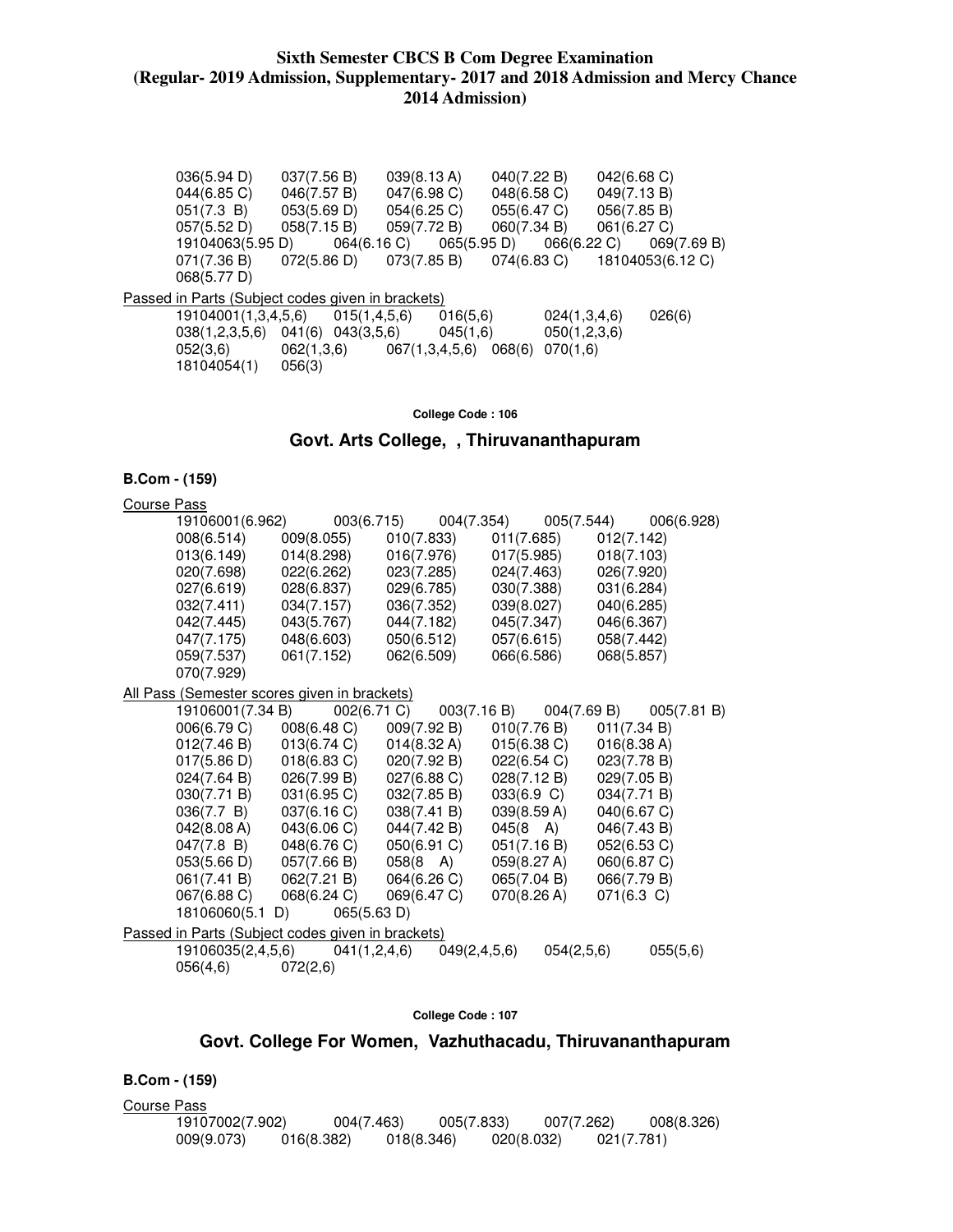| 025(8.562)       | 026(7.474)                                               | 028(8.114)      | 029(7.327)      | 030(8.411)                                                        |
|------------------|----------------------------------------------------------|-----------------|-----------------|-------------------------------------------------------------------|
| 033(8.438)       | 034(7.914)                                               | 036(7.581)      | 037(6.859)      | 039(7.857)                                                        |
| 040(7.430)       | 042(8.139)                                               | 043(7.730)      | 047(7.563)      |                                                                   |
|                  | All Pass (Semester scores given in brackets)             |                 |                 |                                                                   |
| 19107002(7.37 B) | 004(7.57 B)                                              |                 |                 | $005(8.01 \text{ A})$ $006(8.06 \text{ A})$ $007(7.27 \text{ B})$ |
|                  | $008(9.06 A+)$ 009(9.46 A <sub>+</sub> )                 | 010(7.47 B)     | 012(7.06 B)     | 014(6.23 C)                                                       |
| 015(6.64)        | 016(8.88 A)                                              | 018(8.83 A)     | 019(7.96 B)     | 020(8.13 A)                                                       |
| 021(8.08 A)      | 022(7.9 B)                                               | 024(7.23 B)     | $025(9.21 A+)$  | 026(8.01 A)                                                       |
| 028(8.47 A)      | 029(7.87 B)                                              | 030(8.61 A)     | 033(8.8 A)      | 034(8.35 A)                                                       |
| 036(8.42 A)      | 037(6.96 C)                                              | 038(6.96 C)     | 039(8.2 A)      | 040(7.66 B)                                                       |
| 042(8.36 A)      | $043(8.21 \text{ A})$                                    | 046(7.87 B)     | 047(8.29 A)     | 048(6.27 C)                                                       |
| 049(6.55 C)      |                                                          |                 |                 |                                                                   |
|                  | <u>Passed in Parts (Subject codes given in brackets)</u> |                 |                 |                                                                   |
|                  | $19107001(1,3,4,5,6)$ $003(1,3,4,5,6)$                   | 011(1,3,5,6)    | 013(3,6)        | 023(1,3,4,5,6)                                                    |
|                  | $027(1,3,4,5,6)$ $031(6)$ $035(4,5,6)$                   | 041(1, 4, 5, 6) | 044(3, 4, 5, 6) |                                                                   |
|                  | 045(1,3,4,6) 17107019(4,5) 027(5)                        |                 |                 |                                                                   |
|                  |                                                          |                 |                 |                                                                   |

**College Code : 110** 

# **Govt. College, Attingal, Thiruvananthapuram**

#### **B.Com - (159)**

#### Course Pass

| 19110002(8.407)                              |                                                                       |             |  |             |                                   |             | 006(8.556) 009(7.805) 010(7.912) 011(7.456) |  |
|----------------------------------------------|-----------------------------------------------------------------------|-------------|--|-------------|-----------------------------------|-------------|---------------------------------------------|--|
|                                              | $013(6.715)$ $021(7.421)$ $023(6.852)$ $026(7.557)$ $027(6.901)$      |             |  |             |                                   |             |                                             |  |
|                                              | 029(7.603) 031(7.312) 032(8.008) 033(7.708) 037(7.071)                |             |  |             |                                   |             |                                             |  |
|                                              | $038(7.348)$ $040(7.341)$ $043(7.757)$ $044(7.029)$ $047(7.996)$      |             |  |             |                                   |             |                                             |  |
|                                              | 048(7.219) 049(6.868) 050(7.496)                                      |             |  | 051(8.576)  |                                   |             |                                             |  |
| All Pass (Semester scores given in brackets) |                                                                       |             |  |             |                                   |             |                                             |  |
|                                              | 19110002(9.17 A+)  005(8.45 A)  006(8.86 A)  007(6.79 C)  008(6.45 C) |             |  |             |                                   |             |                                             |  |
|                                              | 009(8.56 A) 010(8.14 A) 011(7.67 B) 012(6.46 C) 013(7.26 B)           |             |  |             |                                   |             |                                             |  |
|                                              | $014(7.73 B)$ $015(7.32 B)$ $017(6.89 C)$ $020(7.38 B)$ $021(8 A)$    |             |  |             |                                   |             |                                             |  |
|                                              | $022(7.83 B)$ $023(7.4 B)$ $024(7.48 B)$                              |             |  |             | $025(6.77 \text{ C})$ 026(8.01 A) |             |                                             |  |
|                                              | $027(7.46 B)$ $028(7.08 B)$ $029(8.33 A)$                             |             |  |             | 030(7.62 B)                       | 031(8.07 A) |                                             |  |
| $032(8.41 \text{ A})$                        | 033(8.23 A)                                                           | 034(7.51 B) |  |             | 035(7.36 B)                       | 036(6.93 C) |                                             |  |
| 037(8.14 A)                                  | 038(8.01 A) 040(7.96 B)                                               |             |  |             | $042(7.54 B)$ $043(8.06 A)$       |             |                                             |  |
| $044(7.99 B)$ $045(7.15 B)$                  |                                                                       | 047(8.5 A)  |  | 048(8.16 A) |                                   | 049(7.7 B)  |                                             |  |
| $050(8.22 \text{ A})$ $051(8.93 \text{ A})$  |                                                                       |             |  |             |                                   |             |                                             |  |
|                                              | Passed in Parts (Subject codes given in brackets)                     |             |  |             |                                   |             |                                             |  |
|                                              | 19110016(2,6,7) 018(1,2,3,5,6,7) 019(2,6,7)                           |             |  |             |                                   |             | 046(1,3,5,6,7) 18110017(5)                  |  |

**College Code : 111** 

# **Baby John Memorial Govt. College, Chavara, Kollam**

| Course Pass |                 |            |            |            |            |            |            |            |
|-------------|-----------------|------------|------------|------------|------------|------------|------------|------------|
|             | 19111001(6.236) | 002(6.108) |            | 003(7.970) |            | 004(6.353) |            | 006(8.340) |
|             | 007(7.699)      | 008(7.456) | 011(6.527) |            | 012(6.627) |            | 013(8.018) |            |
|             | 014(6.683)      | 016(7.668) | 023(6.518) |            | 024(6.815) |            | 026(6.332) |            |
|             | 027(7.468)      | 028(6.742) | 029(6.847) |            | 031(7.743) |            | 034(6.661) |            |
|             | 037(6.145)      | 038(8.480) | 039(6.964) |            | 041(7.074) |            | 042(7.543) |            |
|             | 043(6.974)      | 046(6.476) | 047(7.752) |            | 048(7.343) |            | 051(7.004) |            |
|             | 054(6.860)      | 055(7.105) | 056(7.337) |            | 057(7.184) |            | 060(6.970) |            |
|             | 063(7.249)      | 064(6.108) | 069(7.863) |            | 071(6.764) |            | 072(6.482) |            |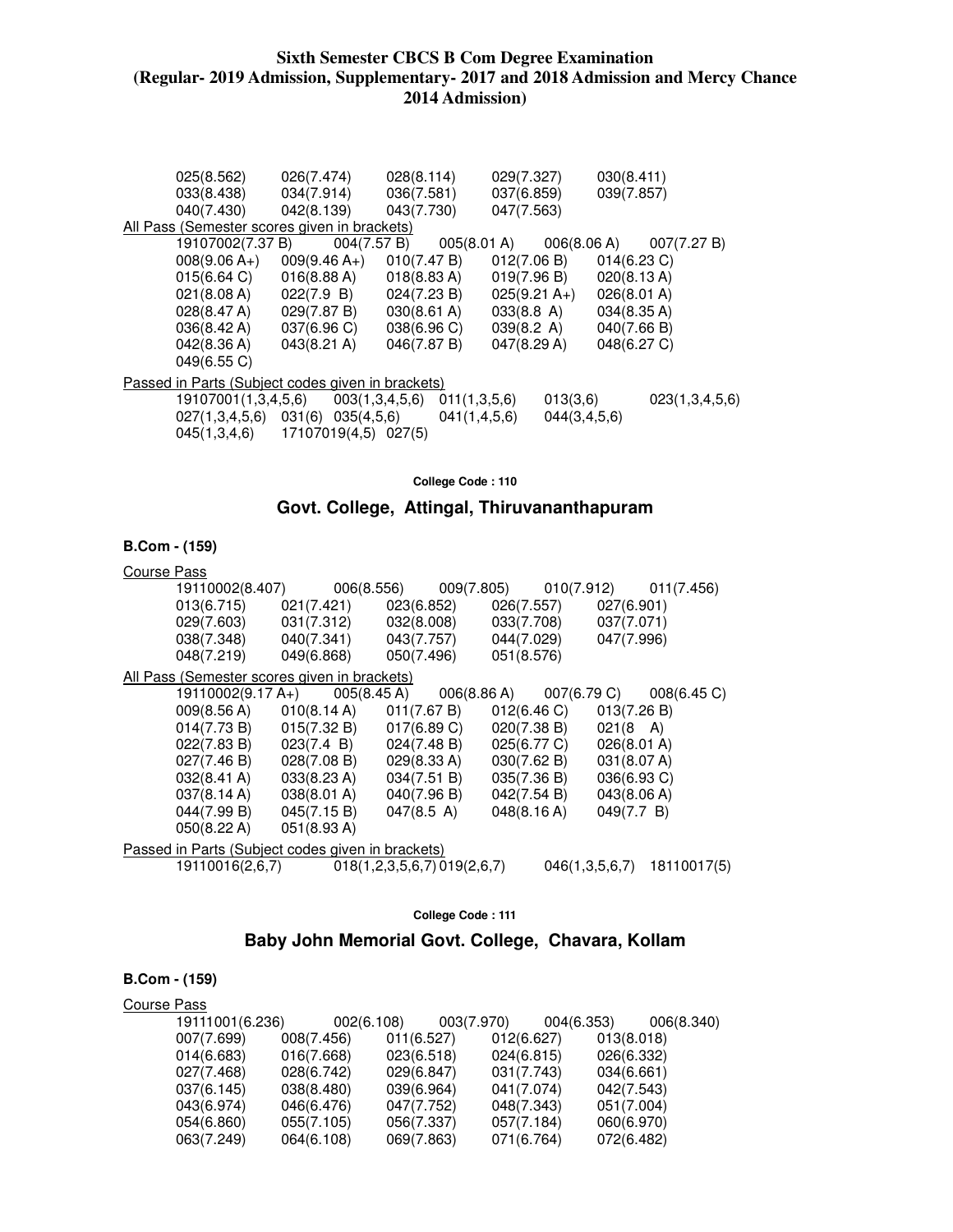| 075(7.556)                                        | 079(7.148)           | 089(6.974)                      |                  | 098(6.212) 099(6.185) |              |
|---------------------------------------------------|----------------------|---------------------------------|------------------|-----------------------|--------------|
| 103(7.244)                                        | 18111091(5.869)      |                                 | 095(5.924)       | 17111012(5.232)       | 026(5.267)   |
| 037(5.623)                                        | 080(5.140)           | 095(5.096)                      |                  |                       |              |
| All Pass (Semester scores given in brackets)      |                      |                                 |                  |                       |              |
| 19111001(7.15 B)                                  | 002(7.28 B)          |                                 | 003(8.68 A)      | 004(7.61 B)           | 005(6.13 C)  |
| 006(8.79 A)                                       | 007(8.48 A)          | 008(8.18 A)                     | 009(7.57 B)      | 011(7.46 B)           |              |
| 012(6.81)                                         | 013(8.62 A)          | 014(7.46 B)                     | 015(7.08 B)      | 016(8.3 A)            |              |
| 017(7.12 B)                                       | 018(7.64 B)          | 019(7.18 B)                     | 020(6.18 C)      | 021(7.64 B)           |              |
| 023(7.91 B)                                       | 024(7.6 B)           | $025(6.8)$ C)                   | 026(7.18 B)      | 027(7.96 B)           |              |
| $028(6.83)$ C)                                    | 029(7.81 B)          | 031(8.26 A)                     | 032(7.48 B)      | 034(6.84 C)           |              |
| 037(6.49 C)                                       | 038(8.72 A)          | 039(7.79 B)                     | 040(7.13 B)      | 041(7.66 B)           |              |
| 042(8.16 A)                                       | 043(8.08 A)          | 044(6.89 C)                     | 045(6.85 C)      | 046(7.52 B)           |              |
| 047(8.09 A)                                       | $048(8.1 \text{ A})$ | 049(8.65 A)                     | 051(8.18 A)      | 052(6.37 C)           |              |
| 053(7.95 B)                                       | 054(8.28 A)          | 055(8.02 A)                     | 056(8.06 A)      | 057(8.33 A)           |              |
| 058(6.66 C)                                       | 059(8.36 A)          | $060(8.31 \text{ A})$           | 061(7.06 B)      | 062(6.91 C)           |              |
| 063(7.86 B)                                       | 064(6.4 C)           | 065(7.71 B)                     | 066(7.33 B)      | 068(7.3 B)            |              |
| 069(8.64 A)                                       | 071(7.55 B)          | 072(7.72 B)                     | 073(7.82 B)      | 074(7.75 B)           |              |
| 075(8.21 A)                                       | 076(7.72 B)          | 077(7.27 B)                     | 078(7.7 B)       | $079(8 \text{ A})$    |              |
| 080(6.81 C)                                       | 081(7.26 B)          | 082(7.39 B)                     | 084(6.84 C)      | 085(7.14 B)           |              |
| 086(8.02 A)                                       | 087(7.8 B)           | 088(7.11 B)                     | 089(8.43 A)      | 090(6.4 C)            |              |
| 091(8.06 A)                                       | 092(7.62 B)          | 093(7.05 B)                     | 094(7.51 B)      | 095(6.48 C)           |              |
| 097(7.29 B)                                       | 098(6.88 C)          | 099(6.49 C)                     | $100(5.9)$ D)    | 102(6.73 C)           |              |
| 103(7.86 B)                                       | 105(6.71 C)          | 106(6.27 C)                     | 18111053(5.25 D) |                       | 081(5.86 D)  |
| 091(6.75 C)                                       | 095(6.43 C)          | 17111012(5.47 D)                |                  | 026(5.48 D)           | 037(6.14 C)  |
| 080(5.99 D)                                       | 095(5.66 D)          |                                 |                  |                       |              |
| Passed in Parts (Subject codes given in brackets) |                      |                                 |                  |                       |              |
| 19111010(1,2,4,6)                                 |                      | $022(1,2,4,5,6)$ $030(1,2,4,6)$ |                  | 033(2,3,6)            | 035(1,2,3,6) |
| $036(2,3,4,5,6)$ $050(2,3,6)$                     |                      | 067(1,2,5,6,7) 083(6)           |                  | 096(1, 2, 3, 5, 6, 7) |              |
| 104(6) 18111006(1)                                | 021(1,3)             | 033(1,3,4)                      | 068(1)           |                       |              |
| 17111036(1)                                       |                      |                                 |                  |                       |              |

#### **College Code : 112**

# **Govt. College, Nedumangad, Thiruvananthapuram**

| Course Pass |                                                     |                             |             |                |               |             |                       |                                                                  |  |
|-------------|-----------------------------------------------------|-----------------------------|-------------|----------------|---------------|-------------|-----------------------|------------------------------------------------------------------|--|
|             | 19112001(6.310)                                     |                             |             |                |               |             |                       |                                                                  |  |
|             | 015(7.303)                                          | 017(5.960)                  | 018(6.323)  |                |               | 021(6.918)  | 022(5.794)            |                                                                  |  |
|             | 026(6.550)                                          | 027(7.362)                  | 028(5.583)  |                |               | 030(7.804)  | 032(6.433)            |                                                                  |  |
|             | 033(6.704)                                          | 035(6.502)                  |             | 038(6.736)     |               | 039(7.100)  | 042(6.223)            |                                                                  |  |
|             | 045(7.560)                                          | 046(7.661) 047(6.747)       |             |                |               | 048(6.437)  | 049(5.777)            |                                                                  |  |
|             | 050(5.894)                                          | 053(7.272)                  |             | 058(7.446)     |               | 062(6.879)  | 063(5.795)            |                                                                  |  |
|             | 064(6.868)                                          | 067(7.569)                  | 068(7.372)  |                | 069(6.639)    |             |                       | 18112065(5.605)                                                  |  |
|             | <u>All Pass (Semester scores given in brackets)</u> |                             |             |                |               |             |                       |                                                                  |  |
|             | 19112001(6.74 C)                                    |                             | 002(8.17 A) |                |               |             |                       | $003(5.03 \text{ D})$ $004(6.97 \text{ C})$ $005(6.7 \text{ C})$ |  |
|             |                                                     | $007(7.38 B)$ $008(6.35 C)$ |             | $010(6.11)$ C) |               | 011(6.47 C) | $012(6.43 \text{ C})$ |                                                                  |  |
|             | 013(6.76 C)                                         | 014(7.01 B)                 |             | 015(7.76 B)    |               | 016(6.68)   | 017(6.65 C)           |                                                                  |  |
|             | 018(6.95 C)                                         | 019(6.29 C)                 |             | 020(5.69 D)    |               | 021(7.17 B) | 022(5.96 D)           |                                                                  |  |
|             | 024(6.4 C)                                          | 025(6.04 C)                 |             | 026(7.24 B)    |               | 027(7.6 B)  | 028(5.58 D)           |                                                                  |  |
|             | 029(5.78 D)                                         | $030(8.31 \text{ A})$       |             | 031(6.98 C)    |               | 032(6.49 C) | 033(7.27 B)           |                                                                  |  |
|             | 034(5.32 D)                                         | 035(6.21)                   | 036(6.99 C) |                | 038(6.86 C)   |             | 039(7.54 B)           |                                                                  |  |
|             | 040(6 C)                                            | 042(6.16 C)                 | 045(7.71 B) |                | 046(7.36 B)   |             | 047(6.76 C)           |                                                                  |  |
|             | 048(6.76 C)                                         | 049(6.03 C)                 | 050(6.21 C) |                | 051(5.26 D)   |             | 053(7.43 B)           |                                                                  |  |
|             | 054(6.31 C)                                         | 057(7.03 B)                 | 058(7.53 B) |                | 060(6.86 C)   |             | 061(6.25 C)           |                                                                  |  |
|             | 062(7.3 B)                                          | 063(5.72 D)                 |             | 064(6.99 C)    |               | 065(6.31 C) | 066(6.65 C)           |                                                                  |  |
|             | 067(7.9 B)                                          | 068(7.73 B)                 | 069(6.73 C) |                | $070(5.7)$ D) |             | $071(5.5)$ D)         |                                                                  |  |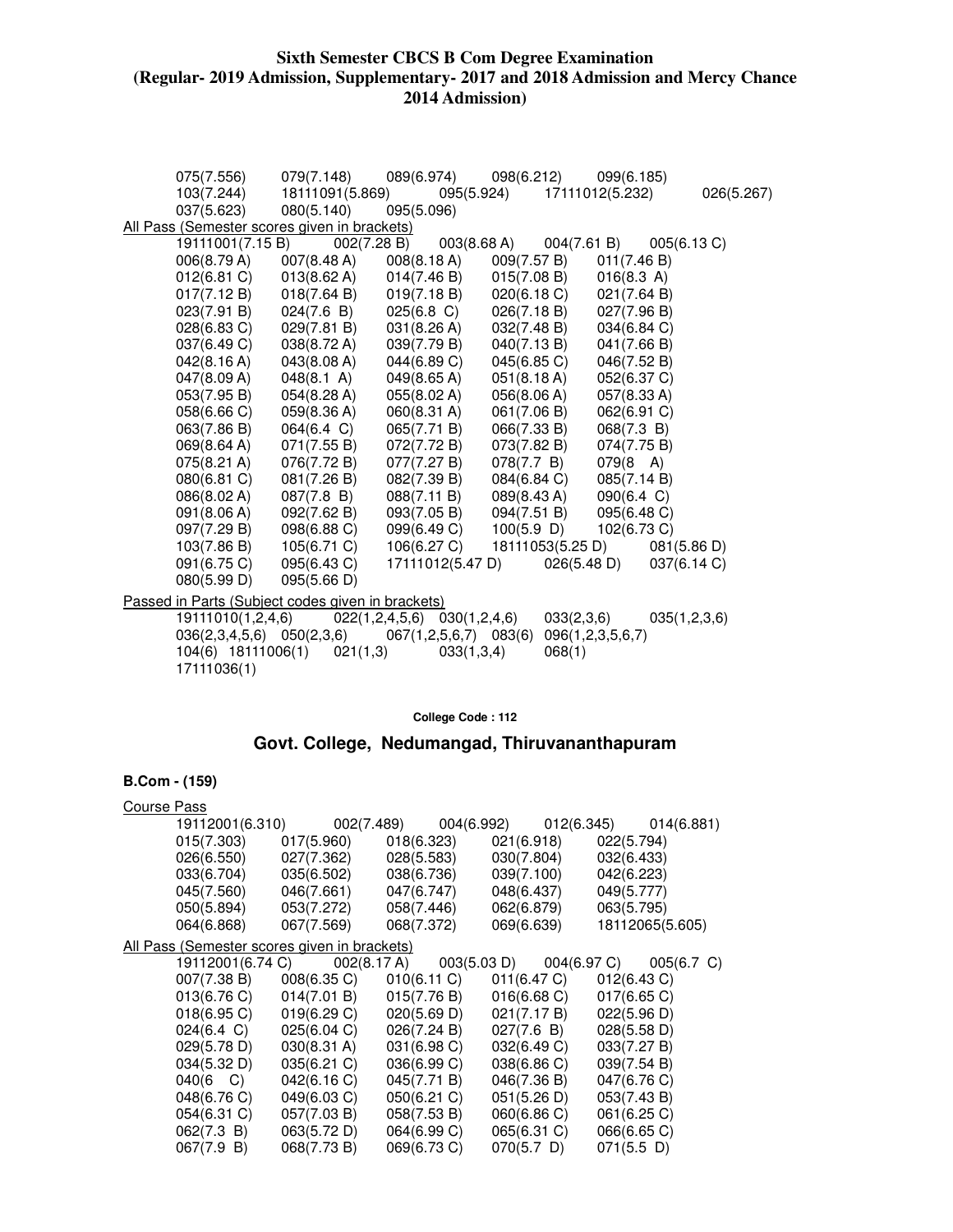18112061(5.87 D) 065(5.76 D) Passed in Parts (Subject codes given in brackets) 19112009(1,4,5,6) 023(1,2,3,6) 041(4,5,6) 043(1,5,6) 044(5,6) 055(3,4,5,6) 056(4,6) 059(5,6) **College Code : 113 Iqbal College, Peringamala, Thiruvananthapuram B.Com - (159)**  Course Pass 19113005(6.538) 011(7.071) 014(6.716) 019(5.495) 023(7.296) 025(7.243) 029(7.440) 030(5.871) 034(6.348) 039(6.204) 044(6.226) 053(6.412) 054(6.890) 074(7.446) All Pass (Semester scores given in brackets) 19113001(8.26 A) 002(5.97 D) 003(6.49 C) 004(6.71 C) 005(7 B) 006(6.78 C) 007(7.76 B) 008(6.26 C) 009(5.81 D) 010(7.19 B) 011(8.37 A) 012(6.48 C) 013(7.93 B) 014(7.86 B) 016(6.61 C) 017(5.99 D) 019(6.39 C) 020(6.41 C) 022(5.52 D) 023(8.49 A) 024(6.78 C) 025(8.05 A) 026(7.76 B) 028(6.52 C) 029(7.56 B) 030(6.24 C) 033(6.98 C) 034(7.08 B) 035(7.76 B) 036(6.48 C) 037(6.84 C) 038(6.91 C) 039(7.24 B) 044(7.07 B) 045(7.56 B) 049(5.96 D) 050(6.07 C) 051(6.24 C) 053(6.8 C) 054(7.6 B) 055(6.59 C) 056(5.79 D) 057(7.23 B) 058(7.15 B) 061(6.97 C) 062(6.07 C) 070(7.42 B) 074(7.92 B) 18113011(5.83 D) 031(6.31 C) 047(6.02 C) 069(5.91 D) Passed in Parts (Subject codes given in brackets)<br>19113015(6) 018(3,5,6) 031(5,6) 19113015(6) 018(3,5,6) 031(5,6) 032(3,4,5,6) 040(2,5,6) 042(2,6) 046(6) 047(6) 048(6) 059(2,3,5,6) 060(2,3,5,6) 063(2,3,5,6) 065(2,3,5,6) 066(2,3,5,6) 067(6) 068(6) 069(2,3,5,6) 071(6) 072(3,5,6) 073(2,3,5,6) 075(2,3,4,5,6) 18113032(5) 034(1,2) 037(1,5) 065(1) 17113008(3,5) 015(5) 018(5) 032(5)

**College Code : 116** 

#### **M M N S S College, Kottiyam, Kollam**

#### **B.Com - (159)**

Course Pass 19116003(7.468) 004(7.498) 006(7.124) 008(7.632) 010(7.840) 013(7.680) 015(7.011) 028(7.959) 033(7.650) 035(7.618) 036(6.914) 17116010(4.895) All Pass (Semester scores given in brackets) 19116003(7.83 B) 004(7.86 B) 006(7.64 B) 008(8.49 A) 009(8.21 A)<br>010(7.82 B) 011(6.18 C) 012(6.78 C) 013(8.44 A) 015(7.7 B)  $010(7.82 B)$  016(6.38 C) 018(5.99 D) 019(7.81 B) 020(7.81 B) 021(7.48 B) 023(7.55 B) 027(6.56 C) 028(8.45 A) 029(7.64 B) 030(7.69 B) 031(6.6 C) 032(6.64 C) 033(8.16 A) 034(6.95 C) 035(8.07 A) 036(7.34 B) 037(6.77 C) 038(8.17 A) 039(6.97 C) 18116002(7.54 B) 020(6.18 C) 17116010(5.54 D) Passed in Parts (Subject codes given in brackets) 19116001(1,3,4,6,7) 002(1,3,4,6,7) 005(3,5,6,7) 007(3,6,7) 014(3,6,7) 017(3,4,6,7) 022(1) 024(1,6,7) 025(1,3,4,6,7) 026(1,2,3,6,7) 17116024(3)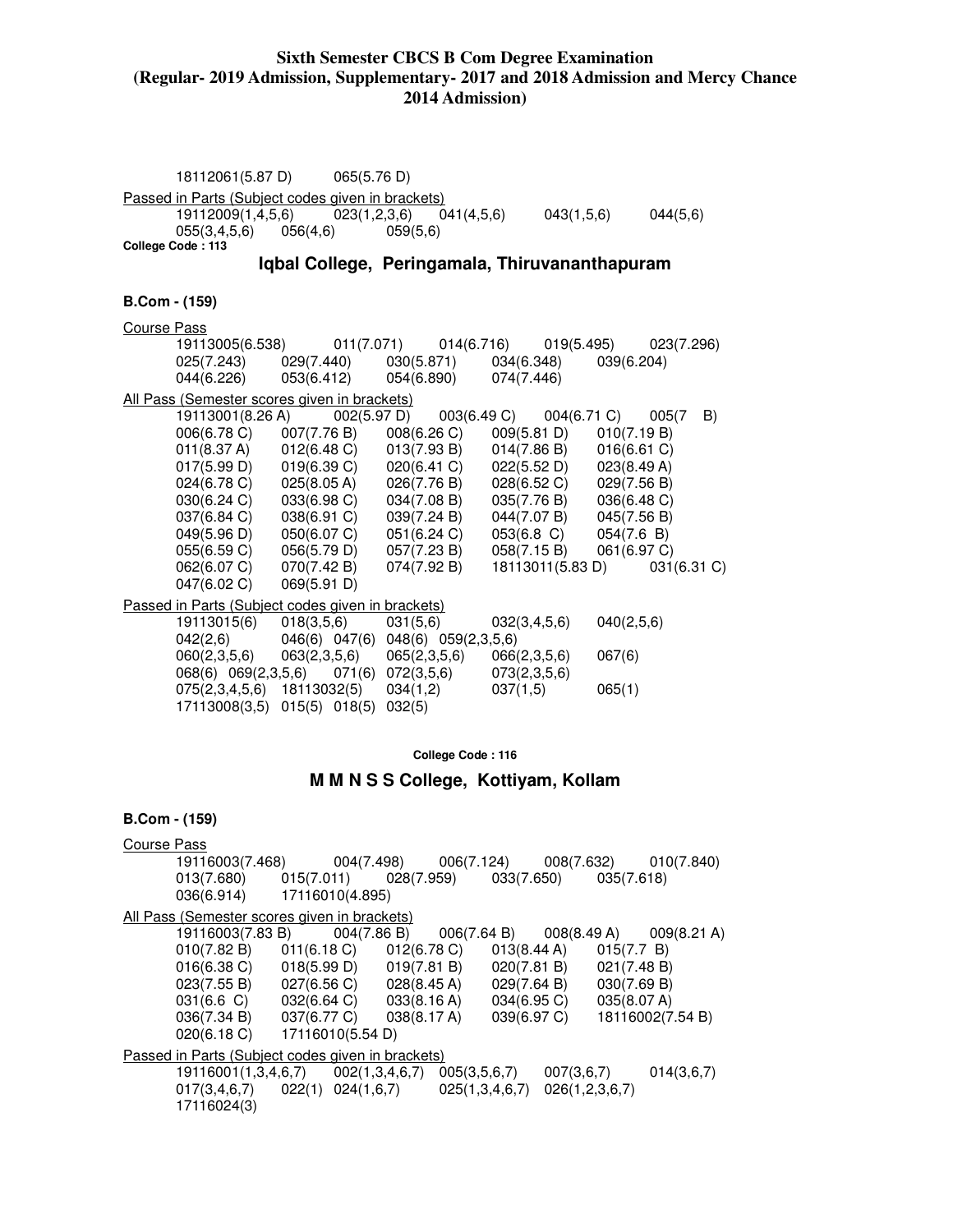# **College Code : 117 Milad –E-Sherif Memorial College, Kayamkulam, Alappuzha**

# **B.Com - (159)**

Course Pass

| 19117001(7.870)                                   | 012(7.901)       | 015(8.277)                       | 018(6.118)                  | 020(7.401)                 |
|---------------------------------------------------|------------------|----------------------------------|-----------------------------|----------------------------|
| 023(8.618)                                        | 024(6.470)       | 029(7.056)                       | 031(7.034)                  | 043(6.414)                 |
| 044(6.149)                                        | 047(7.868)       | 048(6.488)                       | 050(7.094)                  | 053(7.272)                 |
| 057(7.435)                                        | 069(6.629)       | 071(6.717)                       | 073(6.348)                  | 074(6.806)                 |
| 075(7.211)                                        | 076(6.265)       | 079(6.789)                       | 080(5.892)                  | 081(6.829)                 |
| 082(7.039)                                        | 088(6.814)       | 089(7.239)                       | 090(6.937)                  | 091(6.693)                 |
| 093(6.617)                                        | 096(7.550)       | 098(7.183)                       | 099(7.022)                  | 102(6.708)                 |
| 105(7.082)                                        | 107(7.436)       | 108(6.737)                       | 109(5.946)                  | 113(7.377)                 |
| 114(6.398)                                        | 116(7.213)       | 117(6.196)                       | 122(7.139)                  | 124(6.967)                 |
| 125(6.824)                                        | 126(6.515)       | 127(6.132)                       | 128(6.440)                  | 132(6.587)                 |
| 133(6.596)                                        | 135(7.224)       | 18117045(6.225)                  | 066(5.491)                  | 088(5.787)                 |
| 097(4.941)                                        | 112(5.441)       | 17117039(5.790)                  | 094(5.178)                  |                            |
| All Pass (Semester scores given in brackets)      |                  |                                  |                             |                            |
| 19117001(7.96 B)                                  |                  | 004(5.36 D)                      | 005(6.37 C)                 | 006(6.73 C)<br>007(7.07 B) |
| 008(6.43 C)                                       | 009(7.29 B)      | 010(7.92 B)                      | 012(7.78 B)                 | 013(7.83 B)                |
| 015(8.3 A)                                        | 016(6.59 C)      | 017(6.7 C)                       | 018(6.06 C)                 | 019(6.65 C)                |
| 020(7.9 B)                                        | 021(6.74 C)      | 022(6.32 C)                      | 023(8.74 A)                 | 024(6.46 C)                |
| 026(5.66 D)                                       | 027(5.56 D)      | 029(7.46 B)                      | 030(6.71 C)                 | 031(7.76 B)                |
| 033(7.35 B)                                       | 034(6.59 C)      | 035(8.03 A)                      | 037(7.29 B)                 | 038(6.02 C)                |
| 039(7.3 B)                                        | 040(6.98 C)      | 041(6.99 C)                      | 042(7.06 B)                 | 043(7.06 B)                |
| 044(6.39 C)                                       | 047(8.17 A)      | 048(6.87 C)                      | 049(5.29 D)                 | 050(7.75 B)                |
|                                                   |                  |                                  |                             |                            |
| 053(7.37 B)                                       | 054(6.14 C)      | $055(5.3)$ D)                    | 056(5.64 D)                 | 057(7.64 B)                |
| 058(7.13 B)                                       | 060(6.44 C)      | 063(6.21 C)                      | 064(5.78 D)                 | 068(6.96 C)                |
| 069(7.41 B)                                       | 070(7.07 B)      | 071(7.29 B)                      | 072(6.38 C)                 | 073(6.99 C)                |
| 074(7.14 B)                                       | 075(8.18 A)      | 076(6.76 C)                      | 078(6.9 C)                  | 079(7.76 B)                |
| 080(7.02 B)                                       | 081(7.64 B)      | 082(7.2 B)                       | 083(6.5 C)                  | 085(6.74 C)                |
| 086(6.25 C)                                       | 087(7.15 B)      | 088(7.52 B)                      | 089(7.56 B)                 | 090(7.37 B)                |
| 091(6.86 C)                                       | 092(6.92 C)      | 093(7.18 B)                      | 094(6.02 C)                 | 096(7.84 B)                |
| 097(5.53 D)                                       | 098(7.62 B)      | 099(7.38 B)                      | 100(6.26)                   | 101(6.17 C)                |
| 102(7.41 B)                                       | 104(7.06 B)      | 105(7.5 B)                       | 107(7.48 B)                 | 108(7.19 B)                |
| 109(6.53 C)                                       | 113(7.87 B)      | 114(6.79 C)                      | 116(7.46 B)                 | 117(6.76 C)                |
| 118(5.93 D)                                       | 120(6.35 C)      | 121(6.77 C)                      | $122(8 \text{ A})$          | 123(6.91 C)                |
| 124(7.68 B)                                       | 125(7.86 B)      | 126(7.76 B)                      | 127(7.47 B)                 | 128(7.46 B)                |
| 129(6.83 C)                                       | 130(6.53 C)      | 131(6.76 C)                      | 132(7.3 B)                  | 133(7.64 B)                |
| 135(8.14 A)                                       | 137(7.26 B)      | 138(6.97 C)                      | 140(7.36 B)                 | 141(5.46 D)                |
| 18117003(6.87 C)                                  |                  | 045(6.01 C)                      | 051(6.09 C)                 | 066(6.06 C)<br>067(5.37 D) |
| 088(6.61 C)                                       | $097(5.4 \; D)$  | 103(5.96 D)                      | 108(6.57 C)                 | 112(6.23 C)                |
| 132(5.84 D)                                       | 17117027(7.28 B) |                                  | 037(5.74 D)                 | 039(6.56 C)<br>055(5.96 D) |
| 087(5.48 D)                                       | 094(5.82 D)      | 105(5.77 D)                      | 116(5.76 D)                 | 117(6.25 C)                |
| Passed in Parts (Subject codes given in brackets) |                  |                                  |                             |                            |
| 19117011(6)                                       | 014(3,6)         | 025(3,4,5,6)                     | 036(3,4,6)                  | 045(3, 4, 5, 6)            |
| 051(2,3,4,6)                                      | 052(1,3,4,6)     | 059(3,4,5,6)                     | 061(6) 062(1,3,4,5)         |                            |
| 067(1,2,3,5,6)                                    |                  | 077(6) 084(2,3,4,5,6) 095(3,4,6) | 103(3,4,6)                  |                            |
| 106(2, 4, 5, 6)                                   | 110(2,3,4,5,6)   | 112(2,4,6)                       | 115(2, 4, 5, 6)             | 119(2, 4, 5, 6)            |
| 134(1,2,4,5,6)                                    | 136(1, 2, 4, 6)  | 139(1, 2, 4, 6)                  | 18117002(3)                 | 070(3)                     |
| 079(3,4)                                          | 129(2,3,5)       |                                  | 146(3) 17117033(1,3) 082(3) |                            |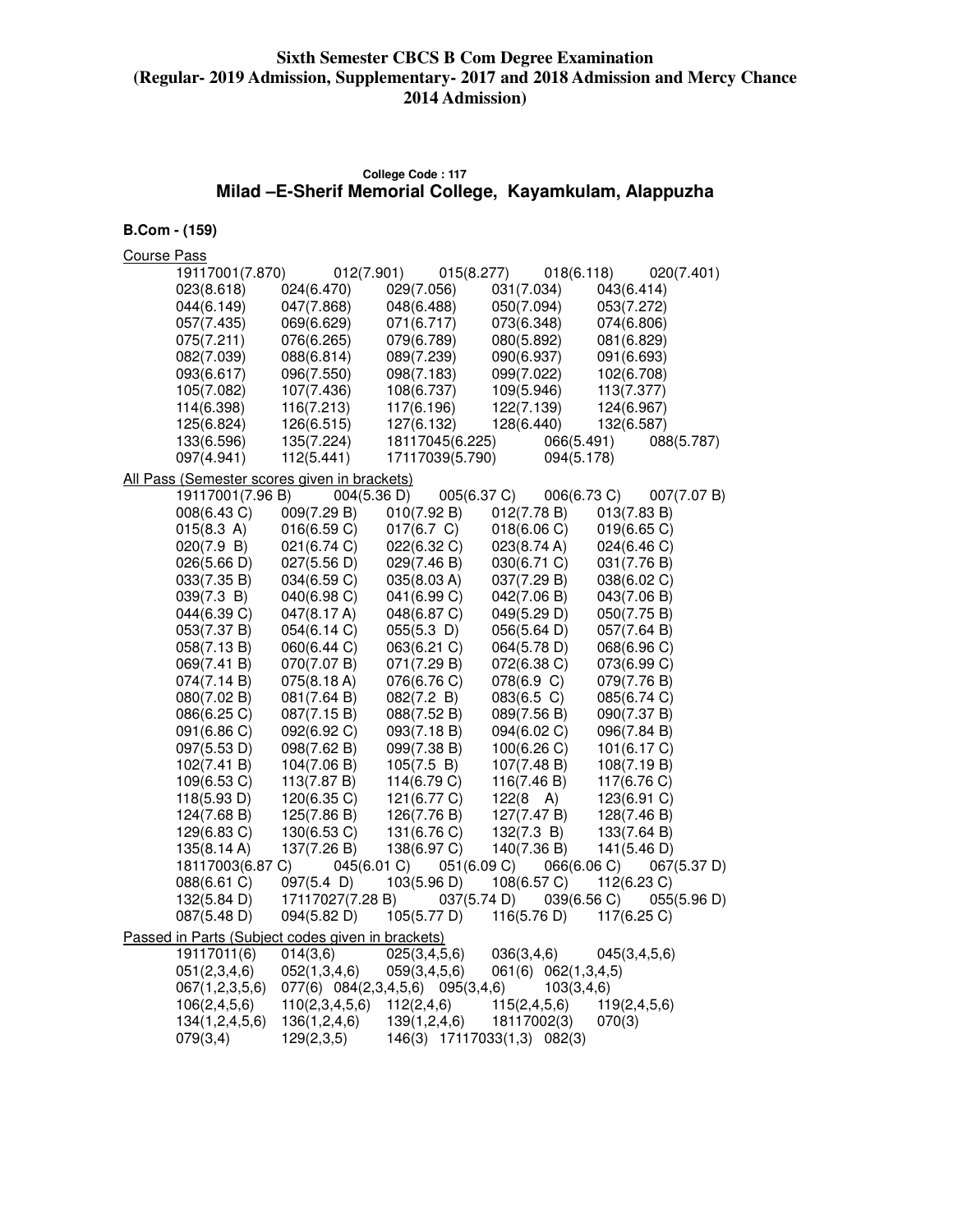### **College Code : 118 Mahatma Gandhi College , Kesavadasapuram, Thiruvananthapuram**

#### **B.Com - (159)**

Course Pass

|                                                   |             |                       |                           | 19118001(7.106)                004(7.635)               005(7.217)             007(7.367)        008(7.691) |
|---------------------------------------------------|-------------|-----------------------|---------------------------|-------------------------------------------------------------------------------------------------------------|
| 009(7.189)                                        |             | 011(7.472) 013(6.067) | $015(6.971)$ $016(7.357)$ |                                                                                                             |
| 017(6.992)                                        |             | 018(7.228) 022(6.449) | 023(6.713)                | 027(7.237)                                                                                                  |
| 031(6.871)                                        | 037(7.834)  | 038(5.620)            | 039(7.553)                | 046(7.920)                                                                                                  |
| 047(7.192)                                        | 050(7.712)  | 052(7.617)            | 057(7.903)                | 058(8.204)                                                                                                  |
| 059(7.325)                                        | 061(6.158)  | 067(8.062)            | 070(7.254)                | 071(6.648)                                                                                                  |
| All Pass (Semester scores given in brackets)      |             |                       |                           |                                                                                                             |
| 19118001(7.83 B)                                  |             | 003(6.29 C)           | 004(7.87 B)               | $005(7.42 B)$ $007(7.33 B)$                                                                                 |
| 008(7.37 B)                                       | 009(7.52 B) | $010(5.7)$ D)         | 011(7.52 B)               | 012(6.52 C)                                                                                                 |
| 013(5.81 D)                                       | 014(5.68 D) | 015(7.31 B)           | 016(7.11 B)               | 017(7.19 B)                                                                                                 |
| 018(7.08 B)                                       | 019(5.74 D) | $020(6.3)$ C)         | 021(7.34 B)               | 022(6.84 C)                                                                                                 |
| 023(7.01 B)                                       | 024(6.68 C) | 025(7.82 B)           | 026(6.98 C)               | 027(7.87 B)                                                                                                 |
| 028(7.02 B)                                       | 030(7.28 B) | 031(8.16 A)           | 032(7.08 B)               | 033(7.59 B)                                                                                                 |
| 035(6.59 C)                                       | 036(5.86 D) | 037(8.14 A)           | $038(6.7)$ C)             | 039(8.52 A)                                                                                                 |
| 040(6.75 C)                                       | 041(7.45 B) | 042(7.16 B)           | 043(7.67 B)               | $044(6.5)$ C)                                                                                               |
| 046(8.65 A)                                       | 047(8.14 A) | 048(6.65 C)           | 049(6.86 C)               | 050(8.36 A)                                                                                                 |
| $051(6.8)$ C)                                     | 052(8.14 A) | 053(6.49 C)           | $055(5.7)$ D)             | 056(6.36 C)                                                                                                 |
| 057(8.48 A)                                       | 058(8.6 A)  | 059(8.21 A)           | 060(7.89 B)               | 061(6.37 C)                                                                                                 |
| 062(6.16 C)                                       | 063(7.18 B) | 065(6.81 C)           | 066(6.11 C)               | 067(8.18 A)                                                                                                 |
| 068(7.71 B)                                       | 069(6.26 C) | 070(7.16 B)           | 071(6.9 C)                | 17118019(5.44 D)                                                                                            |
| 042(5.86 D)                                       |             |                       |                           |                                                                                                             |
| Passed in Parts (Subject codes given in brackets) |             |                       |                           |                                                                                                             |
| 19118002(1,3,4,5,6)                               | 006(2,6)    |                       | 029(1,2,3,5,6)            | 034(1,3,4,5,6)<br>054(6)                                                                                    |

17118043(1,3) 063(3)

**College Code : 119** 

### **Mannaniya College Of Arts And Science, Pangode, Thiruvananthapuram**

#### **B.Com - (159)**

Course Pass 19119001(7.219) 002(6.993) 008(6.166) 011(6.785) 014(6.971) 016(6.478) 026(6.049) 037(7.287) 041(6.418) 051(7.295) 18119043(5.317) All Pass (Semester scores given in brackets) 19119001(7.26 B) 002(7.53 B) 005(6.02 C) 006(5.91 D) 008(6.89 C) 011(7.04 B) 012(6.48 C) 013(6.49 C) 014(6.95 C) 015(7.05 B) 016(6.21 C) 018(7.26 B) 019(7.26 B) 020(6.47 C) 023(7.06 B) 025(7.51 B) 026(6.54 C) 027(6.21 C) 028(6.37 C) 029(6.87 C) 030(5.6 D) 031(5.64 D) 032(6.08 C) 033(6 C) 034(5.76 D) 035(5.84 D) 036(7.41 B) 037(7.78 B) 038(7.09 B) 040(6.57 C) 041(6.9 C) 042(7.64 B) 043(7.29 B) 044(5.37 D) 045(6.08 C) 047(6.86 C) 049(7.13 B) 050(6.81 C) 051(7.53 B) 18119034(5.46 D) 043(5.89 D) 17119018(5.57 D) 032(5.66 D) 044(5.55 D) Passed in Parts (Subject codes given in brackets) 19119003(1,4,5,6) 004(5,6) 007(5,6) 009(2,3,5,6) 010(1,2,3,5,6)<br>017(2,3,4,5) 021(2,6) 022(6) 039(1,4,6) 046(6) 017(2,3,4,5) 021(2,6) 022(6) 039(1,4,6) 046(6) 048(6) 052(1,2,3,5,6) 053(1,2,3,5,6) 054(5,6) 18119047(3,4,5) 17119002(3)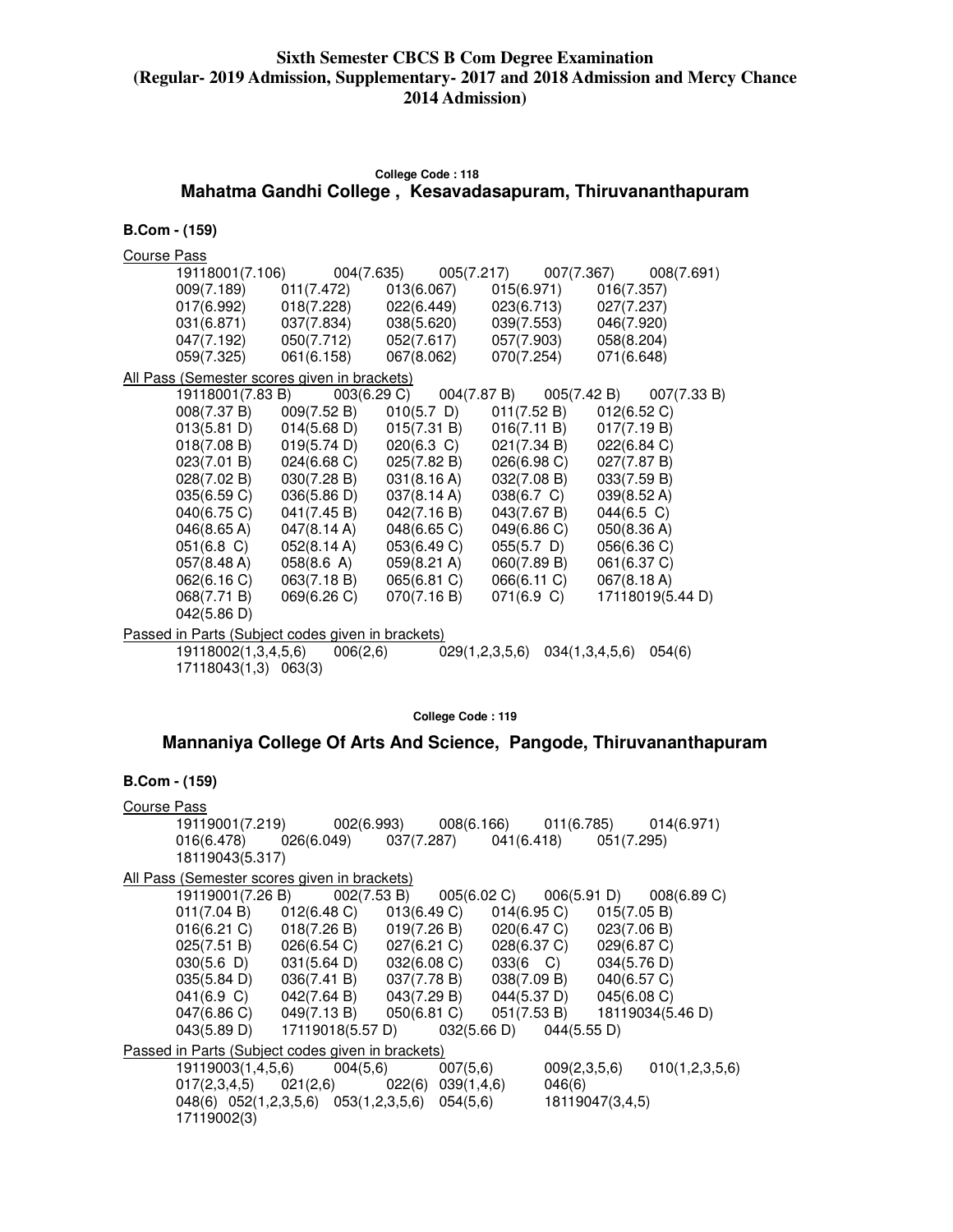#### **College Code : 121**

# **H.H.M.S.P.B. N.S.S. College for Women, Neeramankara, Thiruvananthapuram**

#### **B.Com - (159)**

Course Pass

|                                                   |                                  |             | 19121002(7.322)   003(6.977)   005(8.094)   006(7.368)   007(6.995)                                           |             |  |
|---------------------------------------------------|----------------------------------|-------------|---------------------------------------------------------------------------------------------------------------|-------------|--|
|                                                   |                                  |             | 008(7.572) 009(7.472) 010(6.713) 011(7.602) 012(7.688)                                                        |             |  |
|                                                   |                                  |             | $013(7.139)$ $017(7.547)$ $018(7.401)$ $019(6.442)$ $020(6.144)$                                              |             |  |
|                                                   |                                  |             | $024(8.232)$ $026(7.532)$ $031(6.064)$ $032(6.504)$ $034(7.471)$                                              |             |  |
|                                                   |                                  |             | 036(7.449) 048(7.132) 053(8.242) 054(6.929) 056(6.895)                                                        |             |  |
|                                                   | 063(7.611) 068(7.698) 074(7.144) |             |                                                                                                               |             |  |
| All Pass (Semester scores given in brackets)      |                                  |             |                                                                                                               |             |  |
|                                                   |                                  |             | 19121001(7.13 B) 002(7.63 B) 003(7.41 B) 005(8.28 A) 006(7.63 B)                                              |             |  |
|                                                   |                                  |             | 007(7.46 B) 008(7.62 B) 009(7.45 B) 010(6.74 C) 011(7.84 B)                                                   |             |  |
|                                                   |                                  |             | $012(7.96 B)$ $013(7.06 B)$ $014(6.36 C)$ $016(7.16 B)$ $017(7.5 B)$                                          |             |  |
|                                                   |                                  |             | $018(7.39 B)$ $019(7.47 B)$ $020(6.74 C)$ $021(6.03 C)$ $022(6.88 C)$                                         |             |  |
|                                                   |                                  |             | $023(6.48 \text{ C})$ $024(8.36 \text{ A})$ $026(7.25 \text{ B})$ $027(7.42 \text{ B})$ $031(5.84 \text{ D})$ |             |  |
|                                                   |                                  |             | 032(7.21 B) 034(7.46 B) 035(6.15 C) 036(7.59 B) 037(7.76 B)                                                   |             |  |
|                                                   | $038(7.05 B)$ $039(6.26 C)$      | 040(6.61 C) | 041(6.87 C)                                                                                                   | 042(6.86)   |  |
| $043(7.4 \text{ B})$ $044(7.69 \text{ B})$        |                                  |             | $046(6.83 \text{ C})$ $047(5.63 \text{ D})$                                                                   | 048(7.3 B)  |  |
| $049(6.68 \text{ C})$ $050(8.43 \text{ A})$       |                                  | 052(7.71 B) | 053(8.63 A)                                                                                                   | 054(7.3 B)  |  |
|                                                   |                                  |             | 055(7.68 B) 056(7.69 B) 057(7.06 B) 058(6.72 C)                                                               | 060(7.73 B) |  |
|                                                   |                                  |             | 061(7.78 B) 062(7.42 B) 063(8.15 A) 064(6.26 C) 068(8.24 A)                                                   |             |  |
|                                                   |                                  |             | 070(7.36 B) 071(7.77 B) 072(8.03 A) 073(7.88 B) 074(7.61 B)                                                   |             |  |
|                                                   |                                  |             | 18121004(6.28 C) 010(5.62 D) 042(6.03 C) 070(6.65 C) 17121043(5.87 D)                                         |             |  |
| 14121050(6.86 C)                                  |                                  |             |                                                                                                               |             |  |
| Passed in Parts (Subject codes given in brackets) |                                  |             |                                                                                                               |             |  |

| 19121004(1,3,4,5,6) |              |                                        | $015(1,2,3,5,6)$ $028(1,2,3,5,6)$ $029(1,3,6)$ | 030(6) |
|---------------------|--------------|----------------------------------------|------------------------------------------------|--------|
| 033(1,3,6)          | 045(1,2,3,6) | $051(1, 2, 3, 5, 6)$ $059(1, 3, 5, 6)$ |                                                | 067(6) |
| 069(1,2,3,5,6)      | 18121044(1)  |                                        |                                                |        |

**College Code : 122** 

# **N S S College, Cherthala, Alappuzha**

| <b>Course Pass</b> |                                                                                        |                                           |                |                                                      |            |                |                 |
|--------------------|----------------------------------------------------------------------------------------|-------------------------------------------|----------------|------------------------------------------------------|------------|----------------|-----------------|
|                    | 19122001(6.683)                                                                        |                                           |                | 002(8.056)    008(7.759)    010(6.912)    013(7.476) |            |                |                 |
|                    | $015(6.455)$ $018(6.390)$ $022(6.968)$                                                 |                                           |                |                                                      | 023(7.810) | 028(6.435)     |                 |
|                    | 029(7.222) 032(7.468)                                                                  |                                           | 039(7.087)     |                                                      | 041(7.215) | 045(7.179)     |                 |
|                    | 049(7.522)                                                                             | 050(6.809)                                | 055(7.788)     |                                                      | 058(8.292) | 059(8.647)     |                 |
|                    | 061(6.618)                                                                             | 062(8.015)                                | 069(7.401)     |                                                      | 070(6.345) |                | 18122065(5.229) |
|                    | All Pass (Semester scores given in brackets)                                           |                                           |                |                                                      |            |                |                 |
|                    |                                                                                        |                                           |                |                                                      |            |                |                 |
|                    | 008(8.2 A) 009(7.28 B) 010(7.7 B) 011(7.7 B) 012(7.07 B)                               |                                           |                |                                                      |            |                |                 |
|                    | $013(8.45 \text{ A})$ $015(7.15 \text{ B})$ $016(6.58 \text{ C})$ $018(6.8 \text{ C})$ |                                           |                |                                                      |            | $019(6.33)$ C) |                 |
|                    | 020(5.86)                                                                              | $021(7.06 B)$ $022(7.45 B)$ $023(8.42 A)$ |                |                                                      |            | 024(7.67 B)    |                 |
|                    | 025(7.37 B)                                                                            | 028(6.68 C)                               | 029(7.93 B)    | 031(5.61 D)                                          |            | 032(7.89 B)    |                 |
|                    | 033(5.92 D)                                                                            | 035(6.86 C)                               | 036(6.15 C)    | 037(6.37 C)                                          |            | 039(7.04 B)    |                 |
|                    | 040(6.05 C)                                                                            | 041(8.04 A)                               | 042(7.43 B)    | 043(5.97 D)                                          |            | 045(8.38 A)    |                 |
|                    | 046(6.81 C)                                                                            | 047(5.89 D)                               | 048(6.43 C)    | $049(8.51 \text{ A})$                                |            | 050(7.12 B)    |                 |
|                    | 052(7.79 B)                                                                            | 053(6.56 C)                               | 054(6.25 C)    | 055(8.25 A)                                          |            | 056(6.63 C)    |                 |
|                    | 057(5.27 D)                                                                            | 058(8.93 A)                               | $059(9.17 A+)$ | 060(7.49 B)                                          |            | 061(7.01 B)    |                 |
|                    | 062(8.76 A)                                                                            | 063(7.54 B)                               | 064(6.54 C)    | 066(5.68 D)                                          |            | 067(5.75 D)    |                 |
|                    |                                                                                        |                                           |                |                                                      |            |                |                 |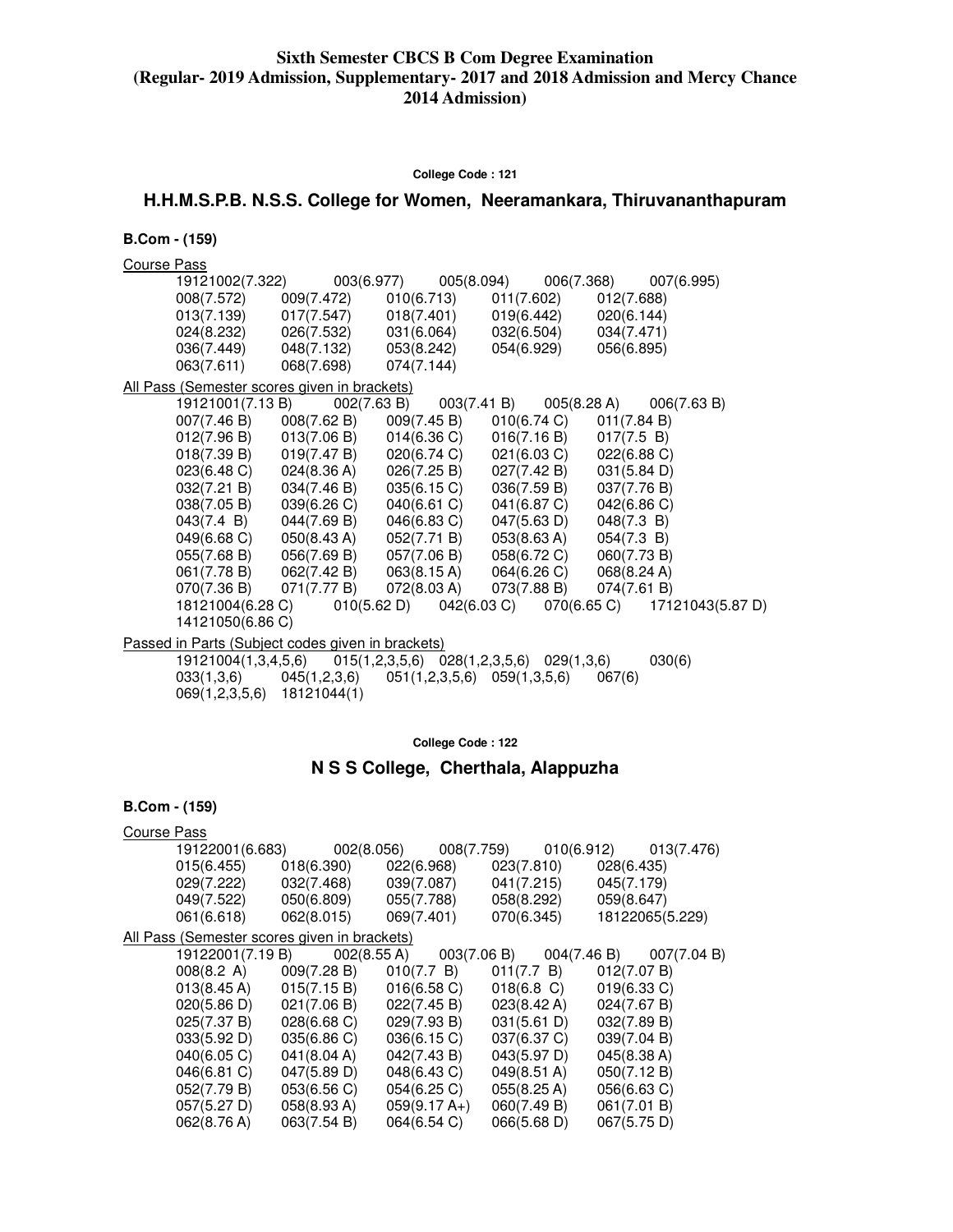19122068(6.24 C) 069(8.43 A) 070(6.88 C) 071(5.85 D) 18122023(6.03 C) 065(6.38 C) 066(6.23 C) 17122027(5.2 D) Passed in Parts (Subject codes given in brackets)

 19122005(6) 014(2,6) 017(1,2,4,6) 027(3,6) 034(2,3,5,6) 038(2,4,6) 044(6) 051(4,6) 065(1,2,4,5,6) 072(1,3,4,5,6) 18122040(2,4,5)

#### **College Code : 123**

# **N S S College, Pandalam, Pathanamthitta**

#### **B.Com - (159)**

| <b>Course Pass</b> |                                                   |                             |                       |                       |                          |
|--------------------|---------------------------------------------------|-----------------------------|-----------------------|-----------------------|--------------------------|
|                    | 19123001(6.727)                                   | 004(7.262)                  | 005(7.875)            |                       | 008(8.091)<br>009(7.262) |
|                    | 010(8.070)                                        | 012(7.407)                  | 022(7.537)            | 023(7.878)            | 026(6.531)               |
|                    | 027(5.655)                                        | 030(6.027)                  | 031(6.316)            | 033(7.561)            | 034(6.190)               |
|                    | 035(7.604)                                        | 040(7.133)                  | 041(7.170)            | 042(7.348)            | 043(7.160)               |
|                    | 044(8.305)                                        | 046(7.388)                  | 050(7.189)            | 055(6.953)            | 056(7.004)               |
|                    | 057(7.621)                                        | 061(8.098)                  | 062(7.520)            | 065(6.705)            | 069(7.221)               |
|                    | 070(7.116)                                        | 072(7.547)                  | 18123041(5.518)       | 054(6.120)            |                          |
|                    | All Pass (Semester scores given in brackets)      |                             |                       |                       |                          |
|                    | 19123001(7.28 B)                                  | 003(6.92 C)                 | 004(8.06 A)           | 005(8.32 A)           | 006(7.1 B)               |
|                    | 007(6.27 C)                                       | 008(8.46 A)                 | 009(7.32 B)           | 010(8.62 A)           | 012(8.07 A)              |
|                    | 013(6.07 C)                                       | 017(6.18 C)                 | 018(6.78 C)           | 019(7.34 B)           | 020(5.56 D)              |
|                    | 021(7.39 B)                                       | 022(7.64 B)                 | 023(8.24 A)           | 024(5.65 D)           | 025(7.83 B)              |
|                    | 026(7.2 B)                                        | 027(5.89 D)                 | 028(6.41 C)           | 029(7.07 B)           | 030(7.14 B)              |
|                    | 031(7.03 B)                                       | 032(6.24 C)                 | 033(7.88 B)           | 034(6.99 C)           | 035(7.82 B)              |
|                    | 036(6.06 C)                                       | 037(6.59 C)                 | 038(6.01 C)           | 039(6.76 C)           | 040(7.38 B)              |
|                    | 041(6.98 C)                                       | 042(7.58 B)                 | 043(7.26 B)           | $044(8.71 \text{ A})$ | 045(6.35 C)              |
|                    | 046(7.89 B)                                       | 047(6.52 C)                 | 048(7.37 B)           | 050(7.89 B)           | 052(6.32 C)              |
|                    | 053(6.76 C)                                       | 054(6.97 C)                 | 055(7.38 B)           | 056(7.95 B)           | 057(8.56 A)              |
|                    | 060(7.16 B)                                       | 061(8.86 A)                 | 062(8.34 A)           | 063(7.02 B)           | $064(6.3)$ C)            |
|                    | 065(7.56 B)                                       | 066(6.12 C)                 | 067(7.93 B)           | 068(7.14 B)           | 069(8.26 A)              |
|                    | 070(7.78 B)                                       | 071(6.19 C)                 | 072(7.83 B)           | 074(7.19 B)           | 18123041(6.7 C)          |
|                    | 054(6.95 C)                                       |                             |                       |                       |                          |
|                    | Passed in Parts (Subject codes given in brackets) |                             |                       |                       |                          |
|                    | 19123002(1,2,4,5,6)                               |                             | $011(6)$ $014(1,3,6)$ | 015(1,2,6)            | 016(1, 4, 6)             |
|                    |                                                   | $051(1,3,4,6)$ $059(1,4,6)$ | 073(1,3,4,5,6)        | 18123063(2)           | 068(5)                   |

**College Code : 124** 

### **N S S College, Nilamel, Kollam**

### **B.Com - (159)**

| Course Pass |                 |            |            |            |            |            |
|-------------|-----------------|------------|------------|------------|------------|------------|
|             | 19124001(7.316) | 007(7.282) |            | 010(7.580) | 015(7.044) | 016(6.739) |
|             | 017(6.523)      | 018(7.054) | 019(7.254) |            | 020(6.832) | 021(6.633) |
|             | 022(7.031)      | 023(6.270) | 029(7.563) |            | 031(7.599) | 034(7.933) |
|             | 036(7.588)      | 037(7.631) | 038(7.667) |            | 040(7.708) | 041(7.282) |
|             | 042(7.326)      | 043(7.654) | 044(7.966) |            | 045(6.713) | 046(7.401) |
|             | 047(6.801)      | 051(6.175) | 053(6.919) |            | 054(7.501) | 055(7.821) |
|             | 056(7.268)      | 059(6.698) | 066(7.074) |            | 067(6.354) | 070(6.337) |
|             | 072(7.517)      |            |            |            |            |            |

All Pass (Semester scores given in brackets)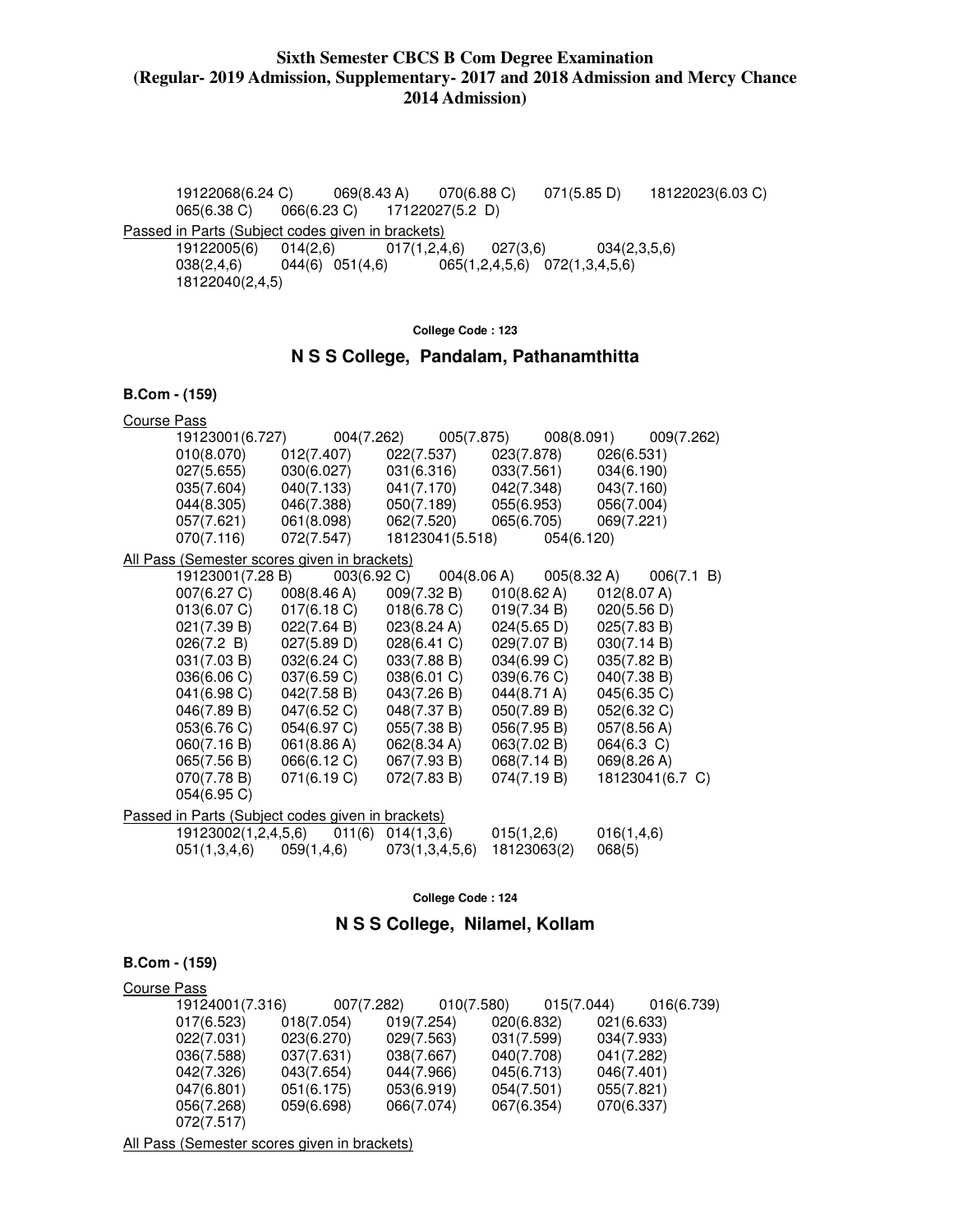|                                                          |             |                                           |                                                                                        | 19124001(7.91 B)  003(8.07 A)  004(7.25 B)  005(7.22 B)  006(7.91 B)    |
|----------------------------------------------------------|-------------|-------------------------------------------|----------------------------------------------------------------------------------------|-------------------------------------------------------------------------|
| 007(7.65 B)                                              |             |                                           | $008(6.89 \text{ C})$ $009(6.5 \text{ C})$ $010(7.87 \text{ B})$ $014(7.93 \text{ B})$ |                                                                         |
| 19124015(7.72 B)                                         |             | $016(7.69 B)$ $017(7.07 B)$               | 018(7.84 B)                                                                            | 019(8.3 A)                                                              |
|                                                          |             | $020(7.36 B)$ $021(7.51 B)$ $022(7.64 B)$ | $023(6.67 \text{ C})$ $024(7.48 \text{ B})$                                            |                                                                         |
| 025(7.49 B)                                              |             | 029(8.08 A) 031(8.27 A)                   | 032(6.74 C)                                                                            | 034(7.97 B)                                                             |
| 035(7.19 B)                                              | 036(7.86 B) | 037(7.86 B)                               | 038(8.16 A)                                                                            | 040(8.25 A)                                                             |
| 041(7.88 B)                                              | 042(7.84 B) | 043(8.18 A)                               | 044(8.16 A)                                                                            | 045(7.1 B)                                                              |
| $046(7.3 \text{ B})$ $047(7.74 \text{ B})$               |             | 048(6.2 C)                                | 050(7.03 B)                                                                            | 051(6.91 C)                                                             |
|                                                          |             | $053(7.47 B)$ $054(8.57 A)$ $055(8.38 A)$ | 056(8.4 A)                                                                             | 058(6.58 C)                                                             |
|                                                          |             | $059(7.67 B)$ $060(6.67 C)$ $062(6.5 C)$  | $064(8.13 \text{ A})$ $065(7.79 \text{ B})$                                            |                                                                         |
|                                                          |             | 066(7.95 B) 067(7.33 B) 070(6.26 C)       | 071(6.35 C)                                                                            | 072(8.21 A)                                                             |
| 17124003(6.03 C)                                         |             |                                           |                                                                                        |                                                                         |
| <u>Passed in Parts (Subject codes given in brackets)</u> |             |                                           |                                                                                        |                                                                         |
|                                                          |             |                                           |                                                                                        | 19124002(1,3,4,5,6) 011(1,2,4,6) 012(4,6) 013(2,3,4,5,6) 026(1,2,3,4,6) |
|                                                          |             |                                           | 028(1,2,3,4,6) 033(3,4,5,6) 039(1,4,6) 049(2,3,4,5,6) 061(1,2,3,4,6)                   |                                                                         |
| $063(1,3,6)$ $069(2,3,6)$ $073(1,2,6)$                   |             |                                           |                                                                                        |                                                                         |
| SUSPECTED MALPRACTICE                                    |             |                                           |                                                                                        |                                                                         |
| 19124068()                                               |             |                                           |                                                                                        |                                                                         |
| ATTENDANCE SHORTAGE                                      |             |                                           |                                                                                        |                                                                         |
| 19124027()                                               | 030()       |                                           |                                                                                        |                                                                         |

**College Code : 125** 

# **Sanatana Dharma College, Sanathanapuram, Alappuzha**

| <b>Course Pass</b> |                  |                                              |                  |                |             |
|--------------------|------------------|----------------------------------------------|------------------|----------------|-------------|
|                    | 19125002(6.693)  | 003(8.462)                                   | 004(7.963)       | 006(7.634)     | 007(7.162)  |
|                    | 008(6.430)       | 009(7.051)                                   | 011(7.506)       | 012(6.608)     | 013(6.699)  |
|                    | 016(7.428)       | 017(6.447)                                   | 018(7.874)       | 019(7.237)     | 020(8.460)  |
|                    | 023(7.473)       | 024(6.596)                                   | 026(8.002)       | 027(7.763)     | 028(8.303)  |
|                    | 033(8.203)       | 034(8.018)                                   | 035(7.161)       | 036(7.608)     | 039(7.631)  |
|                    | 040(8.463)       | 041(7.913)                                   | 042(7.622)       | 046(6.440)     | 050(6.245)  |
|                    | 051(7.216)       | 052(7.431)                                   | 053(7.643)       | 054(8.123)     | 055(6.027)  |
|                    | 056(7.422)       | 059(6.507)                                   | 060(7.114)       | 061(6.946)     | 062(7.336)  |
|                    | 063(7.794)       | 064(7.141)                                   | 066(6.709)       | 068(8.207)     | 070(6.949)  |
|                    | 071(7.170)       | 072(7.012)                                   | 073(8.019)       | 077(8.297)     | 078(8.150)  |
|                    | 082(8.286)       | 083(6.839)                                   | 085(6.052)       | 086(6.827)     | 087(7.709)  |
|                    | 088(7.929)       | 091(8.468)                                   | 092(6.393)       | 094(7.172)     | 096(7.934)  |
|                    | 099(7.362)       | 100(6.870)                                   | 102(7.353)       | 107(6.456)     | 108(6.566)  |
|                    | 109(8.546)       | 111(7.194)                                   | 112(6.762)       | 117(6.914)     | 118(7.100)  |
|                    | 119(7.432)       | 120(7.777)                                   | 122(6.429)       | 124(7.352)     | 125(7.696)  |
|                    | 18125059(5.563)  |                                              |                  |                |             |
|                    |                  | All Pass (Semester scores given in brackets) |                  |                |             |
|                    | 19125002(7.47 B) | $003(9.03 A+)$                               | 004(8.16 A)      | 005(7.33 B)    | 006(8.32 A) |
|                    | 007(8.14 A)      | 008(7.51 B)                                  | 009(7.44 B)      | 010(5.93 D)    | 011(7.9 B)  |
|                    | 012(6.46 C)      | 013(7.29 B)                                  | 014(7.35 B)      | 015(6.31)      | 016(7.96 B) |
|                    | 017(7.1 B)       | 018(8.45 A)                                  | 019(7.81 B)      | $020(9.07 A+)$ | 023(7.62 B) |
|                    | 024(7.37 B)      | 025(6.32 C)                                  | 026(8.71 A)      | 027(8.63 A)    | 028(8.99 A) |
|                    | 029(6.57 C)      | 030(8.48 A)                                  | 031(7.31 B)      | 033(8.92 A)    | 034(8.76 A) |
|                    | 035(7.88 B)      | 036(8.46 A)                                  | 037(6.03 C)      | 038(7.53 B)    | 039(8.51 A) |
|                    | 040(8.82 A)      | 041(8.33 A)                                  | 042(8.28 A)      | 043(8.04 A)    | 044(6.67 C) |
|                    | 045(6.09 C)      | 046(7.64 B)                                  | 048(7.84 B)      | 049(7.52 B)    | 050(6.93 C) |
|                    | 051(8.2 A)       | 052(8.12 A)                                  | 053(7.96 B)      | 054(8.58 A)    | 055(6.59 C) |
|                    | 056(7.58 B)      | 057(5.91 D)                                  | $058(7 \quad B)$ | 059(6.88 C)    | 060(7.69 B) |
|                    | 061(7.36 B)      | 062(7.44 B)                                  | 063(8.36 A)      | 064(7.42 B)    | 065(5.58 D) |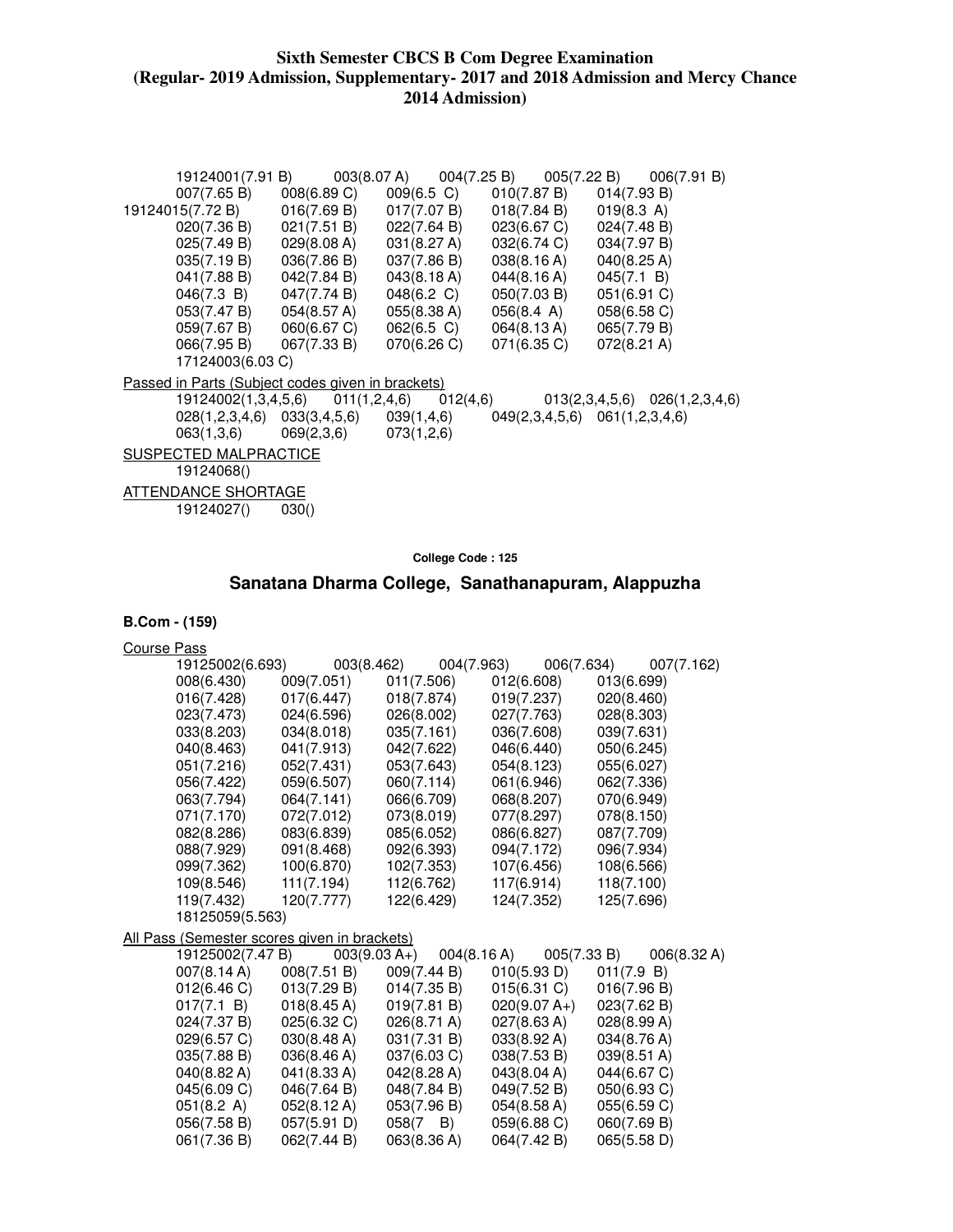| 066(7.54 B)                                              |                  | 067(6.54 C)                  | 068(8.86 A)        |               | 069(6.89 C)           |               | 070(7.73 B) |             |
|----------------------------------------------------------|------------------|------------------------------|--------------------|---------------|-----------------------|---------------|-------------|-------------|
| 071(7.97 B)                                              |                  | 072(8.57 A)                  | 073(8.27 A)        |               | 074(6.16 C)           |               | 075(6.84 C) |             |
| 076(7.99 B)                                              |                  | 077(8.72 A)                  | 078(8.41 A)        |               | 080(7.36 B)           |               | 081(6.26 C) |             |
| $082(9.11 A+)$                                           |                  | $083(8.15 \text{ A})$        | 084(5.99 D)        |               | 085(6.86 C)           |               | 086(7.93 B) |             |
| 19125087(8.79 A)                                         |                  | 088(8.77 A)                  | $091(9.03 A+)$     |               | 092(7.41 B)           |               | 094(8.16 A) |             |
| 096(8.67 A)                                              |                  | 097(7.01 B)                  | 098(7.26 B)        |               | $099(8.81 \text{ A})$ |               | 100(8.29 A) |             |
| 101(7.65 B)                                              |                  | $102(8.05 \text{ A})$        | 105(6.76 C)        |               | $107(8.02 \text{ A})$ |               | 108(7.68 B) |             |
| $109(9.24 A+)$                                           |                  | 110(7.05 B)                  | 111(8.31 A)        |               | 112(7.74 B)           |               | 113(6.27 C) |             |
| 116(6.53 C)                                              |                  | 117(7.8 B)                   | 118(8.15 A)        |               | 119(7.98 B)           |               | 120(8.29 A) |             |
| 121(7.11 B)                                              |                  | 122(7.38 B)                  | 123(7.14 B)        |               | 124(8.19 A)           |               | 125(8.01 A) |             |
|                                                          | 18125009(5.62 D) | 019(5.43 D)                  |                    | $059(6.5)$ C) |                       | $079(5.7)$ D) |             | 098(5.22 D) |
| 124(5.78 D)                                              |                  |                              |                    |               |                       |               |             |             |
| <u>Passed in Parts (Subject codes given in brackets)</u> |                  |                              |                    |               |                       |               |             |             |
|                                                          |                  | 19125079(5,6) 095(1,2,3,5,6) | 103(6) 18125070(5) |               |                       | 109(6)        |             |             |
| 17125015(1)                                              |                  |                              |                    |               |                       |               |             |             |

**College Code : 126** 

# **St. Gregorios College, Kottarakara, Kollam**

| <b>Course Pass</b>                                |                 |                                 |                                                  |                            |
|---------------------------------------------------|-----------------|---------------------------------|--------------------------------------------------|----------------------------|
| 19126001(7.839)                                   | 002(7.193)      | 005(7.665)                      | 011(6.631)                                       | 020(7.135)                 |
| 026(6.558)                                        | 033(7.096)      | 039(6.620)                      | 041(6.470)                                       | 046(7.483)                 |
| 049(6.903)                                        | 052(6.520)      | 055(8.213)                      | 056(6.831)                                       | 059(7.950)                 |
| 061(7.163)                                        | 063(7.804)      | 065(6.666)                      | 068(6.310)                                       | 076(7.173)                 |
| 087(6.867)                                        | 089(7.252)      | 093(6.945)                      | 094(7.152)                                       | 096(7.463)                 |
| 098(7.064)                                        | 099(6.645)      | 104(7.531)                      | 105(6.612)                                       | 107(6.183)                 |
| 109(6.391)                                        | 18126006(5.505) | 036(5.645)                      | 040(5.157)                                       | 14126063(4.898)            |
| All Pass (Semester scores given in brackets)      |                 |                                 |                                                  |                            |
| 19126001(7.78 B)                                  | 002(7.84 B)     |                                 | 003(6.42 C)<br>004(6.83 C)                       | 005(7.23 B)                |
| 008(5.99 D)                                       | 010(7.2 B)      | 011(6.72 C)                     | 012(6.9 C)                                       | 013(7.88 B)                |
| $014(6.43)$ C)                                    | 015(6.66 C)     | 016(6.21)                       | 017(7.39 B)                                      | 018(5.9)                   |
| 019(6.72 C)                                       | 020(7.53 B)     | 022(6.38)                       | 023(7.09 B)                                      | 026(6.64 C)                |
| 027(7.18 B)                                       | 028(5.71 D)     | 029(7.51 B)                     | 030(6.75 C)                                      | 032(7.95 B)                |
| 033(7.97 B)                                       | 034(7.04 B)     | 035(7.99 B)                     | 036(6.41 C)                                      | 037(7.08 B)                |
| 038(6.92 C)                                       | 039(7.1 B)      | 041(6.69 C)                     | 042(6.71 C)                                      | 043(6.95 C)                |
| 044(6.88 C)                                       | 045(6.27 C)     | 046(7.29 B)                     | 047(6.17 C)                                      | 049(7.59 B)                |
| 050(6.26 C)                                       | 051(7.82 B)     | 052(6.6 C)                      | 053(6.92 C)                                      | 055(8.22 A)                |
| 056(6.95 C)                                       | 057(6.93 C)     | 059(8.07 A)                     | 061(7.18 B)                                      | 062(6.87 C)                |
| 063(8.21 A)                                       | 064(7.93 B)     | 065(7.12 B)                     | 068(6.51 C)                                      | 069(7.13 B)                |
| 070(7.03 B)                                       | 071(6.12 C)     | 072(5.77 D)                     | 073(7.84 B)                                      | $074(6 \text{ C})$         |
| 075(7.1 B)                                        | 076(6.94 C)     | 078(5.89 D)                     | 079(6.26 C)                                      | 082(5.91 D)                |
| 083(6.31 C)                                       | 084(6.25 C)     | 085(5.97 D)                     | 087(7.33 B)                                      | 089(7.77 B)                |
| 090(6.23 C)                                       | 092(5.99 D)     | 093(7.51 B)                     | 094(7.69 B)                                      | 096(8.35 A)                |
| 098(7.48 B)                                       | 099(6.79 C)     | 104(8.63 A)                     | 105(6.95)                                        | 106(7.1 B)                 |
| 107(6.77 C)                                       | 109(7.11 B)     | 18126006(5.99 D)                | 036(6.25 C)                                      | 040(6.33 C)                |
| 17126033(5.56 D)                                  | 061(5.47 D)     |                                 | 14126063(5.55 D)                                 |                            |
| Passed in Parts (Subject codes given in brackets) |                 |                                 |                                                  |                            |
| 19126006(2,3,4,5,6)                               |                 | $007(1,2,3,5,6)$ 009(3,6)       |                                                  | 021(3,4,5,6)<br>024(2,5,6) |
| 025(2,4,5,6)                                      | 031(1,2,4,6)    | 048(2, 4, 5, 6)                 | 054(2,5,6)                                       | 060(2,6,7)                 |
| 066(1,3,5,6,7)                                    | 077(2,3,4,6,7)  | 080(6,7)                        | 081(6,7)                                         | 086(6)                     |
| 088(6,7)                                          |                 |                                 | 091(2,3,4,5,6,7) 095(1,2,4,5,6,7) 100(1,2,5,6,7) | 101(1, 4, 6, 7)            |
| 103(1, 4, 6, 7)                                   |                 | 108(1,2,3,4,6,7) 110(3,4,5,6,7) | 18126105(2)                                      | 17126095(3)                |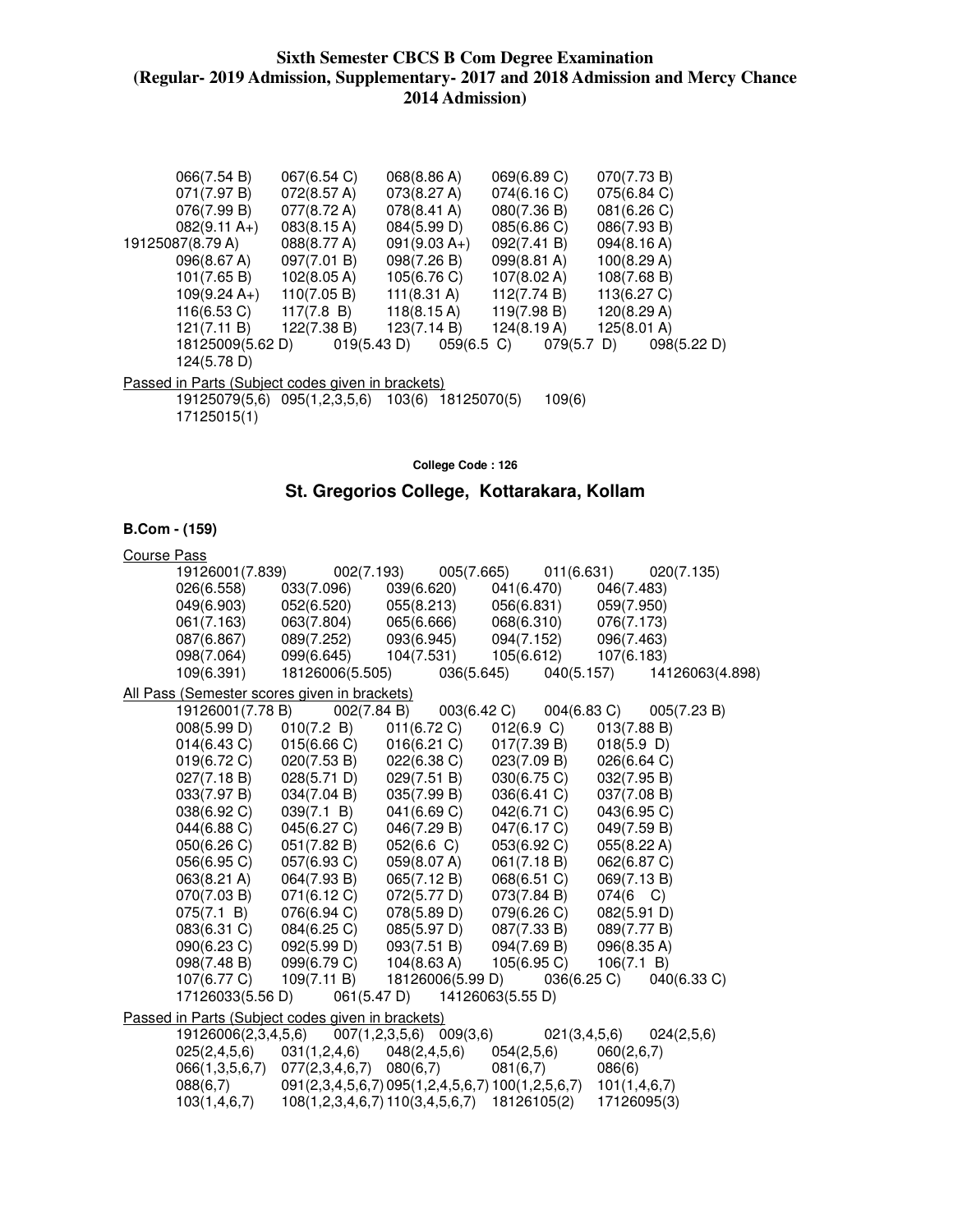**College Code : 127** 

# **Sree Narayana College, Chempazhanthy, Thiruvananthapuram**

### **B.Com - (159)**

| Course Pass                                                         |                                                                         |  |    |
|---------------------------------------------------------------------|-------------------------------------------------------------------------|--|----|
|                                                                     | 19127003(6.298) 004(7.580) 005(7.026) 011(7.112) 013(7.218)             |  |    |
| 015(6.317) 018(6.059) 021(7.799) 022(7.576) 023(7.307)              |                                                                         |  |    |
| 037(6.720) 043(6.768) 044(6.958) 048(7.421) 049(7.248)              |                                                                         |  |    |
| 050(7.772) 054(7.865) 18127031(5.673)                               |                                                                         |  |    |
| All Pass (Semester scores given in brackets)                        |                                                                         |  |    |
|                                                                     | 19127001(6.82 C) 003(6.81 C) 004(7.86 B) 005(7.22 B) 006(7.82 B)        |  |    |
| 007(6.69 C) 008(7.24 B) 009(7.99 B) 010(6.54 C) 011(7.62 B)         |                                                                         |  |    |
| $012(7.6 B)$ $013(7.92 B)$ $014(7.46 B)$ $015(6.96 C)$ $016(6.6 C)$ |                                                                         |  |    |
| 017(7.37 B) 018(6.99 C) 019(7.06 B) 021(8.43 A) 022(8.2 A)          |                                                                         |  |    |
| 023(7.88 B) 024(7.25 B) 025(8.47 A) 029(6.38 C) 031(5.85 D)         |                                                                         |  |    |
| 032(5.99 D) 035(7.27 B) 037(6.95 C) 039(6.07 C) 040(5.82 D)         |                                                                         |  |    |
| 043(7.42 B) 044(7.18 B) 047(6.52 C) 048(7.92 B) 049(7.64 B)         |                                                                         |  |    |
| 050(7.71 B) 053(7.87 B) 054(7.82 B) 18127031(6.21 C) 14127007(6     |                                                                         |  | C) |
| Passed in Parts (Subject codes given in brackets)                   |                                                                         |  |    |
|                                                                     | $19127002(4,5,6)$ $020(4,5,6)$ $030(2,4,6)$ $034(2,4,5,6)$ $041(1,4,6)$ |  |    |
| $042(1,2,4,6)$ $046(4,6)$ $055(4,5,6)$ $18127049(1)$                |                                                                         |  |    |
| ATTENDANCE SHORTAGE                                                 |                                                                         |  |    |
| 19127036()                                                          |                                                                         |  |    |

**College Code : 128** 

**Sree Narayana College, Chengannur, Pathanamthitta** 

| Course Pass |                                                          |             |             |               |                          |             |                  |                    |             |
|-------------|----------------------------------------------------------|-------------|-------------|---------------|--------------------------|-------------|------------------|--------------------|-------------|
|             | 19128006(7.489)                                          |             | 011(6.143)  |               | 012(6.970)               |             | 026(6.942)       |                    | 032(7.509)  |
|             | <u>All Pass (Semester scores given in brackets)</u>      |             |             |               |                          |             |                  |                    |             |
|             | 19128001(5.34 D)                                         |             | 003(6.49 C) |               | 005(5.91 D)              |             | 006(8.17 A)      |                    | 007(6.49 C) |
|             | 011(6.39 C)                                              | 012(7.28 B) |             | 013(5.72 D)   |                          | 015(5.18 D) |                  | 016(5.36 D)        |             |
|             | $018(6.15 \text{ C})$ $019(5.96 \text{ D})$              |             |             | 020(6.53 C)   |                          | 021(5.69 D) |                  | 022(6.46 C)        |             |
|             | $023(6.22 \text{ C})$ $025(4.95 \text{ E})$              |             |             | 026(7.18 B)   |                          | 027(6.46 C) |                  | 028(5.66 D)        |             |
|             | $029(6.3 \text{ C})$ $030(6.46 \text{ C})$               |             |             | $031(5.7)$ D) |                          | 032(7.33 B) |                  | 036(6.05 C)        |             |
|             | 037(5.97 D)                                              | 039(5.39 D) |             | 040(7.4 B)    |                          |             | 18128019(5.26 D) |                    | 031(6.28 C) |
|             | 17128017(5.68 D)                                         |             |             |               |                          |             |                  |                    |             |
|             | <u>Passed in Parts (Subject codes given in brackets)</u> |             |             |               |                          |             |                  |                    |             |
|             | 19128002(1,3,4,6,7)                                      |             | 004(4,6,7)  |               | 008(1,3,4,5,6,7)009(6,7) |             |                  |                    | 014(6,7)    |
|             | $017(1,3,4,6,7)$ $024(1,3,4,6,7)$ $033(1,2,4,6,7)$       |             |             |               |                          | 034(6,7)    |                  | 038(2, 4, 5, 6, 7) |             |
|             | 18128018(2)                                              |             |             |               |                          |             |                  |                    |             |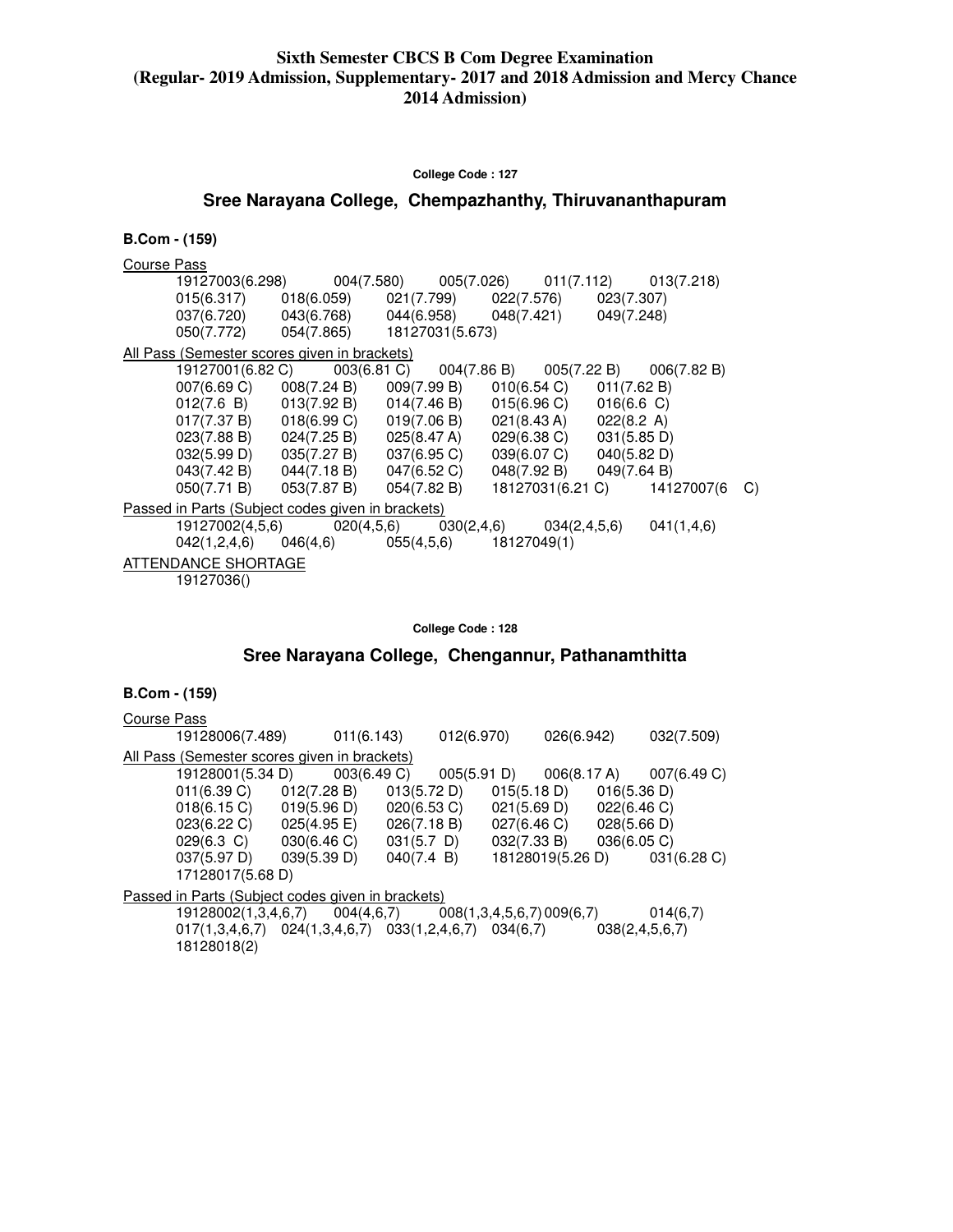### **College Code : 129 Sree Narayana College for Women, , Kollam**

| <b>B.Com - (159)</b> |                                                     |                                                   |                       |                  |             |  |  |
|----------------------|-----------------------------------------------------|---------------------------------------------------|-----------------------|------------------|-------------|--|--|
| Course Pass          |                                                     |                                                   |                       |                  |             |  |  |
|                      | 19129007(7.149)                                     |                                                   | 014(8.756) 016(7.426) | 020(7.520)       | 021(7.204)  |  |  |
|                      | 028(6.799)                                          | 029(8.690)                                        | 031(7.431)            | 032(6.943)       | 035(6.670)  |  |  |
|                      | 036(8.041)                                          | 038(7.959)                                        | 040(8.143)            | 041(7.855)       | 045(7.750)  |  |  |
|                      | 047(7.902)                                          | 048(8.184)                                        | 049(8.259)            | 050(8.371)       | 053(7.328)  |  |  |
|                      | 054(7.704)                                          | 055(6.612)                                        | 056(7.107)            | 057(6.829)       | 058(6.879)  |  |  |
|                      | 062(8.283)                                          | 063(7.876)                                        | 18129039(6.031)       |                  |             |  |  |
|                      | <u>All Pass (Semester scores given in brackets)</u> |                                                   |                       |                  |             |  |  |
|                      | 19129001(6.72 C)                                    | 002(5.91 D)                                       | 003(7.73 B)           | 004(7.87 B)      | 005(7.46 B) |  |  |
|                      | 006(7.45 B)                                         | 007(8.01 A)                                       | 009(5.73 D)           | 010(7.65 B)      | 011(7.79 B) |  |  |
|                      | 012(7.01 B)                                         | 013(8.2 A)                                        | 014(8.78 A)           | 015(7.56 B)      | 016(7.99 B) |  |  |
|                      | 017(7.51 B)                                         | 018(6.96 C)                                       | 019(5.75 D)           | 020(7.44 B)      | 021(7.46 B) |  |  |
|                      | 022(7.39 B)                                         | 024(7.66 B)                                       | 026(5.61 D)           | 027(6.46 C)      | 028(7.27 B) |  |  |
|                      | 029(8.88 A)                                         | 030(6.64 C)                                       | 031(7.31 B)           | 032(6.58)        | 033(7.04 B) |  |  |
|                      | 035(6.61 C)                                         | 036(8.49 A)                                       | 038(8.61 A)           | 039(8.6 A)       | 040(8.36 A) |  |  |
|                      | 041(8.51 A)                                         | 042(6.56 C)                                       | 043(6.72 C)           | 044(5.82 D)      | 045(8.56 A) |  |  |
|                      | 046(6.72 C)                                         | 047(8.6 A)                                        | 048(8.83 A)           | 049(8.79 A)      | 050(8.92 A) |  |  |
|                      | 051(6.6 C)                                          | 052(7.69 B)                                       | 053(7.76 B)           | 054(8.43 A)      | 055(7.41 B) |  |  |
|                      | 056(7.63 B)                                         | 057(7.34 B)                                       | 058(7.23 B)           | 059(6.26 C)      | 060(8.03 A) |  |  |
|                      | 061(6.59 C)                                         | 062(8.89 A)                                       | 063(8.26 A)           | 18129039(6.36 C) |             |  |  |
|                      |                                                     | Passed in Parts (Subject codes given in brackets) |                       |                  |             |  |  |
|                      |                                                     | 19129008(5,6) 023(2,3,4,5,6)                      | 025(1,3,4,5,6)        | 034(1,2,3,4,5)   | 037(6)      |  |  |

**College Code : 130** 

# **Sree Narayana College, Chathannur, Kollam**

| <b>Course Pass</b> |                                              |                                                                  |            |                                             |             |             |  |
|--------------------|----------------------------------------------|------------------------------------------------------------------|------------|---------------------------------------------|-------------|-------------|--|
|                    | 19130002(6.742)                              | 005(6.502)  007(6.523)  009(7.418)  013(7.660)                   |            |                                             |             |             |  |
|                    | 016(7.482)                                   | 017(5.723)                                                       |            | 018(6.778)                                  | 019(6.129)  | 022(5.793)  |  |
|                    | 023(8.152)                                   | 026(7.198)                                                       |            | 027(6.289)                                  | 028(6.528)  | 029(6.389)  |  |
|                    | 031(6.726)                                   | 032(7.773)                                                       | 033(7.827) |                                             | 035(6.266)  | 036(7.135)  |  |
|                    | 037(7.793)                                   | 038(7.002)                                                       |            | 039(6.638) 040(7.192)                       |             | 042(7.582)  |  |
|                    | 043(6.684)                                   | 044(8.260)                                                       |            | 048(5.705) 050(6.210)                       |             | 054(7.337)  |  |
|                    | 056(6.962)                                   | 059(6.810) 061(6.693)                                            |            |                                             |             |             |  |
|                    | All Pass (Semester scores given in brackets) |                                                                  |            |                                             |             |             |  |
|                    |                                              | 19130001(5.48 D) 002(7.26 B) 003(6.35 C) 004(6.75 C) 005(7.07 B) |            |                                             |             |             |  |
|                    | 007(7.04 B)                                  | 009(7.84 B)                                                      |            | $013(8.41 \text{ A})$                       | 014(6.91 C) | 016(7.83 B) |  |
|                    | 017(6.49 C)                                  | 018(7.31 B)                                                      |            | 019(6.6 C)                                  | 022(6.48 C) | 023(8.4 A)  |  |
|                    | 024(6.66 C)                                  | 026(7.83 B)                                                      |            | $027(7.35 B)$ $028(7.14 B)$                 |             | 029(7.09 B) |  |
|                    | 030(6.38 C)                                  | 031(7.02 B)                                                      |            | $032(8.31 \text{ A})$ $033(8.35 \text{ A})$ |             | 035(7.09 B) |  |
|                    | 036(7.56 B)                                  | 037(8.09 A)                                                      |            | 038(7.65 B)                                 | 039(7.76 B) | 040(7.66 B) |  |
|                    | 041(5.24 D)                                  | 042(7.82 B)                                                      |            | 043(7.4 B)                                  | 044(8.76 A) | 045(7.5 B)  |  |
|                    | 046(6.11 C)                                  | 048(6.44 C)                                                      |            | 049(7.36 B)                                 | 050(6.98 C) | 052(6.24 C) |  |
|                    | 053(5.74 D)                                  | 054(7.83 B)                                                      |            | $056(7.29 B)$ $058(5.81 D)$                 |             | 059(7.69 B) |  |
|                    | 061(7.44 B)                                  | 18130015(6.13 C) 026(6.71 C) 029(6.93 C) 032(5.64 D)             |            |                                             |             |             |  |
|                    | 042(5.95 D)                                  | 046(5.44 D) 17130040(6.35 C) 043(7.46 B) 047(5.99 D)             |            |                                             |             |             |  |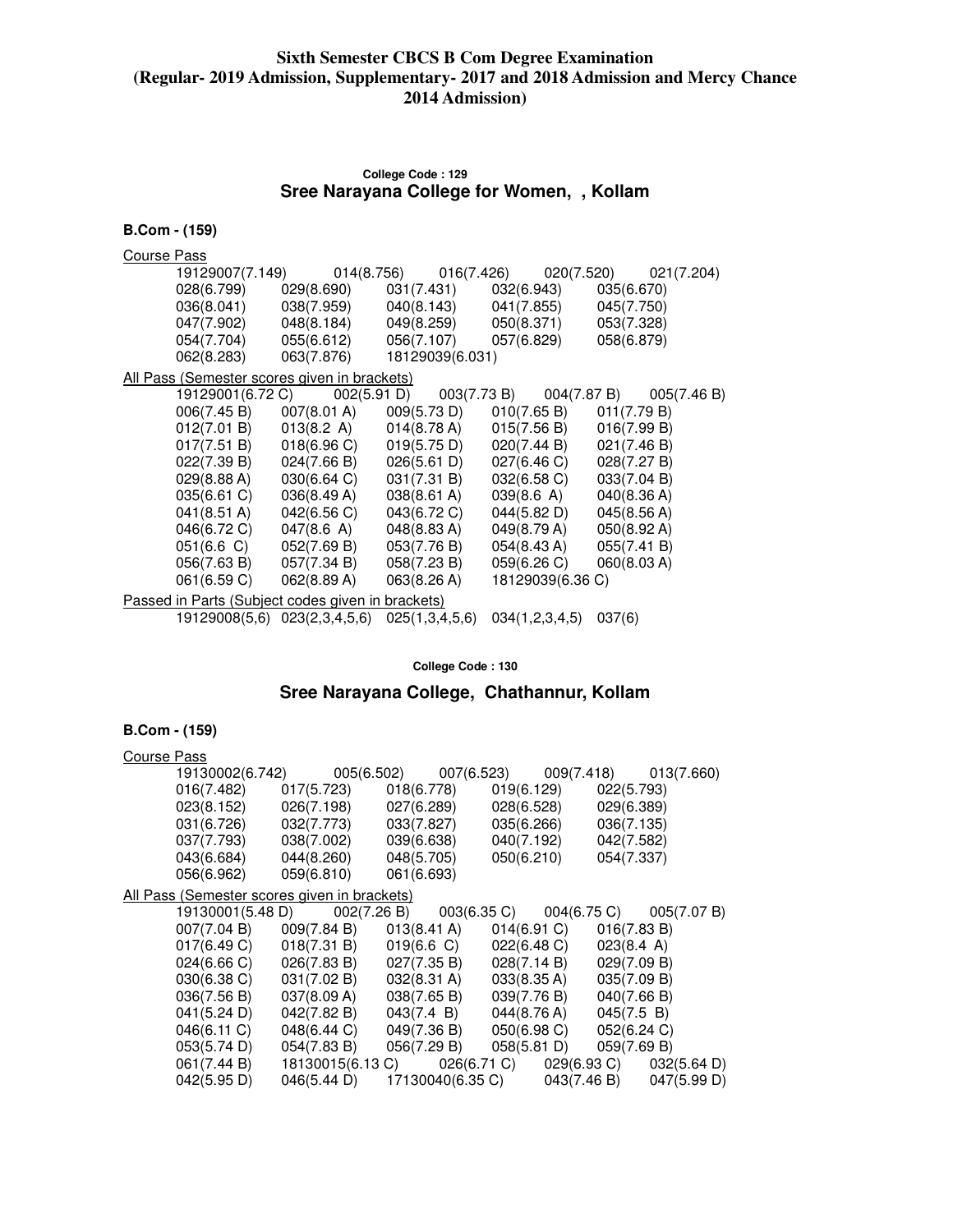#### Passed in Parts (Subject codes given in brackets)

| 19130006(4.6) 008(4.6)            |            | $010(1,3,4,5,6)$ $011(4,6)$ |                               | 012(3, 4, 5, 6) |
|-----------------------------------|------------|-----------------------------|-------------------------------|-----------------|
| $015(2,3,4,5,6)$ $020(1,3,4,5,6)$ |            | 021(2,3,4,5,6)              | 034(3,4,5,6)                  | 047(3,4,5,6)    |
| 051(3, 4, 5, 6)                   | 055(2,3.6) | 057(2,3.5.6)                | $062(1,3,4,5,6)$ $063(2,3,6)$ |                 |
| 18130035(4)                       | 053(4.5)   |                             | $054(4)$ 17130023(4) 036(3)   |                 |

#### **College Code : 131**

# **Sree Narayana College, Cherthala, Alappuzha**

### **B.Com - (159)**

| <b>Course Pass</b> |                                                   |                                                                                         |             |                             |             |                             |
|--------------------|---------------------------------------------------|-----------------------------------------------------------------------------------------|-------------|-----------------------------|-------------|-----------------------------|
|                    |                                                   | 19131003(8.143) 004(6.983) 005(7.197) 006(6.861) 008(7.777)                             |             |                             |             |                             |
|                    |                                                   | 009(7.265)  011(7.354)  012(7.057)                                                      |             | 014(7.037)                  | 016(7.303)  |                             |
|                    |                                                   | 019(7.383) 029(7.202) 031(6.964) 034(6.875) 035(6.708)                                  |             |                             |             |                             |
|                    |                                                   | 036(6.481) 037(6.475) 038(6.390) 039(7.308)                                             |             |                             | 043(7.073)  |                             |
|                    |                                                   | 044(7.017) 045(6.393) 049(6.830) 051(6.921) 054(7.152)                                  |             |                             |             |                             |
|                    |                                                   | 057(6.165) 060(7.947) 061(7.183) 062(7.327)                                             |             |                             |             | 18131005(5.677)             |
|                    | All Pass (Semester scores given in brackets)      |                                                                                         |             |                             |             |                             |
|                    |                                                   | 19131002(6.49 C)  003(8.57 A)  004(7.16 B)  005(7.63 B)  006(7.11 B)                    |             |                             |             |                             |
|                    |                                                   | $007(6.17 \text{ C})$ $008(7.93 \text{ B})$ $009(7.28 \text{ B})$                       |             | $011(7.53 B)$ $012(7.43 B)$ |             |                             |
|                    |                                                   | $014(6.87 \text{ C})$ $015(6.56 \text{ C})$ $016(7.25 \text{ B})$ $017(6.83 \text{ C})$ |             |                             | 018(7.14 B) |                             |
|                    |                                                   | 019(7.1 B) 020(7.11 B) 021(7.22 B) 022(7.19 B) 027(6.12 C)                              |             |                             |             |                             |
|                    |                                                   | 029(7.84 B) 030(6.9 C) 031(7.36 B) 032(7.39 B) 034(7.72 B)                              |             |                             |             |                             |
|                    |                                                   | 035(7.23 B) 036(6.93 C) 037(6.86 C) 038(7.21 B)                                         |             |                             | 039(7.71 B) |                             |
|                    |                                                   | 042(5.81 D) 043(7.65 B) 044(7.44 B) 045(6.82 C) 049(7.4 B)                              |             |                             |             |                             |
|                    |                                                   | 051(7.34 B) 052(6.48 C) 054(7.9 B) 056(7.9 B) 057(5.83 D)                               |             |                             |             |                             |
|                    |                                                   | $059(6.87 \text{ C})$ $060(8.88 \text{ A})$ $061(7.59 \text{ B})$                       |             |                             |             | 062(7.4 B) 18131001(5.99 D) |
|                    |                                                   | $004(5.85 \text{ D})$ $005(7.49 \text{ B})$                                             | 014(5.76 D) | 17131026(6.08 C)            |             |                             |
|                    | Passed in Parts (Subject codes given in brackets) |                                                                                         |             |                             |             |                             |
|                    |                                                   | 19131001(1,3,6,7)  010(1,3,4,6,7)  023(6,7)  024(2,3,6,7)  025(1,3,6,7)                 |             |                             |             |                             |
|                    |                                                   | $026(6,7)$ $040(2,6,7)$ $041(1,4,6,7)$ $046(1,2,6,7)$ $048(1,2,6,7)$                    |             |                             |             |                             |
|                    |                                                   | $050(1,2,6,7)$ $053(1,3,6,7)$ $058(1,2,6,7)$                                            |             | $064(1,6,7)$ $065(1,6,7)$   |             |                             |
|                    |                                                   |                                                                                         |             |                             |             |                             |

#### **College Code : 132**

# **S N College, , Kollam**

| Course Pass                                  |             |             |             |             |             |
|----------------------------------------------|-------------|-------------|-------------|-------------|-------------|
| 19132001(7.568)                              |             | 002(7.025)  | 003(7.177)  | 004(7.230)  | 005(7.302)  |
| 006(7.346)                                   | 007(7.145)  | 009(8.501)  | 010(6.186)  |             | 011(6.532)  |
| 012(7.084)                                   | 013(7.520)  | 014(6.919)  | 015(6.919)  |             | 017(7.854)  |
| 018(7.032)                                   | 019(6.979)  | 022(7.185)  | 028(7.396)  |             | 031(7.211)  |
| 034(7.509)                                   | 039(7.574)  | 041(7.289)  | 042(6.687)  |             | 043(6.591)  |
| 044(8.099)                                   | 046(6.651)  | 049(6.669)  | 050(6.704)  |             | 052(7.199)  |
| 054(6.959)                                   | 055(6.440)  | 059(8.505)  | 060(7.647)  |             | 062(7.912)  |
| 063(7.726)                                   | 064(7.413)  | 065(7.549)  | 067(6.819)  |             | 068(7.488)  |
| 069(7.359)                                   | 070(6.239)  | 074(6.637)  | 075(8.533)  |             | 076(8.113)  |
| 077(6.633)                                   | 078(6.809)  | 082(6.786)  | 086(6.907)  |             | 087(7.615)  |
| All Pass (Semester scores given in brackets) |             |             |             |             |             |
| 19132001(8.56 A)                             |             | 002(7.17 B) | 003(6.98 C) | 004(7.05 B) | 005(7.87 B) |
| 006(7.29 B)                                  | 007(7.18 B) | 008(6.76 C) |             | 009(8.58 A) | 010(6.71 C) |
| $011(6.98)$ C)                               | 012(7.76 B) | 013(7.63 B) | 014(7.44 B) |             | 015(7.36 B) |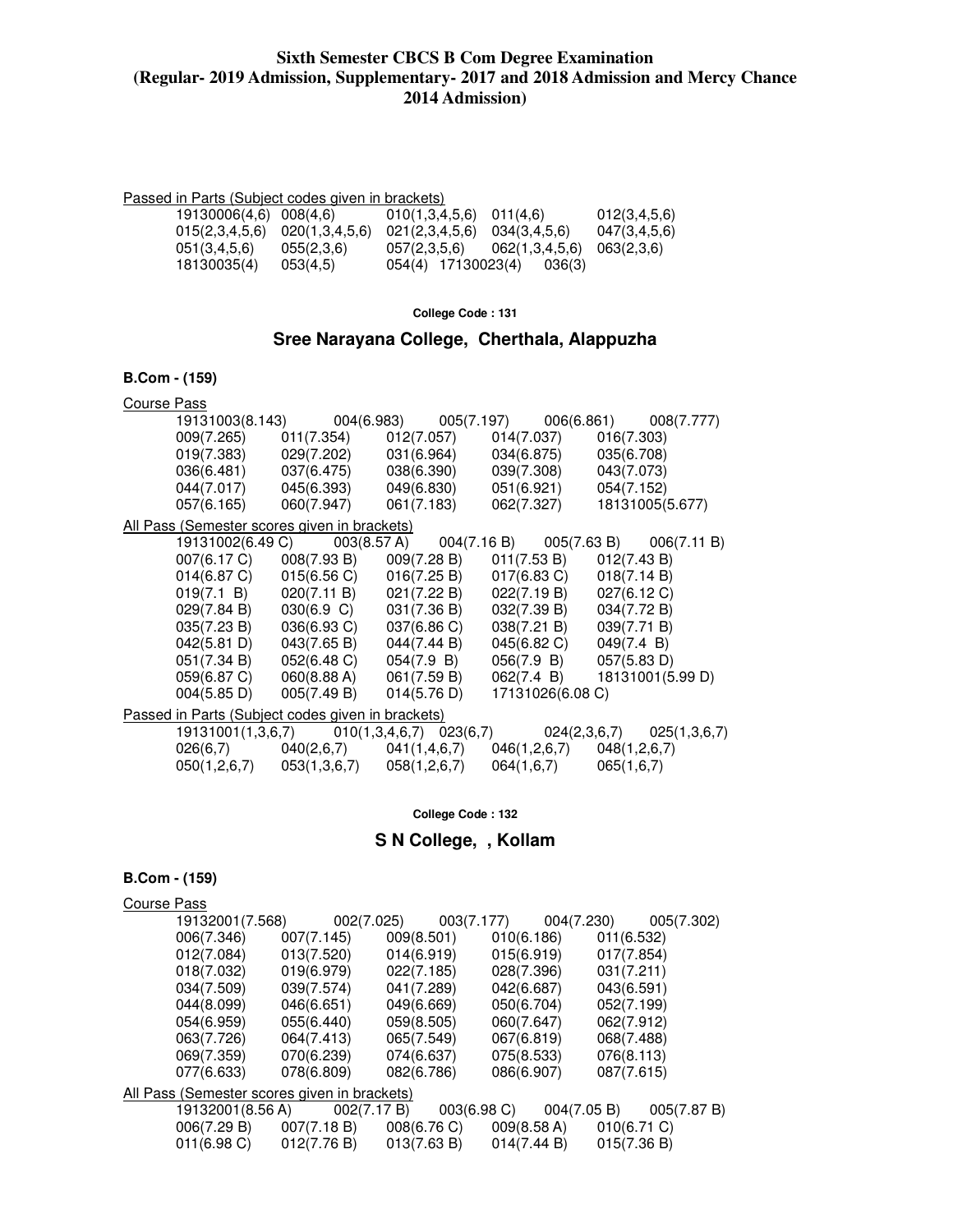| 016(7.07 B)                                       | $017(8.15 \text{ A})$ | 018(7.26 B)           | 019(8.17 A)           | 020(7.33 B)          |                  |
|---------------------------------------------------|-----------------------|-----------------------|-----------------------|----------------------|------------------|
| $021(6.4 \text{ C})$                              | 022(7.21 B)           | 023(6.26)             | $024(6.1)$ C)         | 025(7.26 B)          |                  |
| 19132026(6.1 C)                                   | $027(6.21)$ C)        | 028(7.04 B)           | 029(7.47 B)           | 030(7.17 B)          |                  |
| 031(7.74 B)                                       | 032(7.31 B)           | $034(8.42 \text{ A})$ | 035(6.24)             | 036(7.32 B)          |                  |
| 037(6.19 C)                                       | 038(6.64 C)           | 039(8.17 A)           | 040(5.95 D)           | 041(8.16 A)          |                  |
| 042(7.65 B)                                       | 043(7.35 B)           | 044(8.63 A)           | 045(6.77 C)           | 046(7.17 B)          |                  |
| 047(7.64 B)                                       | 048(6.74 C)           | 049(7.49 B)           | 050(7.63 B)           | $051(6.4 \text{ C})$ |                  |
| 052(7.67 B)                                       | 053(7.83 B)           | 054(7.53 B)           | 055(7.8 B)            | 058(6.52 C)          |                  |
| $059(9.13 A+)$                                    | 060(8.07 A)           | $061(5.5)$ D)         | $062(8.71 \text{ A})$ | 063(7.98 B)          |                  |
| 064(7.97 B)                                       | 065(8.09 A)           | 066(6.64 C)           | 067(7.66 B)           | 068(8.18 A)          |                  |
| 069(7.83 B)                                       | 070(7.37 B)           | 071(7.33 B)           | 072(5.78 D)           | 073(6.84 C)          |                  |
| 074(7.82 B)                                       | $075(9.07 A+)$        | 076(8.87 A)           | 077(7.4 B)            | 078(7.83 B)          |                  |
| 079(6.99 C)                                       | 081(6.46 C)           | 082(7.59 B)           | 083(5.87 D)           | 084(6.6 C)           |                  |
| 085(6.17 C)                                       | 086(7.36 B)           | 087(8.21 A)           | 18132072(5.53 D)      |                      | 17132027(6.18 C) |
| Passed in Parts (Subject codes given in brackets) |                       |                       |                       |                      |                  |

Passed in Parts (Subject codes given in brackets) 19132033(1,2,3,4,6) 088(1,2,3,6)

**College Code : 133** 

### **S N College, Punalur, Kollam**

### **B.Com - (159)**

| <b>Course Pass</b> |                   |                                                   |                  |                |                          |
|--------------------|-------------------|---------------------------------------------------|------------------|----------------|--------------------------|
|                    | 19133001(5.965)   | 002(6.669)                                        | 003(5.783)       |                | 006(6.376)<br>007(6.773) |
|                    | 009(6.367)        | 010(6.586)                                        | 011(6.146)       | 012(6.698)     | 013(5.954)               |
|                    | 014(5.443)        | 016(7.371)                                        | 017(6.917)       | 031(6.792)     | 034(6.821)               |
|                    | 037(7.274)        | 038(7.232)                                        | 039(7.575)       | 040(7.140)     | 042(6.654)               |
|                    | 043(6.977)        | 045(6.745)                                        | 046(6.579)       | 050(7.126)     | 051(7.188)               |
|                    | 053(6.916)        | 055(5.639)                                        | 067(7.100)       |                |                          |
|                    |                   | All Pass (Semester scores given in brackets)      |                  |                |                          |
|                    | 19133001(7.01 B)  | 002(7.99 B)                                       | 003(6.24 C)      | $004(6.53)$ C) | 005(6.61 C)              |
|                    | 006(7.01 B)       | 007(7.01 B)                                       | 008(6.55 C)      | 009(6.66 C)    | 010(6.96 C)              |
|                    | 011(7.06 B)       | 012(7.39 B)                                       | $013(6.73)$ C)   | 014(5.76 D)    | 015(6.28)                |
|                    | 016(8.17 A)       | 017(8.22 A)                                       | 018(6.92 C)      | 019(6.52 C)    | 020(7.37 B)              |
|                    | 021(7.58 B)       | 022(6.2 C)                                        | 023(5.6)         | 024(6.47 C)    | 025(7.67 B)              |
|                    | 026(7.45 B)       | 028(6.13 C)                                       | $029(5.7)$ D)    | 030(6.99 C)    | 031(7.53 B)              |
|                    | 032(6.06 C)       | 033(6.66 C)                                       | 034(7.51 B)      | 035(6.27 C)    | 036(6.29 C)              |
|                    | 037(7.9 B)        | 038(7.82 B)                                       | 039(8.09 A)      | 040(7.65 B)    | 041(6.04 C)              |
|                    | 042(7.1 B)        | 043(7.2 B)                                        | 044(6.63 C)      | 045(7.06 B)    | 046(7.15 B)              |
|                    | 047(6.39 C)       | 048(6.48 C)                                       | 049(6.53 C)      | 050(7.73 B)    | 051(7.21 B)              |
|                    | 052(5.91 D)       | 053(6.91 C)                                       | 055(5.86 D)      | 057(7.5 B)     | 058(6.69 C)              |
|                    | 059(6.42 C)       | 060(5.72 D)                                       | 061(6.64 C)      | 062(7.03 B)    | 064(6.93 C)              |
|                    | 065(5.57 D)       | 067(7.43 B)                                       | 068(6.78 C)      | 069(6.82 C)    | 070(6.12 C)              |
|                    | 071(5.9)          | 073(6.37 C)                                       | 18133023(6.12 C) |                |                          |
|                    |                   | Passed in Parts (Subject codes given in brackets) |                  |                |                          |
|                    | 19133054(2,4,5,6) | 056(2,6)                                          | 066(1,2,6)       | 072(2,3,5,6)   | 18133042(6)              |
|                    | 17133062(3,4)     |                                                   |                  |                |                          |

### **College Code : 134**

# **S N College, Sivagiri, Varkala, Thiruvananthapuram**

**B.Com - (159)** 

Course Pass

19134001(6.549) 003(7.095) 004(8.048) 006(6.992) 009(7.198)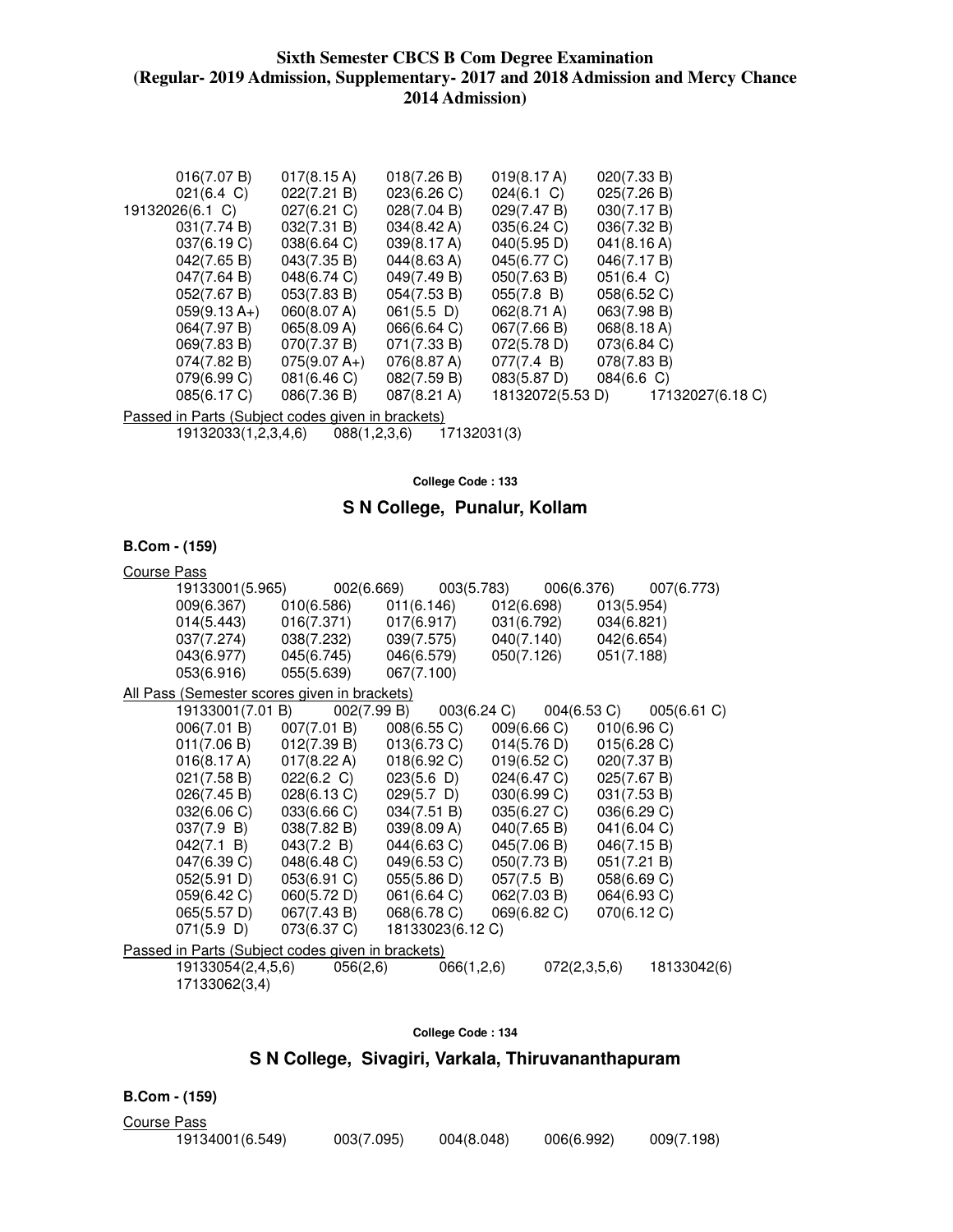| 010(7.457)<br>019(7.525)<br>031(7.764)<br>19134044(7.581) | 011(8.400)<br>022(7.204)<br>032(7.305)<br>045(7.846) | 012(7.971)<br>024(6.017)<br>041(8.084)<br>047(7.731) | 013(7.793)<br>026(7.662)<br>042(8.067)<br>049(6.738) | 014(6.846)<br>027(7.621)<br>043(6.933)<br>053(5.984) |
|-----------------------------------------------------------|------------------------------------------------------|------------------------------------------------------|------------------------------------------------------|------------------------------------------------------|
| 056(6.949)<br>073(8.120)                                  | 057(7.565)<br>074(7.135)                             | 058(7.269)<br>076(6.592)                             | 063(7.091)<br>078(6.380)                             | 072(6.988)<br>079(7.157)                             |
| All Pass (Semester scores given in brackets)              |                                                      |                                                      |                                                      |                                                      |
| 19134001(6.96 C)                                          | 003(7.75 B)                                          |                                                      | 004(8.06 A)<br>005(6.85 C)                           | 006(7.46 B)                                          |
| 008(7.06 B)                                               | 009(7.94 B)                                          | 010(7.73 B)                                          | $011(9.06 A+)$                                       | 012(8.45 A)                                          |
| 013(8.05 A)                                               | 014(7.46 B)                                          | 015(6.97 C)                                          | 018(6.98)                                            | 019(7.9 B)                                           |
| 020(6.13 C)                                               | $021(5.9)$ D)                                        | 022(8.06 A)                                          | 023(6.79 C)                                          | 024(6.48 C)                                          |
| 025(6.21)                                                 | 026(7.56 B)                                          | 027(8.05 A)                                          | 028(7.03 B)                                          | 029(7.09 B)                                          |
| $030(5.64 \text{ D})$                                     | 031(7.86 B)                                          | 032(7.26 B)                                          | 033(7.19 B)                                          | 034(7.29 B)                                          |
| 035(7.01 B)                                               | 036(6.34 C)                                          | 037(6.41 C)                                          | 038(6.56 C)                                          | 039(5.61 D)                                          |
| 040(6.41 C)                                               | $041(8.41 \text{ A})$                                | $042(8.51 \text{ A})$                                | 043(7.36 B)                                          | 044(7.52 B)                                          |
| 045(7.79 B)                                               | 046(6.93 C)                                          | 047(8.13 A)                                          | 048(6.04 C)                                          | 049(7.28 B)                                          |
| $050(6.5)$ C)                                             | 051(6.19 C)                                          | 052(6.43 C)                                          | 053(6.74 C)                                          | 055(6.94 C)                                          |
| 056(8.26 A)                                               | 057(8.33 A)                                          | 058(8.19 A)                                          | 059(7.95 B)                                          | 061(6.99 C)                                          |
| 062(5.79 D)                                               | 063(8.16 A)                                          | 064(6.55 C)                                          | 068(6.31 C)                                          | 069(8.28 A)                                          |
| 070(6.78 C)                                               | 072(7.66 B)                                          | 073(8.75 A)                                          | 074(7.75 B)                                          | 075(6.79 C)                                          |
| 076(7.55 B)                                               | 077(5.88 D)                                          | 078(7.18 B)                                          | 079(7.84 B)                                          | 080(6.86 C)                                          |
| 081(6.53 C)                                               |                                                      |                                                      |                                                      |                                                      |
|                                                           |                                                      |                                                      |                                                      |                                                      |
| Passed in Parts (Subject codes given in brackets)         |                                                      |                                                      |                                                      |                                                      |

 19134016(2,3,5,6) 054(6) 060(6) 067(6) 071(4,5,6) 18134015(4,5)

**College Code : 136** 

# **St Michaels College, Cherthala, Alappuzha**

| Course Pass |                                                   |                                                         |                                                                                         |                                                                     |
|-------------|---------------------------------------------------|---------------------------------------------------------|-----------------------------------------------------------------------------------------|---------------------------------------------------------------------|
|             |                                                   |                                                         |                                                                                         | 19136003(7.049)   005(7.022)   008(7.791)   009(6.480)   011(7.730) |
|             |                                                   |                                                         | 012(6.996) 016(7.116) 021(7.094) 024(7.721) 026(8.048)                                  |                                                                     |
|             |                                                   |                                                         | 028(6.061) 030(7.920) 032(6.748) 038(7.901) 040(6.320)                                  |                                                                     |
|             |                                                   |                                                         | 045(7.330) 046(5.896) 047(8.327) 048(7.936) 055(7.681)                                  |                                                                     |
|             | 17136043(5.315)                                   |                                                         |                                                                                         |                                                                     |
|             | All Pass (Semester scores given in brackets)      |                                                         |                                                                                         |                                                                     |
|             |                                                   |                                                         |                                                                                         | 19136001(6.72 C) 002(6.32 C) 003(6.85 C) 004(5.63 D) 005(7.25 B)    |
|             |                                                   | $006(7.44 B)$ $007(6.53 C)$                             | $008(8.15 \text{ A})$ $009(7.48 \text{ B})$                                             | 010(6.75)                                                           |
|             |                                                   |                                                         | $011(8.36 \text{ A})$ $012(7.22 \text{ B})$ $013(6.28 \text{ C})$ $014(6.46 \text{ C})$ | 015(6.87 C)                                                         |
|             |                                                   |                                                         | $016(7.58 B)$ $017(7.16 B)$ $019(5.71 D)$ $020(5.98 D)$                                 | 021(7.37 B)                                                         |
|             |                                                   | $022(7.58 B)$ $024(8.41 A)$ $025(6.26 C)$ $026(8.49 A)$ |                                                                                         | 027(6.28 C)                                                         |
|             |                                                   | 028(6.26 C) 030(8.35 A) 031(6.54 C) 032(7.45 B)         |                                                                                         | 034(6.86 C)                                                         |
|             |                                                   | 035(6.47 C) 037(6.73 C) 038(8.04 A) 040(6.78 C)         |                                                                                         | 042(6.88 C)                                                         |
|             |                                                   | 043(6.86 C) 045(7.75 B) 046(6.26 C) 047(8.72 A)         |                                                                                         | 048(7.71 B)                                                         |
|             | 049(6.07 C)                                       | $052(6.5 \text{ C})$ $053(5.73 \text{ D})$              | 055(7.42 B)                                                                             | 057(6.46 C)                                                         |
|             | 18136032(6.23 C)                                  | 17136043(5.77 D)                                        |                                                                                         |                                                                     |
|             | Passed in Parts (Subject codes given in brackets) |                                                         |                                                                                         |                                                                     |
|             | 19136018(2,6)                                     | $029(2,3,6)$ $033(1,2,3,6)$                             | 036(1,2,4,6)                                                                            | 039(1,2,3,6)                                                        |
|             |                                                   | $041(2,3,4,6)$ $044(1,2,3,4,6)$ $050(2,6)$              | 051(2,4,6)                                                                              | 056(1,2,3,4,6)                                                      |
|             |                                                   | 18136013(2) 17136003(3,4)                               |                                                                                         |                                                                     |
|             |                                                   |                                                         |                                                                                         |                                                                     |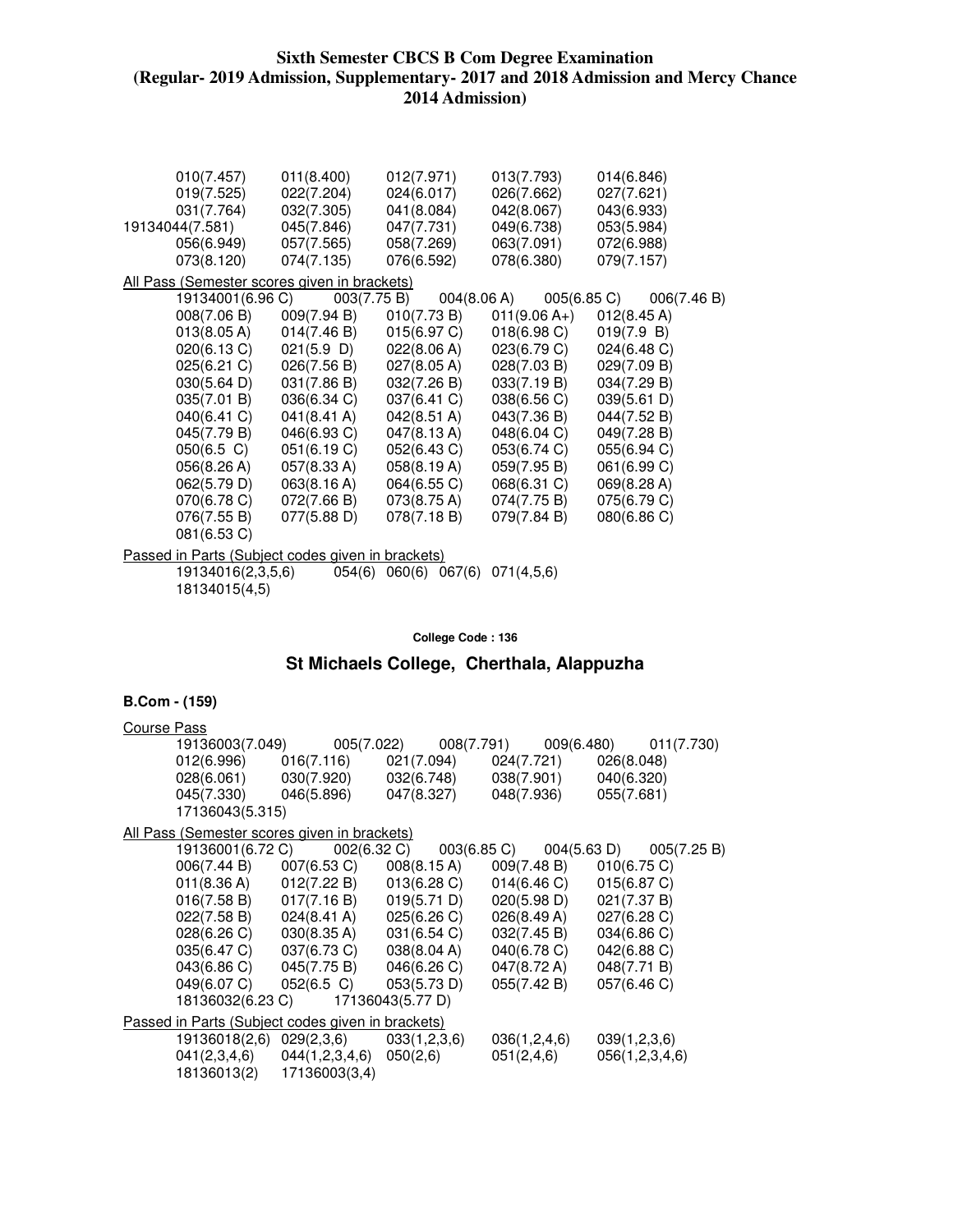### **College Code : 137 St Cyrils College, Adoor, Pathanamthitta**

### **B.Com - (159)**

Course Pass

 19137002(6.798) 005(6.938) 020(7.209) 026(7.141) 027(6.653) 17137028(5.587) All Pass (Semester scores given in brackets) 19137002(7.35 B) 003(6.56 C) 005(7.22 B) 008(6.26 C) 015(6.09 C) 016(5.93 D) 017(6.46 C) 018(5.66 D) 020(7.17 B) 022(5.98 D) 023(6.84 C) 026(7.42 B) 027(7.38 B) 028(6.61 C) 17137028(5 023(6.84 C) 026(7.42 B) 027(7.38 B) 028(6.61 C) 17137028(5.56 D) Passed in Parts (Subject codes given in brackets) 19137001(1,4,5,6,7) 004(4,6,7) 006(1,3,4,5,6,7) 007(1,3,4,5,6,7) 010(1,3,4,5,6,7)  $011(4,6,7)$   $012(1,3,4,5,6,7)$   $013(4,6,7)$   $014(4,6,7)$   $019(2,4,6,7)$ 021(3,4,5,6,7) 024(1,3,4,6,7) 025(1,3,4,6,7)

**College Code : 138** 

### **St Johns College, Anchal, Kollam**

| Course Pass<br>19138001(7.250)<br>016(8.572)<br>030(7.076) | 019(7.725)<br>032(7.680)                          | 004(8.047)<br>006(6.910)<br>020(7.146)<br>034(8.514) | 007(6.787)<br>027(6.036)<br>046(7.838)      | 010(7.441)<br>029(7.204)<br>048(7.955) |
|------------------------------------------------------------|---------------------------------------------------|------------------------------------------------------|---------------------------------------------|----------------------------------------|
| 051(6.317)<br>064(7.530)                                   | 052(6.763)<br>066(6.331)                          | 055(6.756)<br>067(7.050)                             | 062(8.064)                                  | 063(7.722)                             |
|                                                            | All Pass (Semester scores given in brackets)      |                                                      |                                             |                                        |
| 19138001(7.7 B)                                            |                                                   | $002(6.3)$ C)                                        | 003(7.55 B)                                 | 004(8.56 A)<br>005(7.15 B)             |
| 006(6.56 C)                                                | 007(6.1 C)                                        | 008(7.41 B)                                          | 009(7.63 B)                                 | 010(7.74 B)                            |
| 011(5.79 D)                                                | $012(6.6)$ C)                                     |                                                      | $013(6.92 \text{ C})$ $014(7.16 \text{ B})$ | 015(6.08 C)                            |
| $016(9.14 A+)$                                             | 017(6.92 C)                                       | 018(6.71 C)                                          | 019(8.32 A)                                 | 020(8.11 A)                            |
| 021(8.14 A)                                                | 022(7.33 B)                                       | 023(7.11 B)                                          | 024(7.38 B)                                 | 025(6.45 C)                            |
| 026(7.48 B)                                                | 027(6.07 C)                                       | 028(7.65 B)                                          | 029(7.59 B)                                 | 030(7.27 B)                            |
| 031(7.22 B)                                                | 032(8.43 A)                                       | 034(8.8 A)                                           | 036(5.99 D)                                 | 037(7.48 B)                            |
| 038(5.84 D)                                                | 039(5.89 D)                                       | 040(7.9 B)                                           | 041(7.39 B)                                 | 042(7.69 B)                            |
| 043(7.94 B)                                                | 045(6.22 C)                                       | 046(8.38 A)                                          | 048(8.4 A)                                  | 049(4.57 E)                            |
| 050(6.41 C)                                                | 051(6.79 C)                                       | 052(7.22 B)                                          | 053(6.25 C)                                 | 054(5.76 D)                            |
| 055(6.36 C)                                                | 056(5.46 D)                                       | 057(6.23 C)                                          | 058(6.71 C)                                 | 059(6.25 C)                            |
| 062(8.48 A)                                                | 063(7.8 B)                                        | 064(7.82 B)                                          | 065(5.65 D)                                 | 066(6.29 C)                            |
| 067(6.37 C)                                                | 068(5.93 D)                                       | 18138067(5.99 D)                                     |                                             |                                        |
|                                                            | Passed in Parts (Subject codes given in brackets) |                                                      |                                             |                                        |
|                                                            | 19138035(1,3,4,5,6)                               | 047(1,3,4,6)                                         | $060(1,3,4,5,6)$ $070(1,3,4,6)$             | 071(1,3,4,6)                           |
| 18138008(1)                                                |                                                   |                                                      |                                             |                                        |
|                                                            |                                                   |                                                      |                                             |                                        |
| SUSPECTED MALPRACTICE                                      |                                                   |                                                      |                                             |                                        |
| 19138033()                                                 |                                                   |                                                      |                                             |                                        |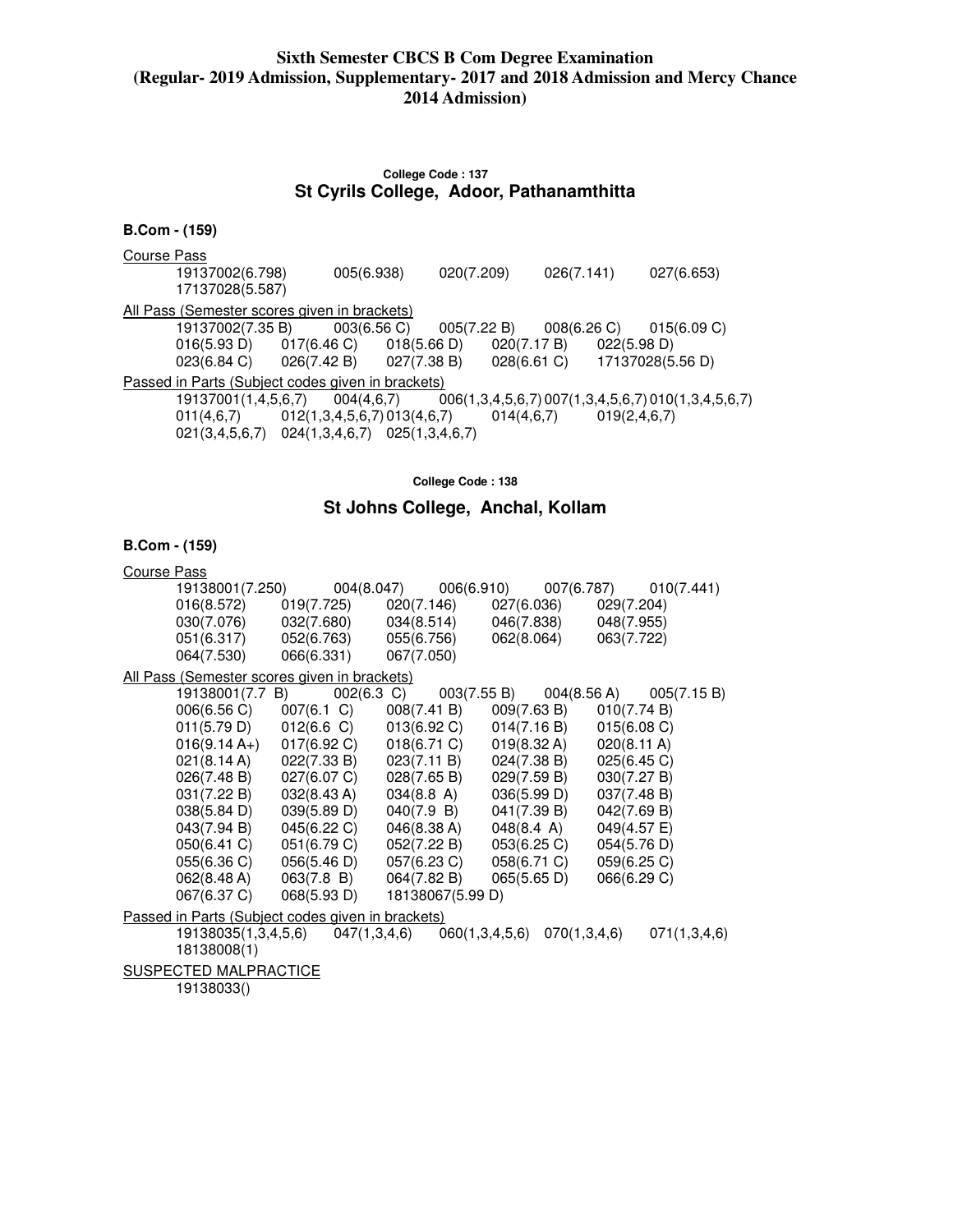### **College Code : 139 St Josephs College For Women, , Alappuzha**

| <b>B.Com - (159)</b>                              |                                                                   |                                                                   |                                                                   |                  |
|---------------------------------------------------|-------------------------------------------------------------------|-------------------------------------------------------------------|-------------------------------------------------------------------|------------------|
| Course Pass                                       |                                                                   |                                                                   |                                                                   |                  |
| 19139002(6.892)                                   |                                                                   | 003(6.472)                                                        | 004(7.851) 007(6.861)                                             | 010(7.557)       |
| 011(6.858)                                        | 012(7.741)                                                        | 013(6.889)                                                        | 016(7.155)                                                        | 017(8.007)       |
|                                                   | 018(7.818) 022(7.327)                                             |                                                                   | $030(8.186)$ $035(8.066)$                                         | 039(7.147)       |
|                                                   | 041(6.876) 044(6.642)                                             | 048(7.013)                                                        | 052(6.560)                                                        | 053(6.579)       |
| 054(5.936)                                        | 055(6.890)                                                        | 056(8.137)                                                        | 057(7.947)                                                        | 058(7.748)       |
| 17139004(5.227)                                   |                                                                   |                                                                   |                                                                   |                  |
| All Pass (Semester scores given in brackets)      |                                                                   |                                                                   |                                                                   |                  |
| 19139001(6.5 C)                                   | 002(7.31 B)                                                       | 003(7.29 B)                                                       | 004(8.37 A)                                                       | $006(6.5)$ C)    |
| 007(6.96 C)                                       | 008(7.13 B)                                                       | 009(6.82 C)                                                       | 010(7.97 B)                                                       | 011(7.8 B)       |
| 012(8.43 A)                                       |                                                                   |                                                                   | $013(7.58 \text{ B})$ $014(6.13 \text{ C})$ $015(7.79 \text{ B})$ | 016(7.66 B)      |
| $017(9 \text{ A+})$                               |                                                                   | $018(8.04 \text{ A})$ $021(6.44 \text{ C})$ $022(7.52 \text{ B})$ |                                                                   | 023(7.15 B)      |
|                                                   | $024(5.32 \text{ D})$ $025(7.33 \text{ B})$ $026(7.16 \text{ B})$ |                                                                   | 027(6.97 C)                                                       | 028(6.66 C)      |
| 029(5.02 D)                                       | 030(8.75 A)                                                       | 031(6.66 C)                                                       | 032(6.44 C)                                                       | 033(6.96 C)      |
| 034(7.86 B)                                       | 035(8.17 A)                                                       | 036(7.86 B)                                                       | 037(5.57 D)                                                       | 038(5.77 D)      |
| 039(7.94 B)                                       | 041(7.06 B)                                                       | 042(7.46 B)                                                       | 044(7.59 B)                                                       | 045(7.14 B)      |
| 046(7.33 B)                                       | 047(7.62 B)                                                       | 048(7.09 B)                                                       | 049(7.08 B)                                                       | 050(5.92 D)      |
| 052(6.89 C)                                       | 053(6.74 C)                                                       | 054(6.33 C)                                                       | 055(7.16 B)                                                       | 056(8.3 A)       |
| 057(8.26 A)                                       | 058(8.12 A)                                                       | 059(6.99 C)                                                       | 18139025(5.62 D)                                                  | 17139004(5.59 D) |
| 047(6.03 C)                                       | 14139020(5.38 D)                                                  |                                                                   |                                                                   |                  |
| Passed in Parts (Subject codes given in brackets) |                                                                   |                                                                   |                                                                   |                  |
| 19139005(1,6) 019(3,4,5,6)<br>18139026(5)         | 17139033(2)                                                       | 020(1,5,6)                                                        | 040(1,4,5,6)                                                      | 051(3,4,5,6)     |

**College Code : 140** 

# **St Stephens College, Pathanapuram, Kollam**

| Course Pass |                                             |                                                                                         |  |                                             |                       |  |
|-------------|---------------------------------------------|-----------------------------------------------------------------------------------------|--|---------------------------------------------|-----------------------|--|
|             |                                             | 19140001(6.642) 002(6.826) 005(7.595) 011(6.434) 015(7.463)                             |  |                                             |                       |  |
|             |                                             | $017(6.605)$ $019(7.207)$ $023(7.151)$ $034(7.069)$ $18140034(4.981)$                   |  |                                             |                       |  |
|             |                                             | All Pass (Semester scores given in brackets)                                            |  |                                             |                       |  |
|             |                                             | 19140001(7.27 B) 002(7.05 B) 003(6.12 C) 005(7.54 B) 006(6.57 C)                        |  |                                             |                       |  |
|             | $007(6.91 \text{ C})$ $008(6.24 \text{ C})$ |                                                                                         |  | $010(6.66 \text{ C})$ $011(6.38 \text{ C})$ | 012(5.93 D)           |  |
|             |                                             | $014(6.73 \text{ C})$ $015(8.04 \text{ A})$ $016(6.51 \text{ C})$ $017(6.77 \text{ C})$ |  |                                             | $019(8.31 \text{ A})$ |  |
|             | $020(6.1)$ C)                               | 021(6.62 C)                                                                             |  | $022(4.88 \text{ E})$ $023(7.86 \text{ B})$ | 025(6.82 C)           |  |
|             | 026(7.08 B)                                 | 028(7.02 B)                                                                             |  | $029(7.25 B)$ $031(6.79 C)$                 | 033(6.91 C)           |  |
|             | 034(8.01 A)                                 | 035(6.26 C)                                                                             |  | $036(7.51 B)$ $037(5.69 D)$                 | 038(5.48 D)           |  |
|             | 039(6.43 C)                                 | $040(6.98 \text{ C})$ $041(6.6 \text{ C})$ $042(6.34 \text{ C})$                        |  |                                             | 043(6.16 C)           |  |
|             | 044(7.07 B)                                 | 18140008(6.14 C) 034(5.44 D)                                                            |  |                                             |                       |  |
|             |                                             | Passed in Parts (Subject codes given in brackets)                                       |  |                                             |                       |  |
|             | 19140004(6)                                 | 009(6) 013(2,4,6) 018(6) 024(4,6)                                                       |  |                                             |                       |  |
|             | 027(2, 4, 6)                                | 18140019(4) 021(5) 040(1) 17140031(4)                                                   |  |                                             |                       |  |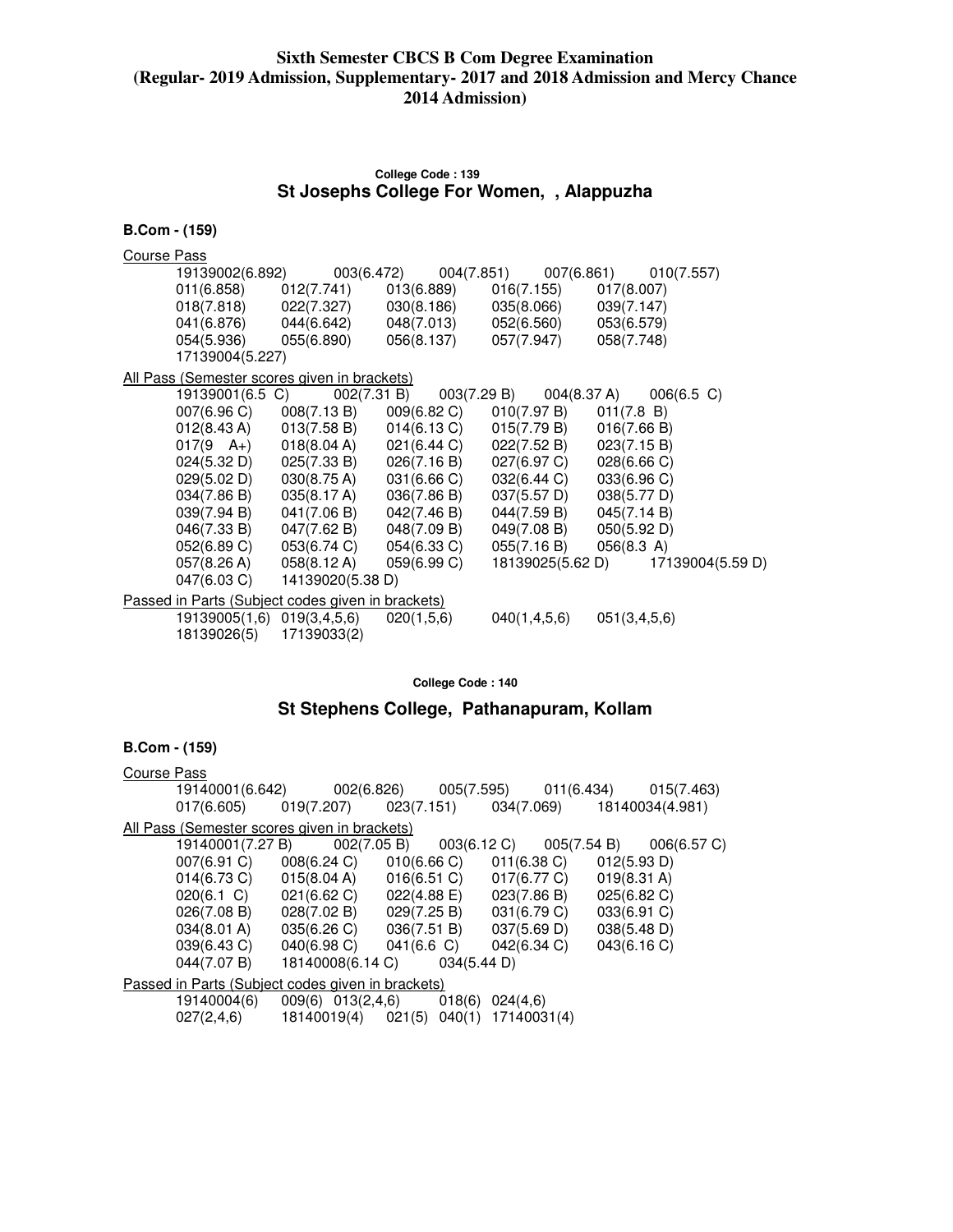# **College Code : 141 St Xaviers College, Thumba, Thiruvananthapuram**

| <b>B.Com - (159)</b>                                     |                     |                       |                       |             |                                             |
|----------------------------------------------------------|---------------------|-----------------------|-----------------------|-------------|---------------------------------------------|
| <b>Course Pass</b>                                       |                     |                       |                       |             |                                             |
| 19141002(7.820)                                          |                     |                       | 007(6.862) 008(7.339) |             | 009(5.868) 011(5.993)                       |
| 013(7.021)                                               | 014(6.753)          |                       | 015(6.837)            | 016(6.858)  | 017(6.248)                                  |
| 018(7.078)                                               | 019(7.130)          |                       | 020(7.658)            | 021(6.374)  | 023(8.251)                                  |
| 026(7.742)                                               | 029(6.257)          |                       | 030(6.055)            | 031(6.153)  | 032(6.851)                                  |
| 035(6.438)                                               | 036(6.613)          |                       | 041(6.407)            | 043(7.109)  | 045(7.665)                                  |
| 046(8.399)                                               | 049(7.638)          |                       | 053(7.833)            | 056(6.692)  | 058(7.567)                                  |
| 060(6.320)                                               |                     | 18141017(4.771)       |                       |             |                                             |
| All Pass (Semester scores given in brackets)             |                     |                       |                       |             |                                             |
|                                                          | 19141001(7.61 B)    | 002(7.77 B)           | 003(5.47 D)           |             | $005(6.91 \text{ C})$ $006(5.87 \text{ D})$ |
| 007(6.63 C)                                              | 008(7.7 B)          |                       | 009(5.45 D)           | 011(7.27 B) | 013(7.85 B)                                 |
| $014(6.8)$ C)                                            | 015(7.29 B)         |                       | 016(7.37 B)           | 017(7.1 B)  | 018(7.77 B)                                 |
| 019(7.87 B)                                              | 020(8.16 A)         |                       | 021(6.69 C)           | 022(6.02 C) | 023(8.58 A)                                 |
| 024(7.15 B)                                              | 026(8.23 A)         |                       | $027(6.1)$ C)         | 029(7.49 B) | 030(7.23 B)                                 |
| 031(6.83 C)                                              | 032(7.71 B)         |                       | 033(7.69 B)           | 034(7.44 B) | 035(7.79 B)                                 |
| 036(7.26 B)                                              | 037(6.93 C)         |                       | 041(7.23 B)           | 043(7.81 B) | 045(8.22 A)                                 |
| 046(8.76 A)                                              | 047(5.81 D)         |                       | 048(7.51 B)           | 049(8.13 A) | 050(5.53 D)                                 |
| 051(5.91 D)                                              | 052(5.85 D)         |                       | 053(8.08 A)           | 054(7.22 B) | 056(7.18 B)                                 |
| 057(5.43 D)                                              | 058(7.52 B)         |                       | 059(6.71 C)           | 060(6.82 C) | 061(7.09 B)                                 |
| 062(5.89 D)                                              | 063(6.46 C)         |                       | 064(5.23 D)           |             | 18141005(6.21 C) 017(5.98 D)                |
| 030(5.85 D)                                              | 056(5.66 D)         |                       | 17141014(5.49 D)      |             | $018(7.92 B)$ $047(6.82 C)$                 |
| <u>Passed in Parts (Subject codes given in brackets)</u> |                     |                       |                       |             |                                             |
|                                                          | 19141004(1,3,4,5,6) | $010(6)$ $012(1,5,6)$ |                       | 025(4,6)    | 028(6)                                      |
| 038(2,4,6)                                               | 040(6)              |                       |                       |             |                                             |

**College Code : 142** 

# **T K M College Of Arts and Science, , Kollam**

| $B.$ Com - $(159)$ |                  |                                                         |                 |                                                                   |                |                                                                                         |
|--------------------|------------------|---------------------------------------------------------|-----------------|-------------------------------------------------------------------|----------------|-----------------------------------------------------------------------------------------|
| Course Pass        |                  |                                                         |                 |                                                                   |                |                                                                                         |
|                    | 19142001(7.129)  |                                                         |                 |                                                                   |                | 004(8.008) 006(7.720) 007(8.220) 013(7.609)                                             |
|                    | 015(7.337)       | 017(6.669)                                              | 018(7.484)      | 019(7.203)                                                        | 020(7.054)     |                                                                                         |
|                    | 024(7.651)       | 027(7.454)                                              | 028(7.698)      | 029(6.023)                                                        | 036(7.948)     |                                                                                         |
|                    | 037(7.662)       | 038(7.442)                                              | 042(7.350)      | 043(7.815)                                                        | 045(7.508)     |                                                                                         |
|                    | 046(7.434)       | 047(7.140)                                              | 048(7.072)      | 051(6.665)                                                        | 054(7.105)     |                                                                                         |
|                    | 055(7.257)       | 056(7.366)                                              | 057(7.917)      | 058(7.729)                                                        | 059(6.745)     |                                                                                         |
|                    | 060(7.778)       | 062(6.845)                                              | 066(7.596)      | 068(6.766)                                                        | 075(7.199)     |                                                                                         |
|                    | 077(7.157)       | 078(8.066)                                              | 080(6.259)      | 084(7.851)                                                        | 085(7.275)     |                                                                                         |
|                    | 086(7.492)       | 087(8.637)                                              | 088(7.486)      | 090(8.554)                                                        | 092(8.611)     |                                                                                         |
|                    | 096(7.518)       | 097(8.304)                                              | 098(8.001)      | 099(6.906) 100(6.727)                                             |                |                                                                                         |
|                    | 101(6.710)       | 103(7.438)                                              |                 | 105(6.263) 110(7.443) 111(7.354)                                  |                |                                                                                         |
|                    | 114(7.021)       | 119(7.829)                                              | 18142034(4.905) |                                                                   |                | 048(6.347) 17142069(5.083)                                                              |
|                    |                  | All Pass (Semester scores given in brackets)            |                 |                                                                   |                |                                                                                         |
|                    | 19142001(6.79 C) |                                                         |                 |                                                                   |                | $002(5.75 \text{ D})$ $003(5.95 \text{ D})$ $004(8.41 \text{ A})$ $005(6.89 \text{ C})$ |
|                    | 006(7.83 B)      | 007(8.65 A)                                             |                 | $008(7.33 B)$ $009(7.72 B)$                                       | 011(5.54 D)    |                                                                                         |
|                    | 012(6.25 C)      | $013(7.86 B)$ $015(7.18 B)$ $016(6.47 C)$               |                 |                                                                   | $017(6.88)$ C) |                                                                                         |
|                    | 018(7.76 B)      | $019(7.53 B)$ $020(7.38 B)$ $022(6.54 C)$ $023(6.34 C)$ |                 |                                                                   |                |                                                                                         |
|                    | 024(7.56 B)      | 025(6.77 C)                                             |                 | $026(6.09 \text{ C})$ $027(8.26 \text{ A})$ $028(8.71 \text{ A})$ |                |                                                                                         |
|                    | 029(7.25 B)      | 031(6.59 C)                                             | 033(6.37 C)     | 034(6.36 C)                                                       | 035(7.03 B)    |                                                                                         |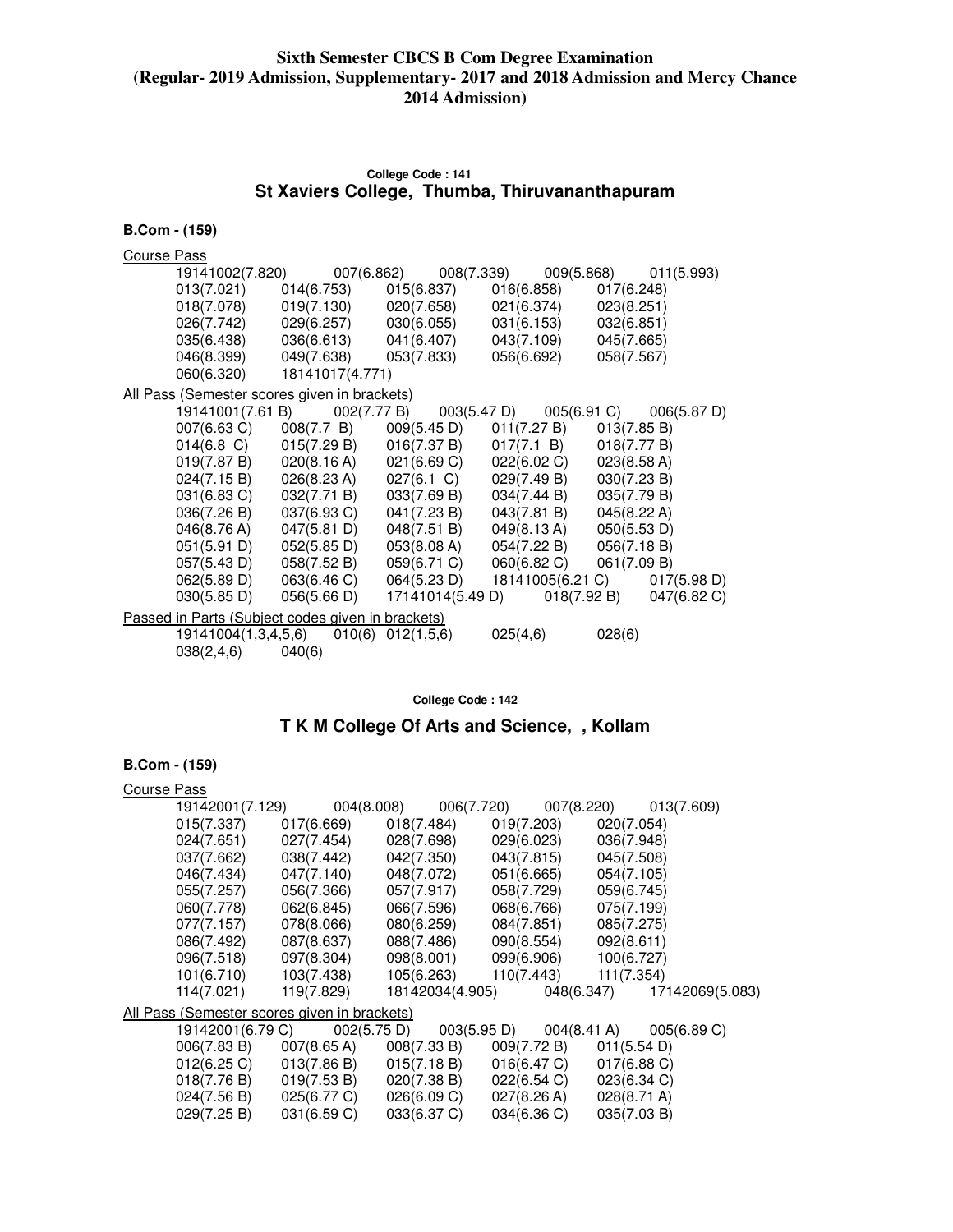|             |                                                   |                                             |                | 19142036(8.36 A) 037(8.52 A) 038(7.74 B) 040(6.99 C) 042(7.73 B) |
|-------------|---------------------------------------------------|---------------------------------------------|----------------|------------------------------------------------------------------|
| 043(8.47 A) | 045(7.97 B)                                       | 046(8.39 A)                                 | 047(7.45 B)    | 048(7.97 B)                                                      |
| 049(6.57 C) | 051(6.77 C)                                       | 052(5.68 D)                                 | 054(6.97 C)    | 055(7.26 B)                                                      |
| 056(7.66 B) | 057(7.99 B)                                       | 058(7.63 B)                                 | 059(7.37 B)    | 060(7.89 B)                                                      |
| 061(6.91 C) | 062(6.98 C)                                       | 063(5.19 D)                                 | 064(7.16 B)    | 065(6.9 C)                                                       |
| 066(7.93 B) | 067(5.84 D)                                       | 068(6.96 C)                                 | 069(6.69 C)    | 070(5.97 D)                                                      |
| 073(5.75 D) | 075(7.43 B)                                       | 076(5.94 D)                                 | 077(6.66 C)    | 078(8.22 A)                                                      |
| 080(6.63 C) | 081(7.51 B)                                       | 084(8.3 A)                                  | 085(7.54 B)    | 086(7.6 B)                                                       |
| 087(8.72 A) | 088(7.7 B)                                        | $090(9.08 A+)$                              | 091(7.67 B)    | 092(8.84 A)                                                      |
| 093(7.88 B) | 096(7.96 B)                                       | 097(8.46 A)                                 | 098(7.98 B)    | 099(7.07 B)                                                      |
| 100(6.96 C) | 101(6.86 C)                                       | 102(7.75 B) 103(7.87 B)                     |                | 104(6.28 C)                                                      |
| 105(6.98 C) |                                                   | 106(6.46 C) 107(7.15 B) 109(6.92 C)         |                | 110(7.54 B)                                                      |
| 111(7.57 B) |                                                   | $113(6.89 \text{ C})$ $114(7.44 \text{ B})$ | 115(6.53 C)    | 116(6.36 C)                                                      |
|             | 118(7.14 B) 119(8.28 A)                           | 120(7.92 B)                                 | 121(6.82 C)    | 122(6.62 C)                                                      |
|             |                                                   |                                             |                | 18142034(6.15 C) 043(5.27 D) 048(6.87 C) 050(5.88 D) 117(5.84 D) |
| 125(6.05 C) |                                                   | 17142065(5.68 D) 069(5.67 D) 085(5.44 D)    |                |                                                                  |
|             | Passed in Parts (Subject codes given in brackets) |                                             |                |                                                                  |
|             | 19142010(4,6) 014(1,2,4,5,6)                      | 021(1,2,3,5,6)                              | 030(2,3,4,5,6) | 032(2,3,4,5,6)                                                   |
|             | $039(2,3,4,5,6)$ $041(3,5,6)$ $044(3,4,6)$        |                                             | 050(1,3,4,5,6) | 053(3,4,5,6)                                                     |
|             | 071(2,3,4,5,6,7) 072(3,4,5,6,7) 079(2,4,5,6,7)    |                                             | 082(2,4,5,6,7) | 083(2,3,4,5,6,7)                                                 |
|             | 089(6,7) 094(2,3,6,7) 095(2,6,7)                  |                                             | 112(2,3,4,6,7) | 117(2,3,4,5,6,7)                                                 |
|             | 18142007(1,2,6) 033(3)                            | 038(3) 102(2)                               | 109(2)         |                                                                  |
| 14142066(1) |                                                   |                                             |                |                                                                  |

**College Code : 143** 

# **T.K. Madhavan Memorial College, Nangiarkulangara, Alappuzha**

### **B.Com - (159)**

| <b>Course Pass</b>                                |             |                              |                                        |                                                                   |
|---------------------------------------------------|-------------|------------------------------|----------------------------------------|-------------------------------------------------------------------|
| 19143005(6.614)                                   |             |                              |                                        | 019(6.443)<br>022(7.305)                                          |
| 027(6.068)                                        |             |                              | $028(6.217)$ $029(6.654)$ $034(7.842)$ | 036(7.606)                                                        |
| 037(6.815)                                        | 047(7.744)  | 051(7.289)                   | 052(6.634)                             | 065(6.737)                                                        |
| 066(6.524)                                        | 068(6.252)  | 070(6.526)                   | 094(5.551)                             | 100(6.429)                                                        |
| 101(6.221)                                        | 107(6.140)  | 108(5.819)                   | 113(5.905)                             | 114(7.254)                                                        |
| 17143109(5.146)                                   |             | 114(5.210)                   | 14143071(6.030)                        |                                                                   |
| All Pass (Semester scores given in brackets)      |             |                              |                                        |                                                                   |
| 19143001(5.84 D)                                  |             | 002(7.14 B)                  |                                        | $004(6.89 \text{ C})$ $005(6.17 \text{ C})$ $006(7.12 \text{ B})$ |
| 007(6.34 C)                                       | 008(6.07 C) | 009(7.53 B)                  | 011(5.95 D)                            | 014(5.63 D)                                                       |
| 016(6.81)                                         | 017(6.05 C) | 018(6.69 C)                  | 019(6.93 C)                            | 021(5.71 D)                                                       |
| 022(7.38 B)                                       | 023(5.86 D) | 024(6.47 C)                  | 025(6.7 C)                             | 027(6.54 C)                                                       |
| 028(5.72 D)                                       | 029(7.58 B) | 033(6.48 C)                  | 034(7.87 B)                            | 036(7.57 B)                                                       |
| 037(7.43 B)                                       | 038(7.22 B) | 039(7.15 B)                  | 041(6.66 C)                            | 042(6.93 C)                                                       |
| 044(6.26 C)                                       | 046(6.73 C) | 047(7.16 B)                  | 049(5.72 D)                            | 050(5.46 D)                                                       |
| 051(8.03 A)                                       | 052(6.83 C) | 053(5.77 D)                  | 054(7.08 B)                            | 057(6.78 C)                                                       |
| 058(6.5)                                          | 059(5.82 D) | $060(6.8)$ C)                | 061(6.88 C)                            | 064(6.46 C)                                                       |
| 065(6.96 C)                                       | 066(6.89 C) | 068(6.5 C)                   | 069(6.77 C)                            | 070(6.95 C)                                                       |
| 078(6.06 C)                                       | 083(7.26 B) | 084(6.86 C)                  | 086(6.2 C)                             | 087(5.68 D)                                                       |
| 091(5.78 D)                                       | 094(6 C)    | 095(5.65 D)                  | 098(6.19 C)                            | 099(5.46 D)                                                       |
| 100(6.66 C)                                       | 101(7.07 B) | 103(5.36 D)                  | 104(5.93 D)                            | 105(7.18 B)                                                       |
| 106(6.26 C)                                       | 107(6.17 C) | 108(6.17 C)                  | 110(6.24 C)                            | 111(5.66 D)                                                       |
| 112(5.58 D)                                       | 113(6.05 C) | 114(7.19 B)                  | 115(6.25 C)                            | 116(6.76 C)                                                       |
| 117(5.78 D)                                       | 119(7.19 B) | 120(6.57 C)                  |                                        | 18143020(6.19 C) 028(5.58 D)                                      |
| 17143109(5.61 D)                                  |             | 114(5.46 D) 14143028(6.47 C) |                                        | 071(6.75 C)                                                       |
| Passed in Parts (Subject codes given in brackets) |             |                              |                                        |                                                                   |

Passed in Parts (Subject codes given in brackets)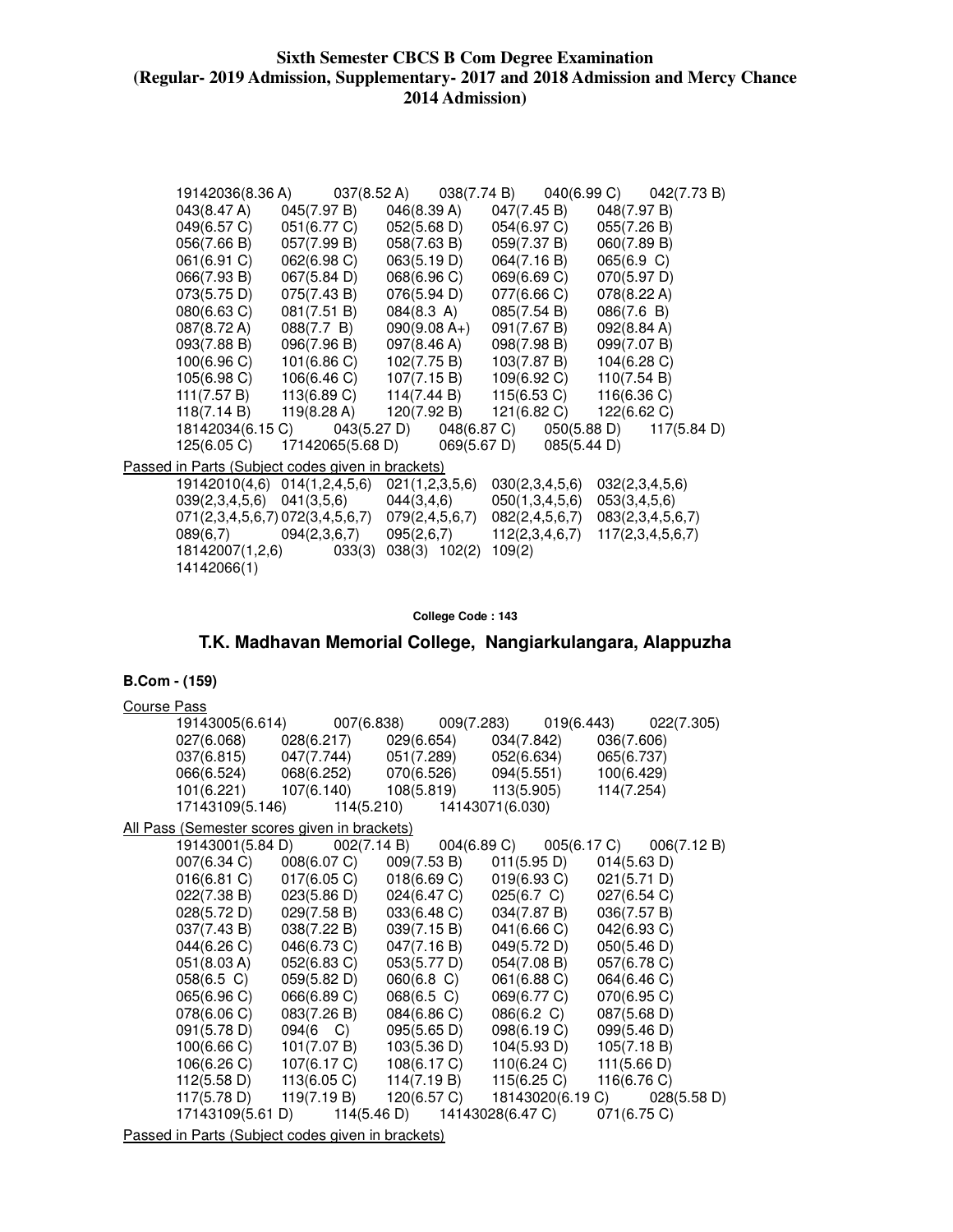19143003(4,6,7) 010(1,3,4,6,7) 012(3,6,7) 013(3,6,7) 020(1,3,4,6,7) 026(3,4,6,7) 032(1,3,4,5,6,7) 043(1,2,3,4,6,7) 045(1,3,4,6,7) 048(1,3,4,6,7) 055(1,4,5,6,7) 056(1,4,5,6,7) 062(4,5,6) 063(1,4,5,6) 073(1,2,4,5,6) 19143075(1,2,4,5,6) 076(1,2,4,5,6) 077(1,2,4,5,6) 079(1,2,4,5,6) 080(4,5,6) 081(1,2,4,5,6) 085(2,4,6) 088(4,6) 090(4,5,6) 092(1,3,4,5,6)<br>096(6) 097(1,2,3,5,6) 102(1,2,5,6) 109(6) 118(1,2,3,5,6) 096(6) 097(1,2,3,5,6) 102(1,2,5,6) 121(6) 122(6) 123(6) 18143045(4) 046(4) 106(5) SUSPECTED MALPRACTICE 19143074()

**College Code : 145** 

### **V T M N S S College, Dhanuvachapuram, Thiruvananthapuram**

### **B.Com - (159)**

| <b>Course Pass</b>                                |                                              |                       |                                     |                 |                                 |  |  |
|---------------------------------------------------|----------------------------------------------|-----------------------|-------------------------------------|-----------------|---------------------------------|--|--|
|                                                   | 19145003(8.613)                              |                       |                                     | 009(7.357)      | 011(7.047)                      |  |  |
| 018(7.475)                                        | 019(6.830)                                   |                       | 020(6.260)                          | 021(7.403)      | 023(7.596)                      |  |  |
| 031(6.644)                                        |                                              | 032(6.143) 035(6.601) |                                     | 038(7.621)      | 039(7.166)                      |  |  |
| 046(7.190)                                        | 055(6.824)                                   | 059(6.347)            |                                     |                 |                                 |  |  |
|                                                   | All Pass (Semester scores given in brackets) |                       |                                     |                 |                                 |  |  |
|                                                   | 19145001(6.51 C)                             | $003(8.61 \text{ A})$ | 004(6.86 C)                         | 006(6.56 C)     | $007(8.6 \text{ A})$            |  |  |
| 008(5.91 D)                                       | 009(8.19 A)                                  |                       | 010(6.31 C)                         | 011(7.85 B)     | 012(7.26 B)                     |  |  |
| 013(6.13 C)                                       | 014(7.52 B)                                  |                       | 015(6.78 C)                         | 016(6.27 C)     | 017(6.76 C)                     |  |  |
| 018(8.04 A)                                       | 019(7.68 B)                                  |                       | 020(7.19 B)                         | 021(7.44 B)     | 022(6.64 C)                     |  |  |
| 023(7.95 B)                                       | 024(6.96 C)                                  |                       | 026(6.73 C)                         | 030(6.13 C)     | 031(7.12 B)                     |  |  |
| 032(6.76 C)                                       | 035(7.5 B)                                   | 038(8.35 A)           |                                     | 039(8.04 A)     | 040(6.8)                        |  |  |
| 043(6.98 C)                                       | 044(6.74 C)                                  |                       | 046(7.81 B)                         | $047(5.5 \; D)$ | 048(6.05 C)                     |  |  |
| 050(5.44 D)                                       | 051(7.29 B)                                  |                       | 052(6.96 C)                         | 053(7.29 B)     | 054(5.46 D)                     |  |  |
| 055(7.13 B)                                       | 059(6.71 C)                                  | 065(7.11 B)           |                                     | 068(6.13 C)     | 14145004(5.2 D)                 |  |  |
| 008(5.54 D)                                       |                                              |                       |                                     |                 |                                 |  |  |
| Passed in Parts (Subject codes given in brackets) |                                              |                       |                                     |                 |                                 |  |  |
| 19145002(6)                                       | 005(3, 4, 5, 6)                              | 027(4,6)              |                                     | 028(2,3,4,5,6)  | 029(2,3,5,6)                    |  |  |
| 033(3,6)                                          | 034(3,4,6)                                   |                       | 036(3,6)                            | 037(3,6)        | 042(1,3,4,6)                    |  |  |
| 045(1,3,4,5,6)                                    | 049(5,6)                                     |                       | 056(1,3,5,6)                        |                 | $057(1,3,5,6)$ $058(1,3,4,5,6)$ |  |  |
| 061(2,3,5,6)                                      | 062(2,3,5,6)                                 |                       | 064(6) 066(3,4,5,6) 18145011(3,4,5) |                 |                                 |  |  |
| 012(3)                                            |                                              |                       |                                     |                 |                                 |  |  |
| ATTENDANCE SHORTAGE                               |                                              |                       |                                     |                 |                                 |  |  |
| 19145041()                                        | 067()                                        |                       |                                     |                 |                                 |  |  |

**College Code : 146** 

### **Govt. College, Ambalapuzha, Alappuzha**

| Course Pass |                                              |                |                |             |                |             |             |
|-------------|----------------------------------------------|----------------|----------------|-------------|----------------|-------------|-------------|
|             | 19146001(6.952)                              | 002(7.604)     |                | 007(7.124)  | 009(7.498)     |             | 011(6.465)  |
|             | 019(6.723)                                   | 020(7.000)     | 021(7.442)     | 026(6.240)  |                | 029(6.710)  |             |
|             | 031(6.095)                                   | 034(7.355)     | 036(7.427)     | 039(6.016)  |                | 040(6.497)  |             |
|             | 042(7.084)                                   |                |                |             |                |             |             |
|             | All Pass (Semester scores given in brackets) |                |                |             |                |             |             |
|             | 19146001(7.28 B)                             | 002(7.46 B)    |                | 003(6.99 C) | $004(6.07)$ C) |             | 005(7.22 B) |
|             | 007(7.16 B)                                  | 009(7.23 B)    | $010(6.82)$ C) | 011(7.04 B) |                | 013(7.01 B) |             |
|             | 014(6.86 C)                                  | $015(6.88)$ C) | 016(5.84 D)    | 017(6.56)   |                | 018(6.65)   |             |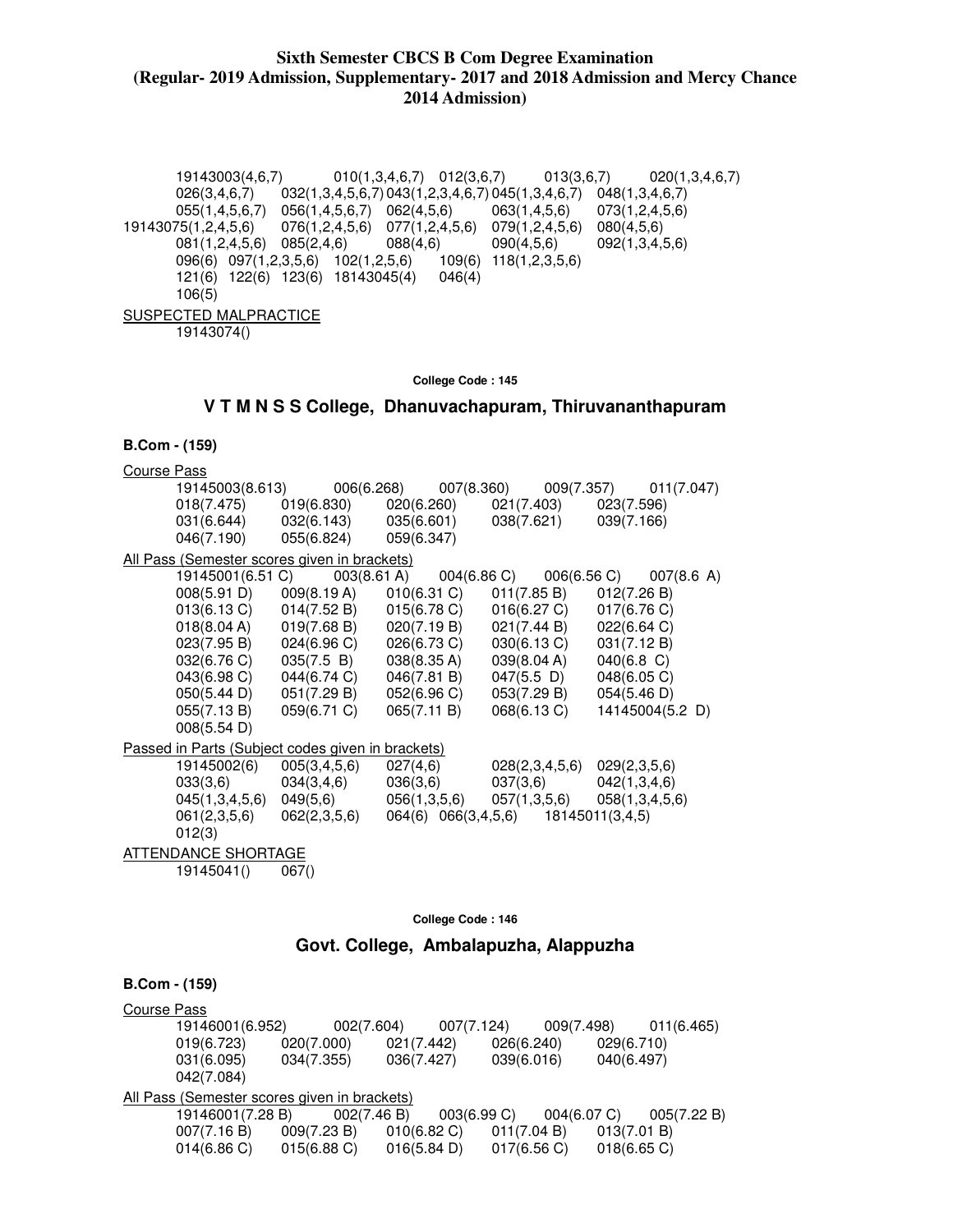| 019(7.15 B)                                       | 020(7.78 B)                | 021(7.88 B)                | 026(6.87 C)   | 028(6.04 C)    |
|---------------------------------------------------|----------------------------|----------------------------|---------------|----------------|
| 029(7.73 B)                                       | 030(7.48 B)                | 031(6.46 C)                | $032(6.1)$ C) | 034(8.26 A)    |
| 035(7.09 B)                                       | 036(8.02 A)                | 037(6.28 C)                | 038(6.61 C)   | 039(7.06 B)    |
| 040(7.46 B)                                       | 042(8.01 A)                | 043(7.15 B)                | 044(6.18 C)   |                |
| Passed in Parts (Subject codes given in brackets) |                            |                            |               |                |
| 19146008(2,6)                                     | 012(2,6,7)                 | 022(1,2,3,5,6,7)023(3,6,7) |               | 024(2,3,4,6,7) |
| 025(3,4,6,7)                                      | 027(1,3,4,5,6,7)033(1,3,4) |                            | 18146008(3)   |                |

**College Code : 147** 

# **Malayankeezu Madhavakavi Memorial Govt. Arts and Science College, Malayankeezu, Thiruvananthapuram**

|                    | <b>B.Com - (159)</b>                                                                                         |                                                                                                               |  |        |  |
|--------------------|--------------------------------------------------------------------------------------------------------------|---------------------------------------------------------------------------------------------------------------|--|--------|--|
| <b>Course Pass</b> |                                                                                                              |                                                                                                               |  |        |  |
|                    |                                                                                                              | 19147002(6.537) 003(7.924) 010(7.534) 012(7.618) 013(5.810)                                                   |  |        |  |
|                    | $014(7.624)$ $015(7.347)$ $016(7.853)$ $017(7.466)$ $018(7.339)$                                             |                                                                                                               |  |        |  |
|                    | $019(7.558)$ $020(7.472)$ $021(7.934)$ $023(7.099)$ $024(6.992)$                                             |                                                                                                               |  |        |  |
|                    | 027(7.665) 029(8.268) 031(7.128) 032(7.100) 043(7.764)                                                       |                                                                                                               |  |        |  |
|                    | $044(7.863)$ $045(7.298)$ $046(7.583)$ $047(8.069)$ $049(7.375)$                                             |                                                                                                               |  |        |  |
|                    |                                                                                                              | 050(7.692) 051(7.710) 18147009(7.900) 014(5.817)                                                              |  |        |  |
|                    | All Pass (Semester scores given in brackets)                                                                 |                                                                                                               |  |        |  |
|                    |                                                                                                              | 19147001(6.23 C) 002(7.82 B) 003(8.56 A) 005(6.79 C) 006(7.63 B)                                              |  |        |  |
|                    |                                                                                                              | 007(6.64 C) 009(6.91 C) 010(8.18 A) 011(8.51 A) 012(8.26 A)                                                   |  |        |  |
|                    | $013(7.07 B)$ $014(8.69 A)$ $015(8.06 A)$ $016(8.85 A)$ $017(8.16 A)$                                        |                                                                                                               |  |        |  |
|                    | $018(8.16 \text{ A})$ $019(8.02 \text{ A})$ $020(8.06 \text{ A})$ $021(8.5 \text{ A})$ $022(7.01 \text{ B})$ |                                                                                                               |  |        |  |
|                    | 023(8.16 A) 024(7.63 B) 025(5.77 D) 026(7.41 B) 027(8.55 A)                                                  |                                                                                                               |  |        |  |
|                    |                                                                                                              | 029(9.16 A+) 030(7.37 B) 031(8.07 A) 032(7.91 B) 035(6.26 C)                                                  |  |        |  |
|                    |                                                                                                              | $036(6.69 \text{ C})$ $037(5.97 \text{ D})$ $040(5.73 \text{ D})$ $043(8.49 \text{ A})$ $044(7.26 \text{ B})$ |  |        |  |
|                    | 045(7.64 B) 046(8.17 A) 047(8.48 A) 049(7.61 B) 050(8.16 A)                                                  |                                                                                                               |  |        |  |
|                    |                                                                                                              | 051(8.19 A) 18147009(8.53 A) 014(6.73 C) 025(6.95 C)                                                          |  |        |  |
|                    | Passed in Parts (Subject codes given in brackets)                                                            |                                                                                                               |  |        |  |
|                    |                                                                                                              | $19147004(1,4,6)$ 028(6) 038(1,2,5,6) 039(5,6)                                                                |  | 041(6) |  |
|                    | $042(1,5,6)$ 18147049(4)                                                                                     |                                                                                                               |  |        |  |
|                    |                                                                                                              |                                                                                                               |  |        |  |

**College Code : 149** 

### **Mar Gregorios College of Arts & Science, Punnapra, Alappuzha**

| $B.Com - (159)$                                   |                                                                   |                                           |                                        |                          |             |
|---------------------------------------------------|-------------------------------------------------------------------|-------------------------------------------|----------------------------------------|--------------------------|-------------|
| Course Pass<br>19149001(7.248)<br>18149005(5.742) | 002(7.290)<br>$019(6.237)$ $027(5.927)$ $031(7.584)$ $036(5.483)$ | 011(7.082)                                | 013(6.918)                             | 014(6.452)<br>041(6.079) |             |
| All Pass (Semester scores given in brackets)      |                                                                   |                                           |                                        |                          |             |
| 19149001(7.5 B)                                   |                                                                   | $002(7.78 B)$ $003(6.06 C)$ $004(6.54 C)$ |                                        | 005(6.22 C)              |             |
| 006(7.27 B)                                       | 007(6.59 C)                                                       | 008(6.71 C)                               | 010(5.98 D)                            | 011(7.68 B)              |             |
| 012(5.28 D)                                       | 013(7.7 B)                                                        | 014(7.42 B)                               | 015(7.33 B)                            | 019(7.23 B)              |             |
| 020(6.67 C)                                       | 022(7.5 B)                                                        | 023(7.8 B)                                | 024(7.54 B)                            | 025(6.96)                |             |
| 027(6.87 C)                                       | 028(7.26 B)                                                       | 029(7.24 B)                               | 030(7.38 B)                            | 031(8.03 A)              |             |
| 032(7.14 B)                                       | 033(6.25 C)                                                       | 034(7.16 B)                               | 035(6.66 C)                            | 036(5.73 D)              |             |
| 037(6.63 C)                                       | 038(7.23 B)                                                       | 039(7.56 B)                               | 040(7.75 B)                            | 041(6.66 C)              |             |
| 18149005(6.12 C)                                  |                                                                   | 013(5.66 D)                               | $024(6.46 \text{ C})$ 17149003(5.18 D) |                          | 009(5.87 D) |
| 019(5.15 D)                                       |                                                                   |                                           |                                        |                          |             |
|                                                   |                                                                   |                                           |                                        |                          |             |

Passed in Parts (Subject codes given in brackets)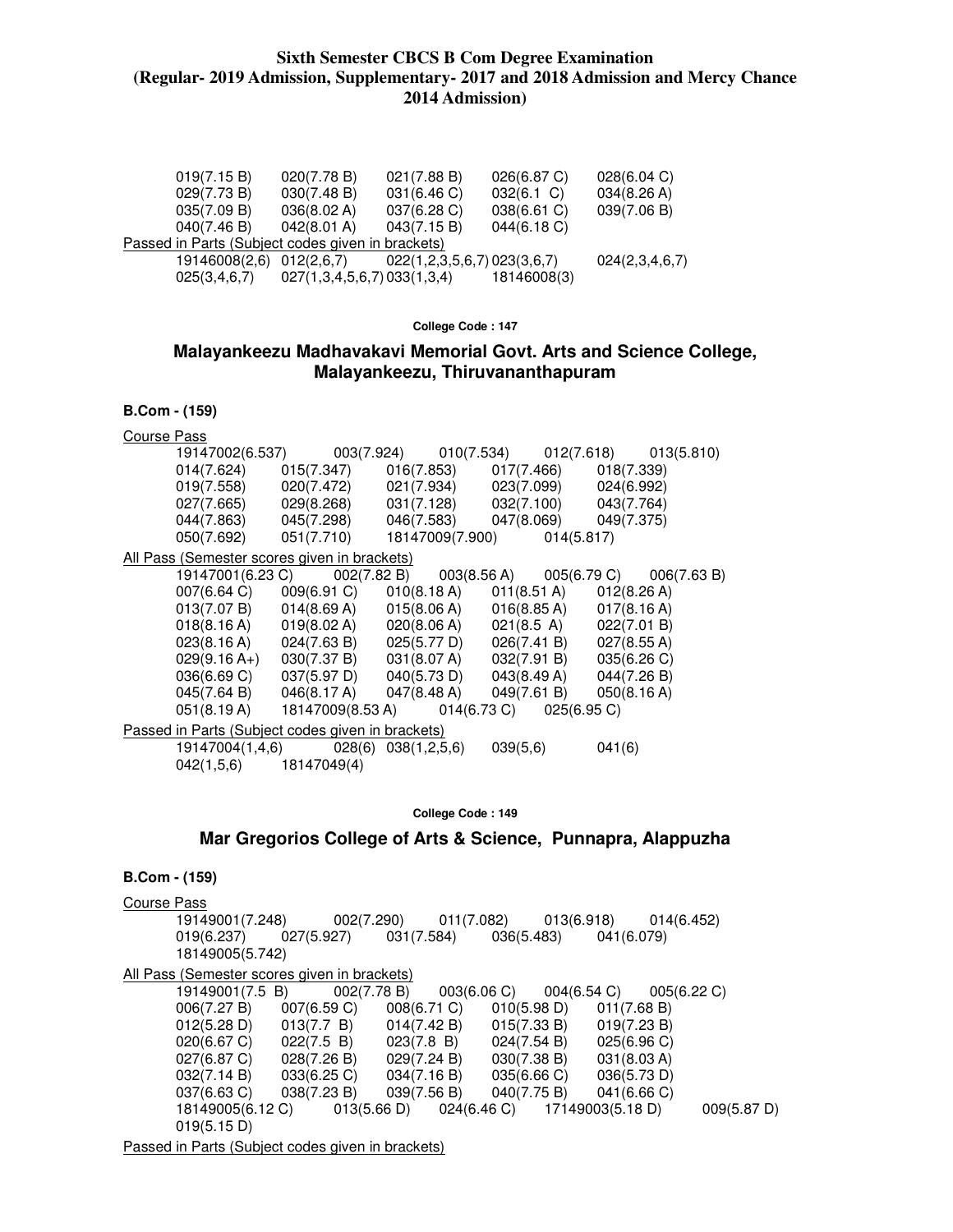19149009(3,6) 016(3,4,5,6) 017(1,3,4,5,6) 018(1,2,4,6) 021(4,5,6) 026(2,3,4,6) 18149039(2,3,4) 17149033(3) **College Code : 152 KTCT College of Arts & Science, Kallambalam, Thiruvananthapuram B.Com - (159)**  Course Pass 19152004(7.960) 005(6.041) 013(6.032) 018(5.953) 020(6.522) 021(7.438) 025(7.045) 030(6.933) 032(6.687) 039(6.163) 040(6.072) 041(6.751) 047(6.307) 060(7.013) 064(6.618) 067(6.494) 074(7.073) 078(6.485) 080(6.439) 089(7.673) 091(6.735) 092(6.723) 104(6.961) 111(7.152) 116(7.635) 18152043(5.298) 048(5.153) 054(5.593) 069(6.032) 103(7.292) 17152080(5.027) 14152069(4.967) All Pass (Semester scores given in brackets) 19152001(5.67 D) 002(8.08 A) 004(8.36 A) 005(6.41 C) 006(6.35 C) 008(6.43 C) 010(6.36 C) 011(5.86 D) 012(6.81 C) 013(6.53 C) 015(6.21 C) 016(6.33 C) 017(7.22 B) 018(6.77 C) 019(6.98 C) 020(6.84 C) 021(8.09 A) 023(6.26 C) 024(6.34 C) 025(7.78 B) 026(6.99 C) 027(7.66 B) 028(6.25 C) 030(7.46 B) 031(7.19 B) 032(7.4 B) 034(5.5 D) 035(6.16 C) 039(6.8 C) 040(7.18 B) 041(7.5 B) 043(6.13 C) 045(6.74 C) 046(7.1 B) 047(7.34 B) 048(6.39 C) 050(7.34 B) 054(6.75 C) 055(7.07 B) 056(6.67 C) 058(6.45 C) 060(7.73 B) 063(6.05 C) 064(7.33 B) 067(6.73 C) 068(6.57 C) 070(6.36 C) 073(6.31 C) 074(7.65 B) 076(6.5 C) 077(6.98 C) 078(6.64 C) 080(7.41 B) 082(7.32 B) 084(6.93 C) 089(8.32 A) 091(6.74 C) 092(7.23 B) 093(6.96 C) 095(7.59 B) 096(6.89 C) 101(6.16 C) 102(7.2 B) 103(6.74 C) 104(7.87 B) 109(7.92 B) 111(8.06 A) 116(8.15 A) 117(6.94 C) 118(6.1 C) 18152021(7.06 B) 027(5.76 D) 028(5.95 D) 032(5.2 D) 043(5.51 D) 047(5.59 D) 048(6.16 C) 054(6.69 C) 060(7.06 B) 069(6.69 C) 082(5.7 D) 103(7.9 B) 17152041(5.74 D) 070(5.56 D) 080(5.58 D) 14152069(5.82 D) Passed in Parts (Subject codes given in brackets)<br>19152003(3,4,6) 009(2,5,6) 0 19152003(3,4,6) 009(2,5,6) 014(5,6) 022(1,2,6) 029(2,3,6)<br>033(2,3,5,6) 038(1,2,5,6) 042(3,6) 044(1,3,5,6) 053(1,3,5,6) 033(2,3,5,6) 038(1,2,5,6) 042(3,6) 044(1,3,5,6) 053(1,3,5,6) 057(2,4,5,6) 059(1,5,6) 061(1,6,7) 062(1,2,6,7) 065(1,2,3,5,6,7) 069(3,6,7) 081(3,6,7) 083(1,3,6,7) 086(1,3,6,7) 087(1,2,6,7) 088(1,2,3,6,7) 090(1,2,6,7) 097(6,7) 098(2,3,6,7) 099(2,3,6,7) 105(1,2,3,4,6,7) 106(1,2,3,4,6,7) 108(1,2,3,4,6,7) 112(6,7) 113(3,4,6,7) 114(1,2,3,4,6,7) 18152011(2,3) 038(1,3,4,5) 063(2) 065(1,2) 073(1,2) 090(1,2,4,5) 17152073(3,5) SUSPECTED MALPRACTICE 19152037() 066() 094() 115() **College Code : 153** 

**KNM College of Arts & Science, Kanjiramkulam, Thiruvananthapuram** 

```
B.Com - (159)
```
Course Pass 19153003(7.048) 009(6.924) 013(6.088) 015(6.056) All Pass (Semester scores given in brackets) 19153001(6.56 C) 002(6.86 C) 003(7.6 B) 004(6.06 C) 005(5.55 D) 006(5.77 D) 007(7.46 B) 009(7.86 B) 010(7.77 B) 011(6.27 C)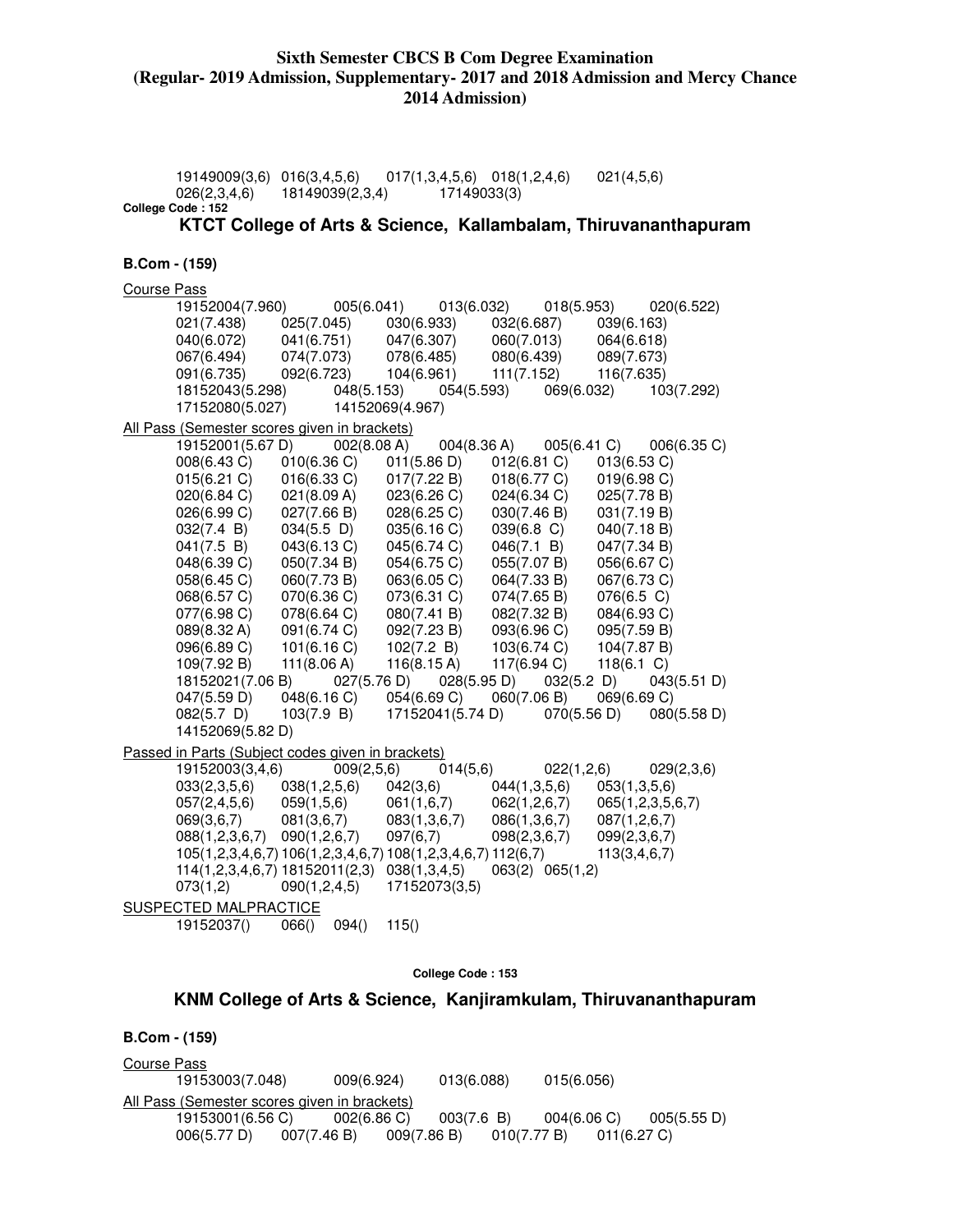| $013(6.32)$ C)    | 014(6.17 C)                                       | 015(6.92 C)  | 016(6.95)        | 018(6.16)        |
|-------------------|---------------------------------------------------|--------------|------------------|------------------|
| 19153019(6.11 C)  | 021(5.99 D)                                       | 023(6.04 C)  | 024(7.76 B)      | $025(5.5)$ D)    |
| 026(5.87 D)       | 027(5.09 D)                                       | 029(6.24 C)  | 030(6.37 C)      | 032(5.28 D)      |
| $033(6.1)$ C)     | 034(5.33 D)                                       | 035(5.78 D)  | 17153016(5.14 D) | 14153013(5.11 D) |
|                   | Passed in Parts (Subject codes given in brackets) |              |                  |                  |
| 19153012(2,3,4,6) | 017(2,4,5,6)                                      | 020(2,4,5,6) | 022(2,5,6)       | 028(2,3,4,5,6)   |
| 031(4,5,6)        | 17153011(3,5) 021(3,5)                            |              | 031(2,3,5)       | 033(3.5)         |
| 046(3)            |                                                   |              |                  |                  |
|                   |                                                   |              |                  |                  |

**College Code : 155** 

### **Dr Palpu College of Arts & Science, Pangode, Puthussery, Kollam**

#### **B.Com - (159)**

Course Pass

 19155006(6.801) 070(6.289) 078(6.418) 18155064(5.348) 17155009(4.954) 021(5.150) All Pass (Semester scores given in brackets)<br>19155001(6.76 C) 002(6.15 C) 19155001(6.76 C) 002(6.15 C) 003(6.45 C) 006(7.71 B) 007(6.49 C) 009(5.37 D) 010(6.57 C) 016(5.63 D) 019(6.14 C) 020(7.05 B) 022(6.53 C) 027(6 C) 031(5.32 D) 032(7.05 B) 038(5.44 D)<br>039(6.88 C) 040(6.41 C) 042(5.28 D) 046(6.49 C) 053(5.76 D) 039(6.88 C) 040(6.41 C) 042(5.28 D) 046(6.49 C) 053(5.76 D) 054(5.62 D) 057(6.1 C) 063(5.81 D) 064(6.46 C) 067(5.48 D)<br>070(6.58 C) 071(6.16 C) 073(5.89 D) 078(7.22 B) 079(5.63 D) 070(6.58 C) 071(6.16 C) 073(5.89 D) 078(7.22 B) 079(5.63 D)<br>18155020(5.63 D) 026(5.12 D) 028(6.07 C) 039(6.37 C) 064(6.5 C) 18155020(5.63 D) 026(5.12 D) 028(6.07 C) 039(6.37 C) 17155009(5.15 D) 021(5.46 D) Passed in Parts (Subject codes given in brackets) 19155004(3,5,6) 005(5,6) 008(4,6) 012(1,6) 013(1,3,4,5,6) 014(1,6) 017(1,3,4,5,6) 018(1,5,6) 021(4,5,6) 023(1,3,4,5,6) 024(1,4,5,6) 025(1,5,6) 026(1,2,6) 028(1,3,4,5,6) 029(1,3,4,5,6) 030(1,3,4,5,6) 033(1,6) 034(5,6) 035(3,4,5,6) 036(6) 037(1,6) 041(1,6) 043(6) 044(1,5,6) 045(1,2,5,6) 047(1,6) 048(1,3,4,6) 050(1,4,6) 051(1,3,4,6) 056(1,2,3,4,6) 059(2,4,6) 060(1,6) 061(6) 062(1,3,4,5,6) 065(1,2,6) 072(2,6) 074(2,6) 076(1,4,6) 081(2,4,6) 083(6) 18155010(3) 087(4) 091(3)

#### **College Code : 158**

### **Mannam N S S College, Edamulakkal,Anchal, Kollam**

### **B.Com - (159)**  Course Pass 19158006(7.466) 009(6.342) 011(6.440) 043(6.551) 047(6.260) 050(7.327) 051(6.037) 061(5.889) 063(6.172) 065(6.642) 080(7.221) 081(6.416) 104(7.032) 108(5.658) 109(6.240) 110(7.483) 113(5.150) 114(6.137) All Pass (Semester scores given in brackets) 19158001(6.68 C) 003(7.06 B) 004(6.52 C) 006(8.61 A) 007(6.58 C) 008(7.08 B) 009(7.57 B) 010(6.99 C) 011(6.75 C) 012(6.86 C)<br>013(6.46 C) 014(6.04 C) 015(6.27 C) 016(6.41 C) 017(6.52 C) 014(6.04 C) 015(6.27 C) 016(6.41 C) 017(6.52 C)<br>021(7.27 B) 022(8.16 A) 023(6.06 C) 024(6.96 C) 019(5.63 D) 021(7.27 B) 022(8.16 A) 025(7.38 B) 026(6.37 C) 027(6.58 C) 028(7.09 B) 029(7.15 B) 030(6.62 C) 032(6.64 C) 033(5.47 D) 034(7.45 B) 035(5.43 D)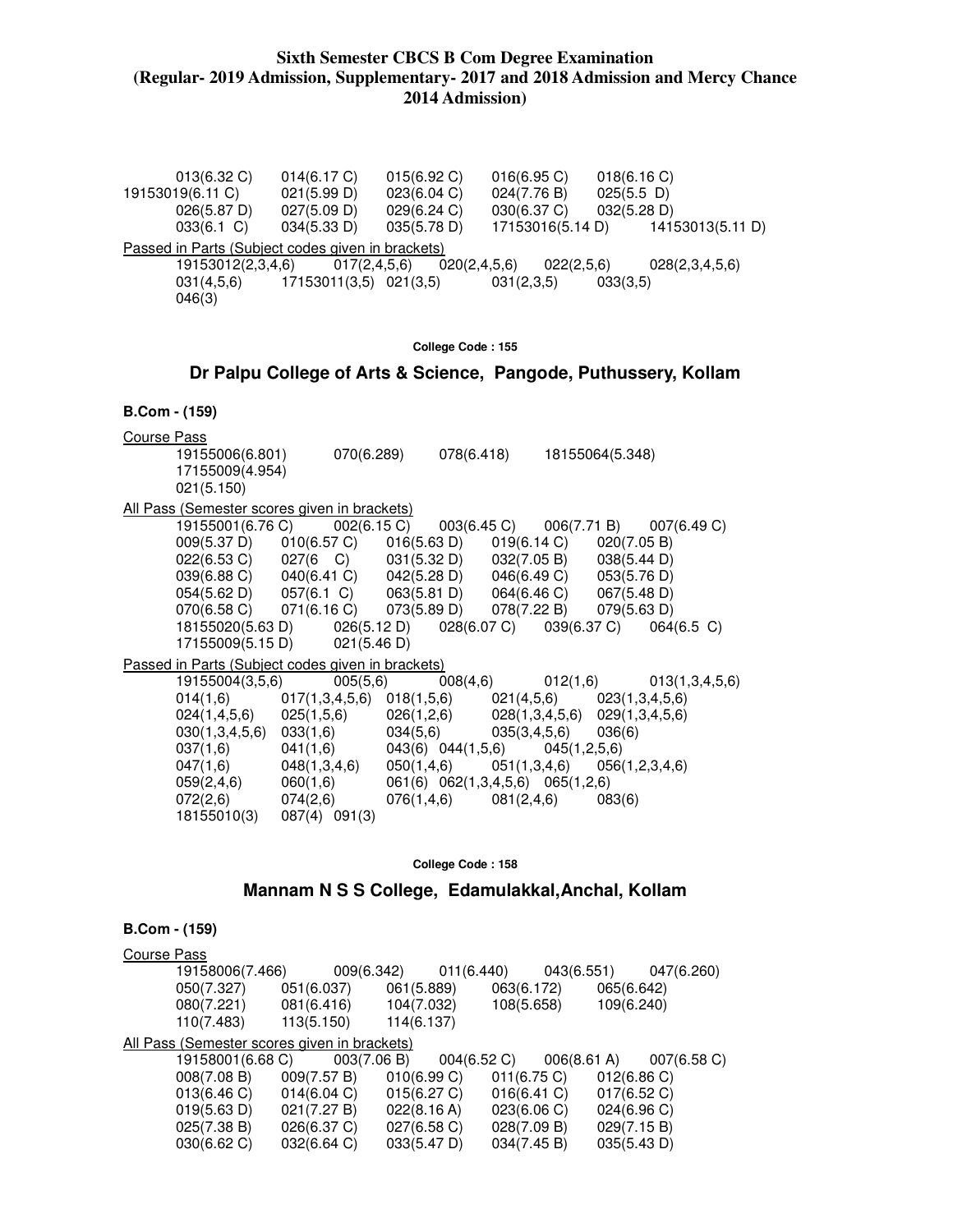| 039(6.88 C)     | 042(6.54 C)   | 043(7.51 B)                                                                                                             | 046(6.32 C)                                                                                                              |
|-----------------|---------------|-------------------------------------------------------------------------------------------------------------------------|--------------------------------------------------------------------------------------------------------------------------|
| 048(6.99 C)     | 050(8.27 A)   | 051(6.74 C)                                                                                                             | 052(6.86 C)                                                                                                              |
| 055(7.13 B)     | $056(6.1)$ C) | 057(5.82 D)                                                                                                             | 059(6.75 C)                                                                                                              |
| 061(5.89 D)     | 062(5.34 D)   | 063(6.31 C)                                                                                                             | 064(7.76 B)                                                                                                              |
| 067(5.69 D)     | 069(6.06 C)   | 071(7.22 B)                                                                                                             | 072(5.94 D)                                                                                                              |
| 077(7.36 B)     | 079(6.76 C)   |                                                                                                                         | 081(7.11 B)                                                                                                              |
| 085(7.98 B)     | 087(6.45 C)   | 088(5.36 D)                                                                                                             | 089(5.41 D)                                                                                                              |
| 092(5.68 D)     | 093(5.17 D)   | 094(5.98 D)                                                                                                             | 095(5.28 D)                                                                                                              |
| 097(6.25 C)     | 098(5.53 D)   | 099(5.62 D)                                                                                                             | 100(4.99 E)                                                                                                              |
| 102(4.81 E)     | 103(5.17 D)   | 104(7.04 B)                                                                                                             | 105(5.13 D)                                                                                                              |
| 109(6.57 C)     | 110(7.69 B)   | 111(5.76 D)                                                                                                             | 112(6.48 C)                                                                                                              |
| 114(6.76 C)     |               |                                                                                                                         |                                                                                                                          |
|                 |               |                                                                                                                         |                                                                                                                          |
| 19158005(2,3,6) |               |                                                                                                                         | 040(6)                                                                                                                   |
| 053(4,5,6)      |               | 070(6)<br>073(6)                                                                                                        |                                                                                                                          |
|                 |               | 084(6)                                                                                                                  |                                                                                                                          |
|                 |               |                                                                                                                         |                                                                                                                          |
|                 |               |                                                                                                                         |                                                                                                                          |
|                 |               | <u>Passed in Parts (Subject codes given in brackets)</u><br>076(6) 078(6) 083(1,3,5,6)<br>$090(3,4,6)$ $106(1,3,4,5,6)$ | 080(7.99 B)<br>17158050(4.89 E)<br>036(2,5,6)<br>$018(2,3,4,5,6)$ $031(4,5,6)$<br>066(1,2,4,6)<br>18158014(1,5) 039(1,5) |

**College Code : 161** 

# **Sree Narayana Guru College of Advanced Studies , Nangiarkulangara, Alappuzha**

#### **B.Com - (159)**

| Course Pass |                                                                       |             |                            |             |                                                    |             |               |                |                  |
|-------------|-----------------------------------------------------------------------|-------------|----------------------------|-------------|----------------------------------------------------|-------------|---------------|----------------|------------------|
|             | 19161006(6.272)<br>036(7.092)                                         |             | 012(5.520)                 |             | 019(5.684)                                         |             | 026(6.824)    |                | 031(7.088)       |
|             | All Pass (Semester scores given in brackets)                          |             |                            |             |                                                    |             |               |                |                  |
|             | 19161006(6.16 C)                                                      |             |                            |             | $009(5.33 \text{ D})$ $011(5.56 \text{ D})$        |             | $012(5.5)$ D) |                | 014(5.15 D)      |
|             | 016(6.24 C)                                                           | 019(5.76 D) |                            | 020(5.37 D) |                                                    | 022(6.15)   |               | 024(6.57 C)    |                  |
|             | $026(7.87 B)$ $027(7.32 B)$ $030(5.7 D)$                              |             |                            |             |                                                    | 031(7.82 B) |               | 032(6.12 C)    |                  |
|             | $035(6.82 \text{ C})$ $036(7.98 \text{ B})$ $039(7.24 \text{ B})$     |             |                            |             |                                                    | 040(6.25 C) |               |                | 18161012(5.06 D) |
|             | $013(4.9 \t E)$ $027(5.33 \t D)$                                      |             |                            | 037(5.26 D) |                                                    | 051(5.57 D) |               |                | 17161018(5.21 D) |
|             | 032(5.82 D)                                                           | 036(6.03 C) |                            | 049(5.88 D) |                                                    |             |               |                |                  |
|             | Passed in Parts (Subject codes given in brackets)                     |             |                            |             |                                                    |             |               |                |                  |
|             | 19161002(2,3,4,6,7)                                                   |             |                            |             | $013(1,2,3,6,7)$ $015(1,2,3,5,6,7)$ $017(2)$       |             |               | 018(2,3,6,7)   |                  |
|             | 021(3,6,7)                                                            |             |                            |             | $023(1,2,3,6,7)$ $025(2,3,4,6,7)$ $033(1,3,4,6,7)$ |             |               | 034(1,3,4,6,7) |                  |
|             | $037(2,3,6,7)$ $038(1,2,3,4,6,7)$ $041(1,2,3,4,6,7)$ $042(1,2,3,6,7)$ |             |                            |             |                                                    |             |               | 043(1,2,3,6,7) |                  |
|             | 044(2) 18161001(2)                                                    |             | $028(2)$ $032(3)$ $033(3)$ |             |                                                    |             |               |                |                  |
|             | 034(2,3)                                                              | 047(1,3)    |                            |             | 17161019(2,3,5)                                    |             | 022(2,3)      |                | 023(2,3,4,5)     |
|             | 028(2,3)                                                              |             |                            |             |                                                    |             |               |                |                  |

#### **College Code : 164**

### **White Memorial College of Arts and Science for Women, Panachamoodu, Thiruvananthapuram**

# **B.Com - (159)**  Course Pass 19164008(6.602) 018(7.107) 031(6.592) 034(6.423) 035(6.979) All Pass (Semester scores given in brackets)

 19164008(7.33 B) 018(7.19 B) 023(6.32 C) 028(5.89 D) 030(6.63 C) 031(6.15 C) 032(5.76 D) 034(6.62 C) 035(7.09 B) 18164028(6.81 C) Passed in Parts (Subject codes given in brackets)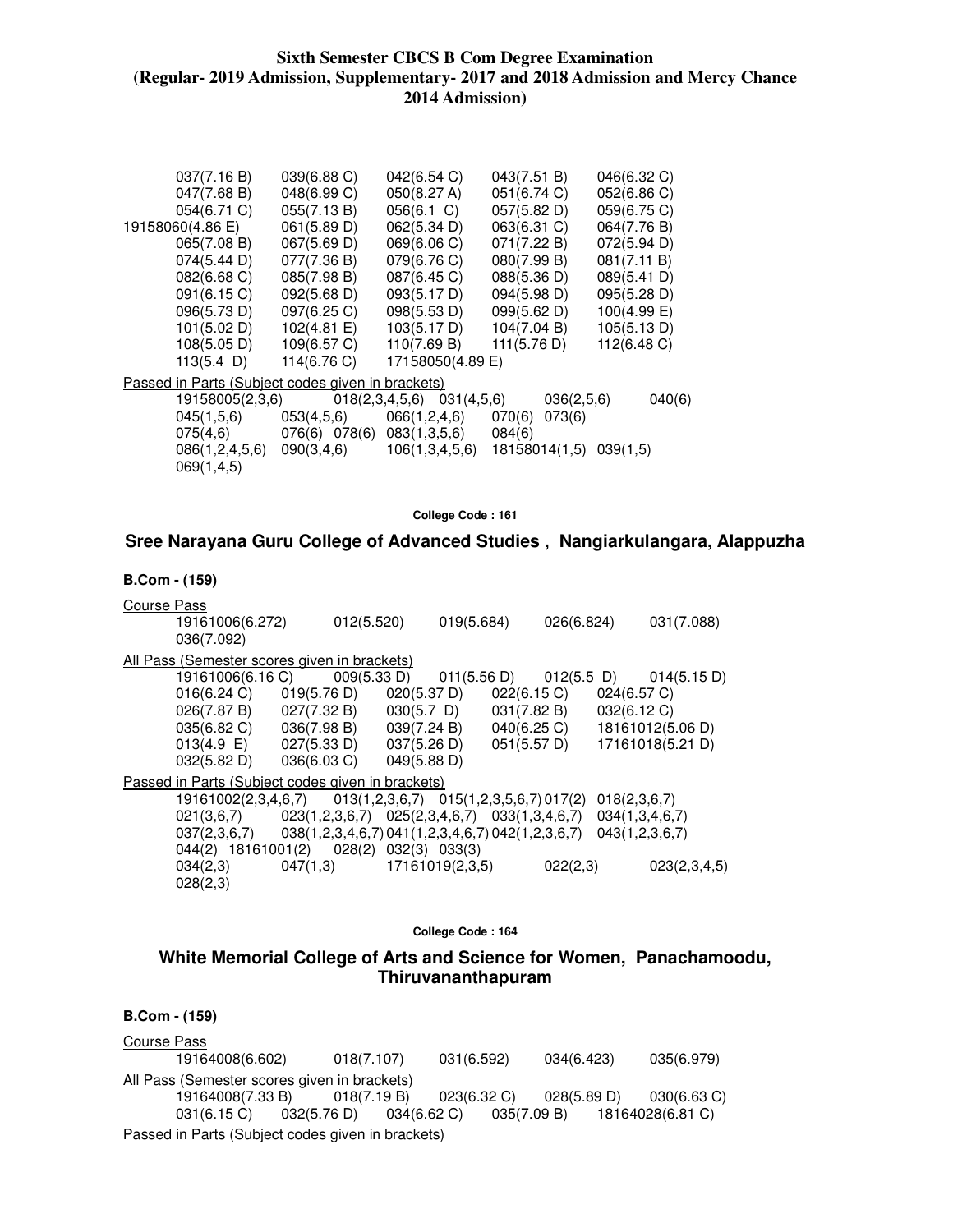|                                                   | 19164001(1,4,6)                                                                                                                        | 003(6)                                                            | 004(3,4,6)       | 005(4,5,6)                        | 006(4,5,6)  |                                                                   |
|---------------------------------------------------|----------------------------------------------------------------------------------------------------------------------------------------|-------------------------------------------------------------------|------------------|-----------------------------------|-------------|-------------------------------------------------------------------|
|                                                   | 007(1,2,4,5,6) 010(3,4,5,6)                                                                                                            |                                                                   | 011(5,6)         | 012(3, 4, 5, 6)                   | 013(6)      |                                                                   |
|                                                   | 014(1,5,6)                                                                                                                             | 015(1, 4, 5, 6)                                                   | 016(6) 017(6)    | 019(6)                            |             |                                                                   |
|                                                   | 022(5,6)                                                                                                                               | 024(5,6)                                                          | 025(1,2,5,6)     | 026(6,7)                          | 029(6,7)    |                                                                   |
|                                                   | $033(1,6,7)$ $036(5,6,7)$                                                                                                              |                                                                   | 037(5,6,7)       | 039(1,6,7)                        | 17164018(3) |                                                                   |
| 051(5)                                            |                                                                                                                                        |                                                                   |                  |                                   |             |                                                                   |
| College Code: 165                                 |                                                                                                                                        |                                                                   |                  |                                   |             |                                                                   |
|                                                   | NSS Arts and Science College, Perayam, Kundara, Kollam                                                                                 |                                                                   |                  |                                   |             |                                                                   |
|                                                   |                                                                                                                                        |                                                                   |                  |                                   |             |                                                                   |
| B.Com - (159)                                     |                                                                                                                                        |                                                                   |                  |                                   |             |                                                                   |
| Course Pass                                       |                                                                                                                                        |                                                                   |                  |                                   |             |                                                                   |
|                                                   | 19165001(6.228)                                                                                                                        | 005(6.613) 009(6.744) 012(6.418) 013(5.965)                       |                  |                                   |             |                                                                   |
|                                                   | 030(6.277)                                                                                                                             | 032(6.240)                                                        | 033(6.467)       | 035(6.256)                        | 036(6.960)  |                                                                   |
|                                                   | 041(7.218) 042(5.933) 043(6.068) 044(6.568)                                                                                            |                                                                   |                  |                                   | 045(5.949)  |                                                                   |
|                                                   | 049(6.574)                                                                                                                             | 17165015(4.651)                                                   | 052(4.802)       |                                   |             |                                                                   |
| All Pass (Semester scores given in brackets)      |                                                                                                                                        |                                                                   |                  |                                   |             |                                                                   |
|                                                   | 19165001(6.56 C)                                                                                                                       | 003(5.99 D)                                                       |                  |                                   |             | $005(6.81 \text{ C})$ $008(6.23 \text{ C})$ $009(7.38 \text{ B})$ |
|                                                   | 010(7.75 B)                                                                                                                            | $012(6.86 \text{ C})$ $013(6.38 \text{ C})$ $014(5.96 \text{ D})$ |                  |                                   | 015(5.77 D) |                                                                   |
|                                                   | 017(6.84 C)                                                                                                                            | $018(5.66 \text{ D})$ $020(6.04 \text{ C})$ $021(5.99 \text{ D})$ |                  |                                   | 024(5.93 D) |                                                                   |
|                                                   | $025(5.92 \text{ D})$ $026(7.82 \text{ B})$ $027(6.58 \text{ C})$<br>$030(6.87 \text{ C})$ $032(6.38 \text{ C})$ $033(6.73 \text{ C})$ |                                                                   |                  | $028(6.51 \text{ C})$ 029(6.14 C) |             |                                                                   |
|                                                   |                                                                                                                                        |                                                                   |                  | 034(6.39 C)                       | 035(6.52 C) |                                                                   |
|                                                   | 036(7.36 B) 038(6.1 C) 040(5.46 D) 041(7.18 B)                                                                                         |                                                                   |                  |                                   | 042(6.16 C) |                                                                   |
|                                                   | $043(5.83 \text{ D})$ $044(6.76 \text{ C})$ $045(7.02 \text{ B})$ $046(5.45 \text{ D})$                                                |                                                                   |                  |                                   | 047(6.36 C) |                                                                   |
|                                                   | 049(6.88 C)                                                                                                                            | 051(6.64 C)                                                       | 18165002(5.25 D) |                                   |             | $005(5.62 \text{ D})$ $041(5.32 \text{ D})$                       |
|                                                   | 17165015(4.51 E)                                                                                                                       | 052(4.97 E)                                                       |                  |                                   |             |                                                                   |
| Passed in Parts (Subject codes given in brackets) |                                                                                                                                        |                                                                   |                  |                                   |             |                                                                   |
|                                                   | 19165002(2,3,4,6)                                                                                                                      | $004(1,2,3,4,6)$ $007(1,2,3,5,6)$ $011(3,4,6)$                    |                  |                                   |             | 016(1,2,3,4,6)                                                    |
| 019(1, 4, 6)                                      |                                                                                                                                        | $022(1,3,4,6)$ $023(1,2,3,4,6)$ $031(6)$ $037(2,3,4,6)$           |                  |                                   |             |                                                                   |
| 039(4.6)                                          |                                                                                                                                        | 050(2,3,4,5,6) 18165030(4)                                        |                  | 047(4)                            |             |                                                                   |
| SUSPECTED MALPRACTICE                             |                                                                                                                                        |                                                                   |                  |                                   |             |                                                                   |

19165006() 18165006()

042(3,5) 17166011(3,5)

**College Code : 166** 

### **MGM College of Arts and Science, Kaniyapuram, Thiruvananthapuram**

#### **B.Com - (159)**

Course Pass 19166003(6.491) 006(6.909) 009(7.263) 012(5.534) 014(5.607) 017(6.349) 027(5.563) 17166015(4.683) All Pass (Semester scores given in brackets)<br>19166001(5.53 D) 003(6.86 C) 19166001(5.53 D) 003(6.86 C) 006(7.99 B) 009(7.64 B) 010(6.06 C)<br>012(5.48 D) 013(5.33 D) 014(5.95 D) 017(6.22 C) 019(5.72 D) 012(5.48 D) 013(5.33 D) 014(5.95 D) 017(6.22 C) 019(5.72 D)<br>020(5.63 D) 023(5.56 D) 024(6.55 C) 027(5.68 D) 034(5.89 D) 020(5.63 D) 023(5.56 D) 024(6.55 C) 027(5.68 D) 034(5.89 D) 17166015(5.57 D) Passed in Parts (Subject codes given in brackets) 19166007(3,4,5,6) 011(2,4,5,6) 015(6) 021(2,4,6) 025(4,6) 026(4,5,6) 028(4,6) 029(4,6) 031(4,6) 032(3,4,6) 033(3) 035(3,4,6) 036(1,3,4,6) 037(4,6) 038(6) 039(4,6) 040(2,4,6) 041(4,6) 042(6) 043(3,6) 044(3,4,6) 045(4,6) 18166013(6) 033(3,4,5,6) 037(2,3,4,5,6)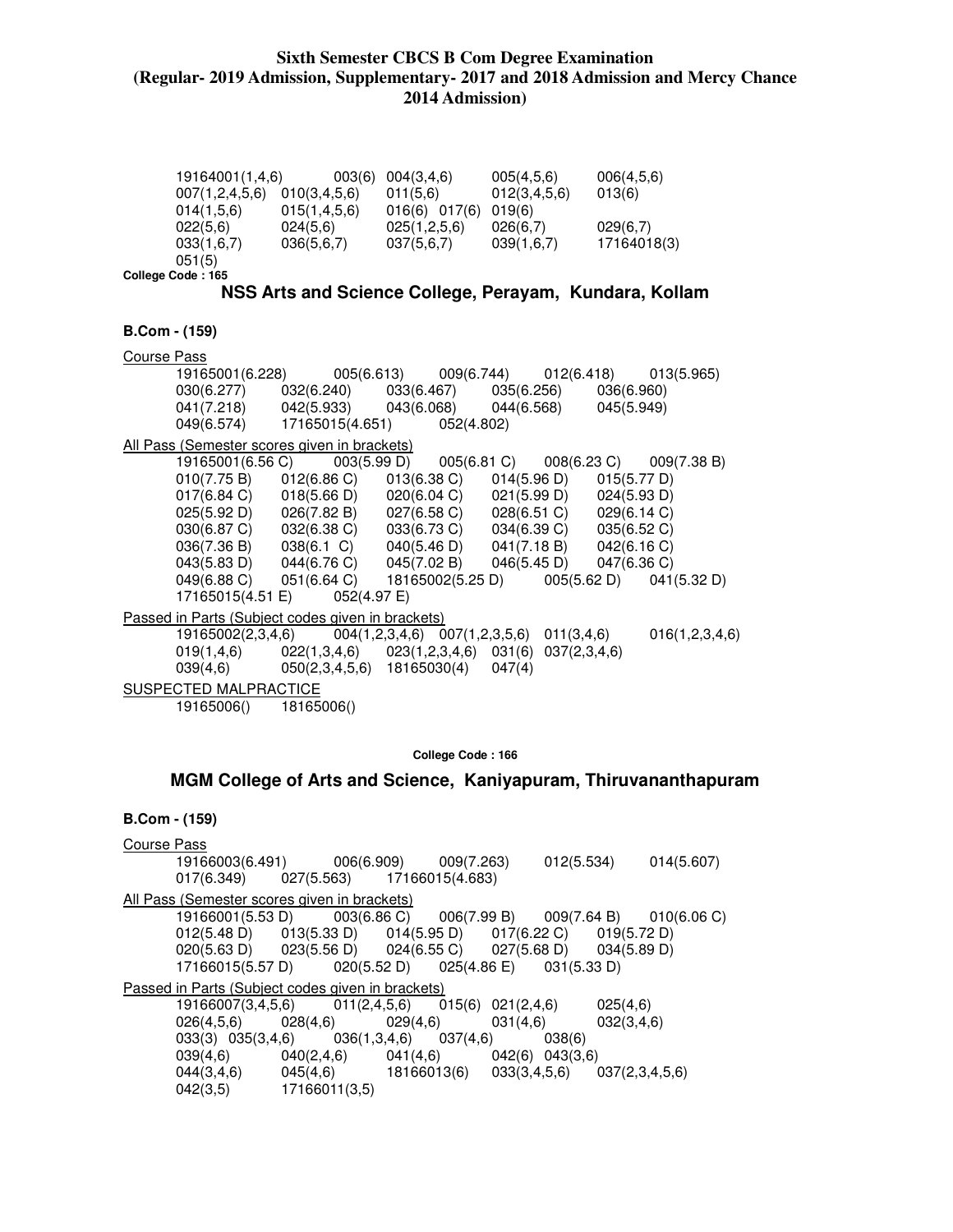#### **College Code : 167**

### **Michaels Institute of Management and Technology, Cherthala, Alappuzha**

| <b>B.Com - (159)</b> |  |
|----------------------|--|
|----------------------|--|

Course Pass 19167002(6.533) 028(5.872) 041(6.644) 18167020(6.055) 021(5.402) 17167002(5.274) All Pass (Semester scores given in brackets) 19167001(5.54 D)  $\overline{002(7.07 \text{ B})}$  003(5.32 D) 004(5.58 D) 005(5.21 D)<br>006(7.72 B) 007(5.67 D) 008(6.03 C) 009(5.58 D) 010(5.99 D) 006(7.72 B) 007(5.67 D) 008(6.03 C) 009(5.58 D) 010(5.99 D) 012(7.36 B) 013(5.72 D) 014(5.87 D)<br>018(5.68 D) 020(6.18 C) 021(5.54 D) 017(5.55 D) 018(5.68 D) 020(6.18 C) 021(5.54 D) 022(6.55 C) 023(6.79 C) 024(6.77 C) 025(6.32 C) 027(5.87 D) 028(5.97 D) 029(5.92 D) 030(6.15 C) 031(5.68 D) 032(6.81 C) 033(5.69 D) 034(5.75 D) 035(6.28 C) 036(6.51 C) 037(5.58 D) 039(6.53 C)  $040(6.66 \text{ C})$   $041(7.12 \text{ B})$   $18167017(5.89 \text{ D})$   $020(5.74 \text{ D})$  032(5.74 D) 036(5.68 D) 17167002(5.2 D) 011(5.46 D) Passed in Parts (Subject codes given in brackets) 19167015(3,4,5,6) 038(2,5,6)

#### **College Code : 168**

### **St.Marys College, Kundara, Kollam**

| <b>B.Com - (159)</b> |  |
|----------------------|--|
|----------------------|--|

Course Pass 19168001(6.702) 005(6.948) 006(6.160) 007(7.240) All Pass (Semester scores given in brackets)<br>19168001(7.34 B) 002(6.57 C) 19168001(7.34 B) 002(6.57 C) 003(5.92 D) 004(6.31 C) 005(7.36 B)<br>006(6.84 C) 007(7.41 B) 008(5.46 D) 010(5.46 D) 011(5.11 D) 007(7.41 B) 008(5.46 D) 010(5.46 D) 011(5.11 D)<br>014(6.86 C)  $013(6.56 \text{ C})$ Passed in Parts (Subject codes given in brackets) 19168012(1,3,4,5,6) 015(4,6)

**College Code : 169** 

### **KVM College of Arts and Science College, Cherthala, Alappuzha**

| <b>Course Pass</b>                                |                 |                |              |                |                  |
|---------------------------------------------------|-----------------|----------------|--------------|----------------|------------------|
| 19169002(6.441)                                   | 004(6.383)      |                | 008(6.507)   | 009(6.574)     | 014(6.973)       |
| 018(6.653)                                        | 17169038(5.109) |                | 063(5.304)   |                |                  |
| All Pass (Semester scores given in brackets)      |                 |                |              |                |                  |
| 19169001(7.12 B)                                  | 002(6.78)       |                | 003(6.36)    | 004(6.89 C)    | 005(6.86)        |
| 007(7.26 B)                                       | 008(7.36 B)     | 009(7.44 B)    | 010(5.14 D)  | 012(5.17 D)    |                  |
| 014(7.87 B)                                       | 016(6.75 C)     | $017(6.08)$ C) | 018(7.7 B)   | 021(5.58 D)    |                  |
| 022(6.05 C)                                       | 024(6.66 C)     | 025(5.92 D)    | 028(7.66 B)  |                | 17169038(5.54 D) |
| 039(5.46 D)                                       | 063(5.76 D)     |                |              |                |                  |
| Passed in Parts (Subject codes given in brackets) |                 |                |              |                |                  |
| 19169006(2,3,4,6)                                 |                 | 011(1,2,3,4,5) | 019(4,5,6,7) | 023(3,4,5,6,7) | 029(2,3,4,5,6,7) |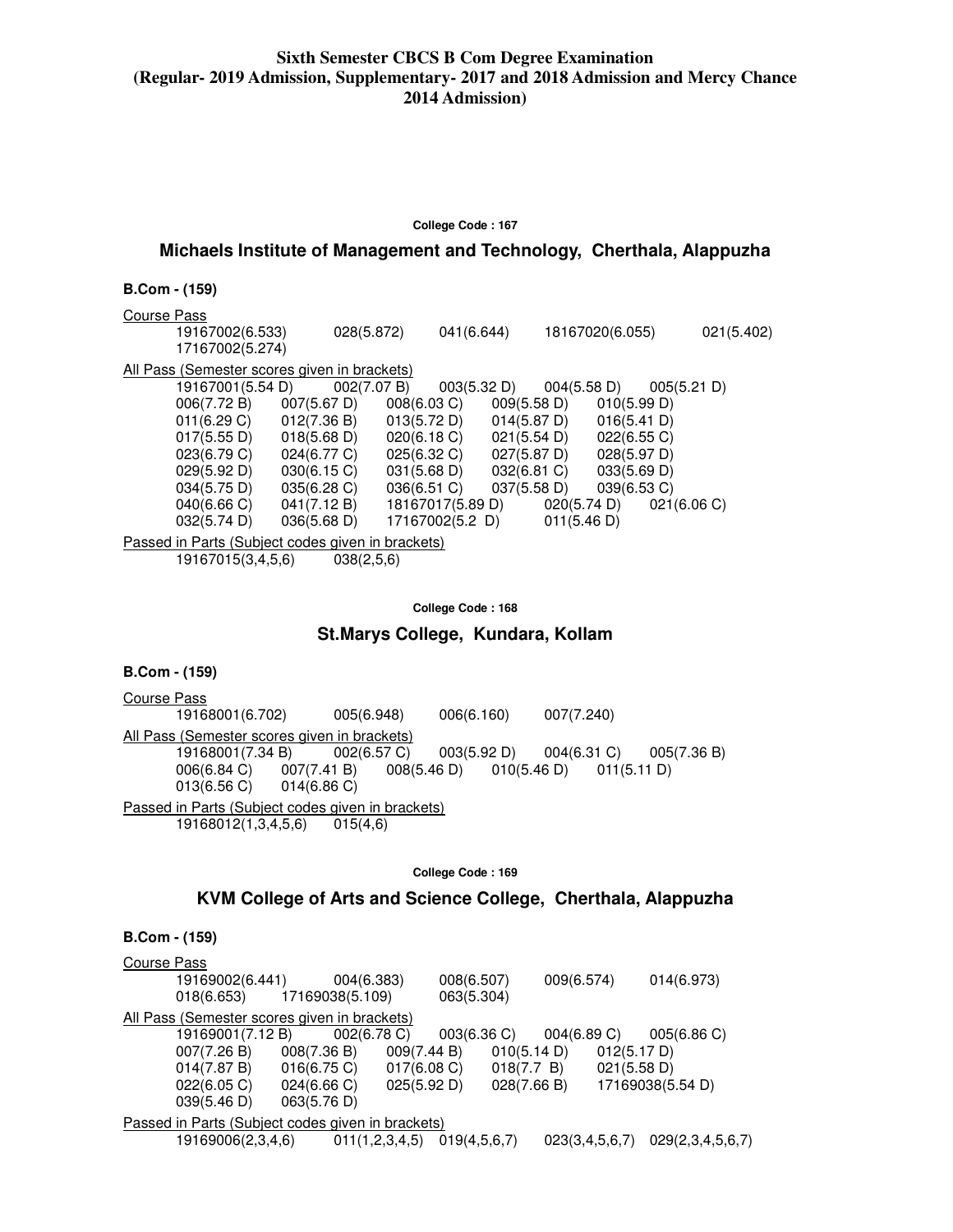030(1,3,4,5,6,7) 18169009(4) 17169064(3) **College Code : 170**

**Ayyankali Memorial Arts and Science College, Kuryottumala, Punalur, Kollam** 

#### **B.Com - (159)**

Course Pass 19170001(6.439) 002(6.224) 003(8.019) 004(7.842) 007(7.683) 020(7.313) 022(7.586) 026(7.423) 18170047(5.660) All Pass (Semester scores given in brackets) 19170001(6.71 C) 002(6.99 C) 003(7.96 B) 004(8.05 A) 006(7.74 B)  $007(8.23 \text{ A})$  009(6.93 C) 014(7.02 B) 016(7.43 B) 018(6.75 C) 019(6.21 C) 020(7.13 B)<br>021(7.22 B) 022(8.07 A) 023(7.13 B) 025(7.16 B) 026(7.96 B) 021(7.22 B) 022(8.07 A) 023(7.13 B) 025(7.16 B) 028(7.75 B) 030(8 A) 032(5.78 D) 033(5.7 D) 034(7.16 B)<br>035(6.53 C) 036(6.28 C) 039(7.01 B) 041(7.63 B) 043(5.73 D) 036(6.28 C) 039(7.01 B) 041(7.63 B) 043(5.73 D)<br>045(5.77 D) 18170036(4.98 E) 047(5.98 D) 049(5.86 D)  $044(6.06 \text{ C})$   $045(5.77 \text{ D})$   $18170036(4.98 \text{ E})$  17170031(5.85 D) Passed in Parts (Subject codes given in brackets) 19170005(1,6) 008(1,2,6) 011(1,2,4,6) 015(1,2,3,5,6) 017(2,6) 027(6) 029(1,2,3,6) 031(1,2,6) 037(2,6) 038(1,6)<br>040(1,2,3,6) 042(2,5,6) 18170016(3) 023(5) 024(3,4, 040(1,2,3,6) 042(2,5,6) 18170016(3) 023(5) 024(3,4,5) 032(4) 039(3,4,5) 040(3,4,5)

**College Code : 172** 

### **Gregorian College of Advanced Studies, Sreekariyam, Thiruvananthapuram**

| Course Pass |                                                                                                               |                                             |  |                                                                                         |             |                                             |
|-------------|---------------------------------------------------------------------------------------------------------------|---------------------------------------------|--|-----------------------------------------------------------------------------------------|-------------|---------------------------------------------|
|             | 19172004(6.307)                                                                                               |                                             |  |                                                                                         |             | 005(6.246) 008(7.628) 010(7.047) 011(6.779) |
|             | $014(6.232)$ $015(6.578)$ $016(5.785)$ $017(8.042)$ $018(6.642)$                                              |                                             |  |                                                                                         |             |                                             |
|             | 021(6.868) 022(6.985) 024(7.417) 027(7.657) 028(7.859)                                                        |                                             |  |                                                                                         |             |                                             |
|             | $030(7.289)$ $032(6.160)$ $037(7.211)$ $039(6.919)$                                                           |                                             |  |                                                                                         | 040(7.619)  |                                             |
|             | All Pass (Semester scores given in brackets)                                                                  |                                             |  |                                                                                         |             |                                             |
|             | 19172002(4.99 E) 003(5.82 D) 004(6.54 C) 005(6                                                                |                                             |  |                                                                                         |             | $C)$ 006(5.84 D)                            |
|             | 007(5.19 D) 008(8.2 A) 010(6.97 C) 011(6.67 C)                                                                |                                             |  |                                                                                         | 012(6.49 C) |                                             |
|             | $013(6.64 \text{ C})$ $014(6.25 \text{ C})$ $015(7.08 \text{ B})$ $016(6.17 \text{ C})$                       |                                             |  |                                                                                         | 017(8.03 A) |                                             |
|             | $018(6.86 \text{ C})$ $020(5.59 \text{ D})$ $021(7.11 \text{ B})$ $022(6.53 \text{ C})$ $024(7.05 \text{ B})$ |                                             |  |                                                                                         |             |                                             |
|             | 025(4.97 E)                                                                                                   | $026(5.11 \text{ D})$ $027(7.15 \text{ B})$ |  | 028(8.38 A)                                                                             | 029(5.64 D) |                                             |
|             | 030(7.29 B)                                                                                                   |                                             |  | $031(6.21 \text{ C})$ $032(5.93 \text{ D})$ $033(5.56 \text{ D})$ $034(5.33 \text{ D})$ |             |                                             |
|             | 036(5.82 D) 037(6.34 C) 038(7.12 B) 039(7.12 B) 040(8.03 A)                                                   |                                             |  |                                                                                         |             |                                             |
|             | 041(5.96 D) 042(6.05 C) 18172021(4.97 E) 025(5.06 D) 040(4.83 E)                                              |                                             |  |                                                                                         |             |                                             |
|             | 041(4.76 E) 17172015(5.49 D) 023(4.95 E)                                                                      |                                             |  |                                                                                         |             |                                             |
|             | Passed in Parts (Subject codes given in brackets)                                                             |                                             |  |                                                                                         |             |                                             |
|             | 19172019(1,3,4,6) 023(1,2,4,6) 035(1,6)                                                                       |                                             |  |                                                                                         |             |                                             |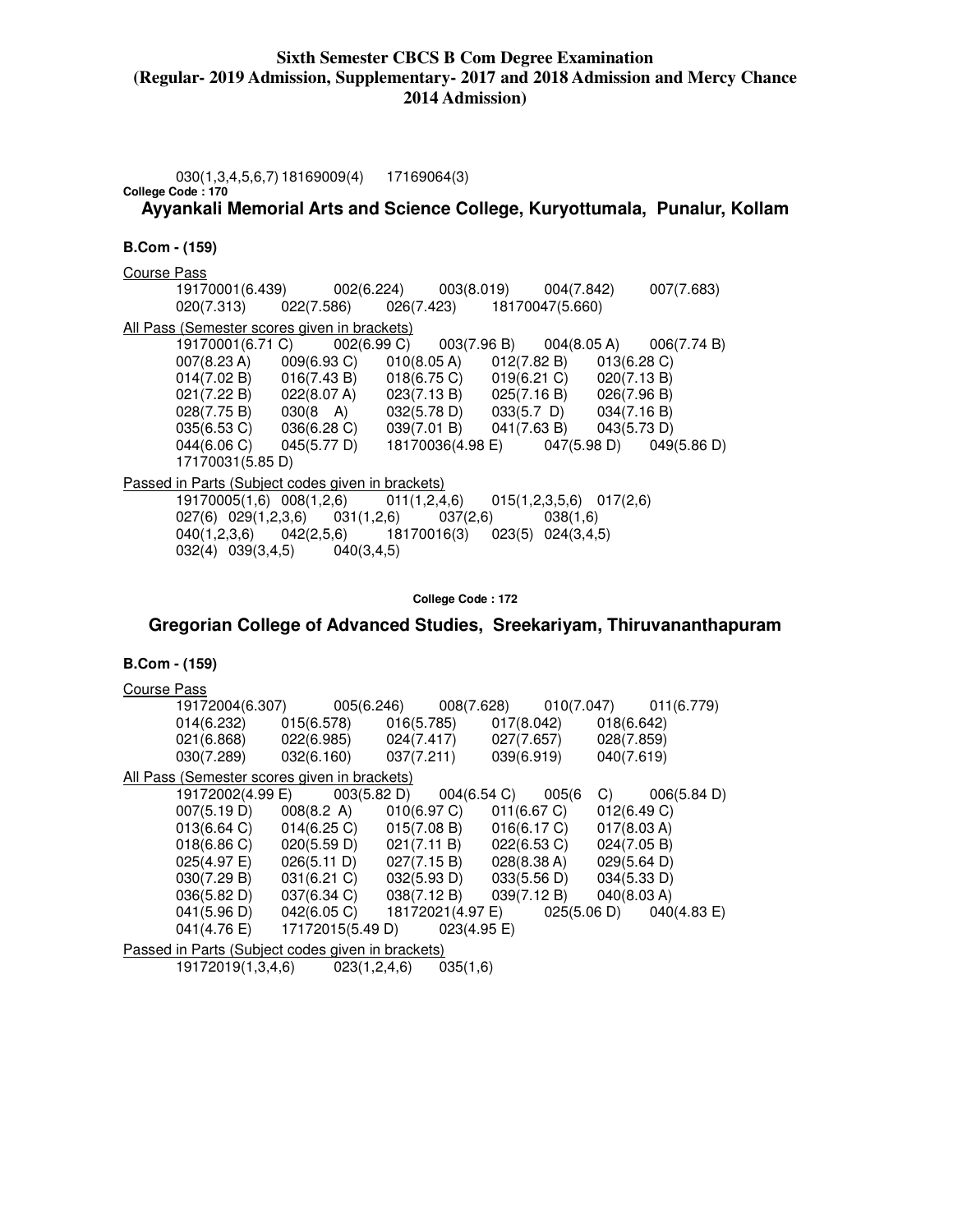| College Code: 173 |                                                                                                                                                                                                                                                                                                                                                                                                                                  |  |             |                                                      |  |                            |                       |  |
|-------------------|----------------------------------------------------------------------------------------------------------------------------------------------------------------------------------------------------------------------------------------------------------------------------------------------------------------------------------------------------------------------------------------------------------------------------------|--|-------------|------------------------------------------------------|--|----------------------------|-----------------------|--|
|                   |                                                                                                                                                                                                                                                                                                                                                                                                                                  |  |             | Govt. Arts & Science College, Karunagappally, Kollam |  |                            |                       |  |
| B.Com - (159)     |                                                                                                                                                                                                                                                                                                                                                                                                                                  |  |             |                                                      |  |                            |                       |  |
| Course Pass       | 19173002(6.302)<br>007(6.218) 010(6.995) 012(6.842) 014(6.814) 016(6.922)<br>$018(6.348)$ $019(6.219)$ $024(6.879)$ $025(7.571)$ $028(7.264)$                                                                                                                                                                                                                                                                                    |  |             | $003(7.067)$ $004(6.517)$ $005(7.669)$               |  |                            | 006(6.669)            |  |
|                   | All Pass (Semester scores given in brackets)<br>19173001(6.02 C)<br>006(7.02 B) 007(6.1 C) 008(7.08 B) 009(6.56 C) 010(7.56 B)<br>$012(7.24 B)$ $013(5.54 D)$ $014(7.82 B)$ $015(6.55 C)$ $016(7.66 B)$<br>$017(6.36 \text{ C})$ $018(7.3 \text{ B})$ $019(7.26 \text{ B})$ $020(6.32 \text{ C})$ $021(8.07 \text{ A})$<br>$023(6.39 \text{ C})$ $024(7.47 \text{ B})$ $025(8.1 \text{ A})$ $026(7.23 \text{ B})$<br>028(7.71 B) |  | 002(7.01 B) | 003(8.07 A)                                          |  | 004(7.49 B)<br>027(7.54 B) | $005(8.75 \text{ A})$ |  |
|                   | Passed in Parts (Subject codes given in brackets)<br>19173022(2,4,5,6) 17173015(3)                                                                                                                                                                                                                                                                                                                                               |  |             |                                                      |  |                            |                       |  |

**College Code : 176** 

# **Sri Sathya Sai Arts and Science College,Sai Gramam, Thonnakkal, Thiruvananthapuram**

| <b>B.Com - (159)</b> |  |
|----------------------|--|
|----------------------|--|

| <b>Course Pass</b> |                                                   |             |             |                                             |                  |               |                  |
|--------------------|---------------------------------------------------|-------------|-------------|---------------------------------------------|------------------|---------------|------------------|
|                    | 19176001(5.848)                                   |             | 004(5.984)  | 005(6.603) 010(6.147)                       |                  |               | 011(6.097)       |
|                    | 013(6.052)                                        | 014(6.645)  | 019(6.402)  |                                             | 024(6.191)       | 027(6.963)    |                  |
|                    | 028(6.392)                                        | 029(6.589)  | 032(7.310)  |                                             | 035(6.513)       | 036(6.802)    |                  |
|                    | 037(6.813)                                        | 038(6.903)  | 039(7.120)  |                                             | 041(6.584)       | 045(6.752)    |                  |
|                    | 046(6.339)                                        | 053(7.551)  | 054(7.111)  |                                             | 056(7.112)       | 058(6.233)    |                  |
|                    | 059(7.301)                                        |             |             |                                             |                  |               |                  |
|                    | All Pass (Semester scores given in brackets)      |             |             |                                             |                  |               |                  |
|                    | 19176001(6.54 C)                                  |             |             | $002(5.96 \text{ D})$ $004(6.87 \text{ C})$ |                  | 005(6.73 C)   | 006(5.66 D)      |
|                    | 007(7.5 B) 008(6.76 C)                            |             |             | 009(6.08 C)                                 | 010(7.03 B)      | 011(6.6)      |                  |
|                    | $012(7.56 B)$ $013(6.98 C)$                       |             |             | 014(7.37 B)                                 | 015(7.29 B)      | 016(6.61)     |                  |
|                    | $017(5.96 \text{ D})$ $018(6.5 \text{ C})$        |             | 019(7.29 B) |                                             | 022(5.99 D)      | 023(6.22 C)   |                  |
|                    | $024(6.77 \text{ C})$ 025(6.69 C)                 |             | 027(7.41 B) |                                             | $028(6.63)$ C)   | 029(6.83 C)   |                  |
|                    | $030(6.76 \text{ C})$ $031(6.78 \text{ C})$       |             | 032(7.53 B) |                                             | 034(6.82 C)      | $035(6.8)$ C) |                  |
|                    | 036(6.91)                                         | 037(7.56 B) | 038(7.72 B) |                                             | 039(7.71 B)      | 040(6.31 C)   |                  |
|                    | 041(6.92 C)                                       | 042(5.74 D) | 043(6.76 C) |                                             | 045(7.07 B)      | 046(6.96 C)   |                  |
|                    | 049(6.85 C)                                       | 052(5.88 D) | 053(8.23 A) |                                             | 054(7.49 B)      | 055(6.6 C)    |                  |
|                    | 056(7.36 B)                                       | 058(6.47 C) | 059(7.86 B) |                                             | $060(7 \quad B)$ |               | 18176039(6.26 C) |
|                    | Passed in Parts (Subject codes given in brackets) |             |             |                                             |                  |               |                  |

19176026(4,5,6) 033(1,2,4,5,6) 18176019(1)

**College Code : 178** 

# **Santhom Malankara Arts & Science College,Edanji, Parassala, Thiruvananthapuram**

**B.Com - (159)** 

Course Pass 19178001(7.105) 002(5.525) 005(6.983) 023(6.966) 026(6.359)  $037(6.151)$ 053(6.321)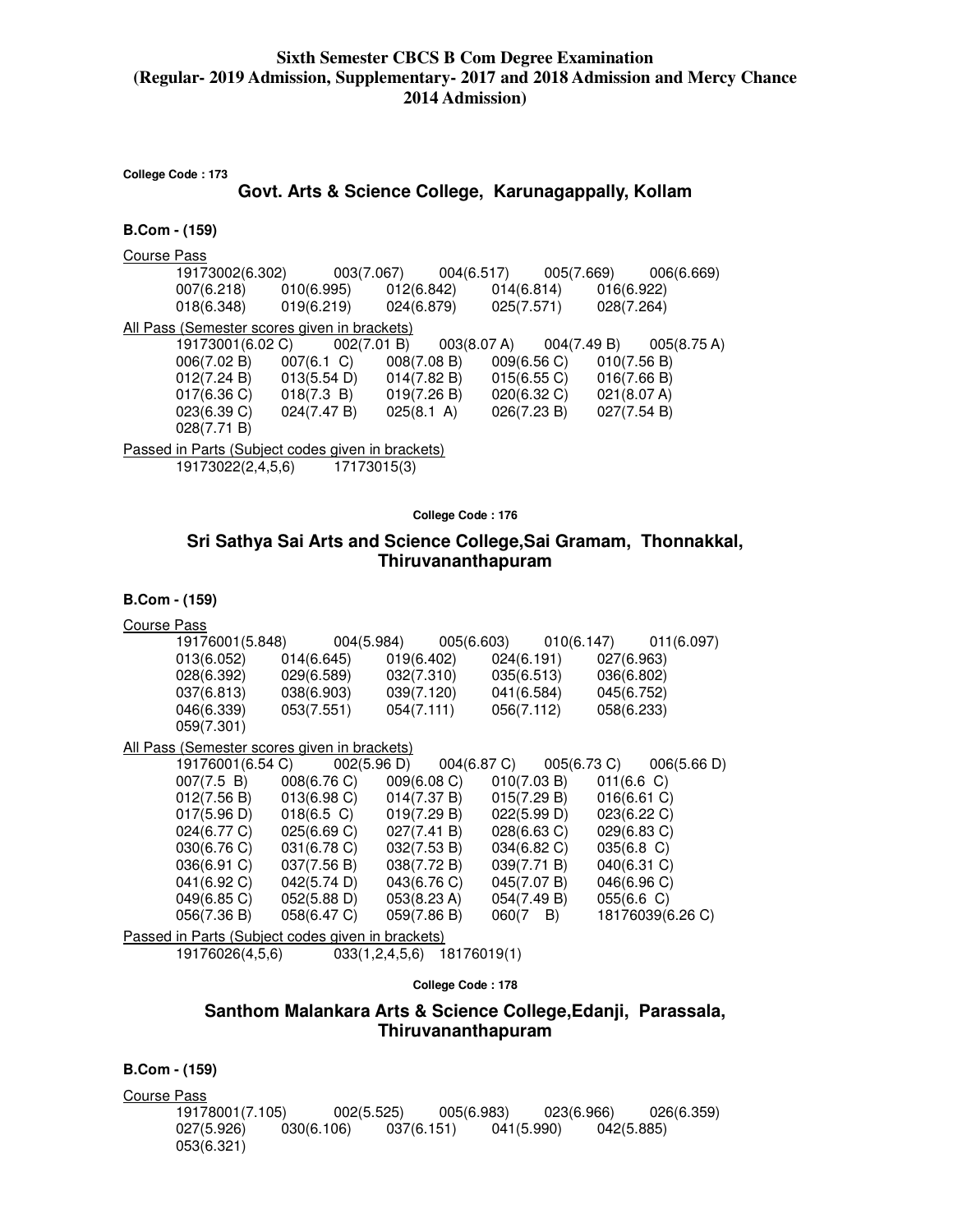#### All Pass (Semester scores given in brackets)

| 19178001(7.44 B)                                  |                                           | $002(6.63 \text{ C})$ $003(6.65 \text{ C})$ $004(5.78 \text{ D})$ |                      | 005(7.42 B)  |
|---------------------------------------------------|-------------------------------------------|-------------------------------------------------------------------|----------------------|--------------|
| 006(5.96 D)                                       | 007(5.67 D)                               | 008(7.02 B)                                                       | $009(6.4 \text{ C})$ | 010(7.32 B)  |
| $011(6.32)$ C)                                    | $012(5.5)$ D)                             | 013(7.91 B)                                                       | 015(6.66 C)          | 017(5.53 D)  |
| 020(6.46 C)                                       | 021(6.22 C)                               | 022(5.84 D)                                                       | 023(7.5 B)           | 024(6.43 C)  |
| 025(6.49 C)                                       | 026(7.43 B)                               | 027(6.05 C)                                                       | 029(5.54 D)          | 030(6.16)    |
| 032(6.12 C)                                       | 034(5.71 D)                               | 035(6.15)                                                         | 037(7.08 B)          | 040(6.18 C)  |
| 041(5.88 D)                                       | 042(6.52 C)                               | 045(6.16 C)                                                       | 047(6.72 C)          | 048(6.26 C)  |
| 053(6.91 C)                                       | 055(7.24 B)                               | 056(6.06 C)                                                       | 058(6.27 C)          | 059(5.66 D)  |
| 060(6.45 C)                                       |                                           | 18178013(5.57 D) 017(5.45 D)                                      | 021(5.89 D)          |              |
| Passed in Parts (Subject codes given in brackets) |                                           |                                                                   |                      |              |
| 19178014(3,5,6)                                   | 016(5,6)                                  | 018(1,3,5,6)                                                      | 019(1,3,5,6)         | 031(3,4,5,6) |
|                                                   |                                           | $036(3,4,5,6)$ $038(3,4,5,6)$ $039(3,4,5,6)$ $043(3,4,5,6)$       |                      | 044(3,5,6)   |
|                                                   | 046(1,3,4,5,6) 049(1,3,4,5,6) 050(1,3,6)  |                                                                   | 051(1,6)             | 052(1,3,6)   |
|                                                   | 054(1,3,4,5,6) 057(1,3,4,5,6) 18178029(4) |                                                                   | 039(1,3)             |              |

**College Code : 453** 

### **Kerala Institute of Tourism and Travel Studies, Thiruvananthapuram, Thiruvananthapuram**

**B.Com - (159)** 

Course Pass 19453021(5.765) 024(6.369) All Pass (Semester scores given in brackets)<br>19453002(5.16 D) 005(5.16 D) 19453002(5.16 D) 005(5.16 D) 009(6.28 C) 011(4.76 E) 013(6.55 C) 014(6.06 C) 015(6.65 C) 016(6.16 C) 018(6.47 C) 021(6.32 C)<br>024(6.34 C) 028(6.66 C) 029(6.86 C) 030(6.4 C) 024(6.34 C) 028(6.66 C) 029(6.86 C) 030(6.4 C) Passed in Parts (Subject codes given in brackets)<br>19453001(4,5,6) 003(3,4,5,6) 004(1,4,5,6) 19453001(4,5,6) 003(3,4,5,6) 004(1,4,5,6) 006(3,4,5,6) 007(4,5,6) 008(3,4,5,6) 010(3,6) 012(2,4,5,6) 017(4,5,6) 019(2,4,6)  $020(2,3,4,5,6)$   $022(1,4,5,6)$   $023(1,4,5,6)$   $025(1,3,4,5,6)$   $026(1,3,5,6)$ <br> $027(3,6)$   $031(6)$   $032(4,5,6)$   $033(1,5,6)$   $034(5,6)$  $031(6) 032(4,5,6)$ 

**College Code : 800** 

### **A.J College of Science and Technology, Thonnakkal, Thiruvananthapuram**

### **B.Com - (159)**

Course Pass

| 19800004(5.653) | 005(6.508) |            | 011(6.603) | 012(6.358) | 013(7.246) |
|-----------------|------------|------------|------------|------------|------------|
| 014(6.881)      | 015(6.433) | 018(6.664) | 019(7.123) |            | 020(6.033) |
| 028(7.634)      | 030(7.737) | 031(7.825) | 032(6.858) |            | 034(7.105) |
| 035(6.467)      | 037(7.826) | 040(5.706) | 043(6.673) |            | 059(6.112) |
| 060(6.427)      | 062(7.158) | 076(5.796) | 085(6.588) |            | 086(5.923) |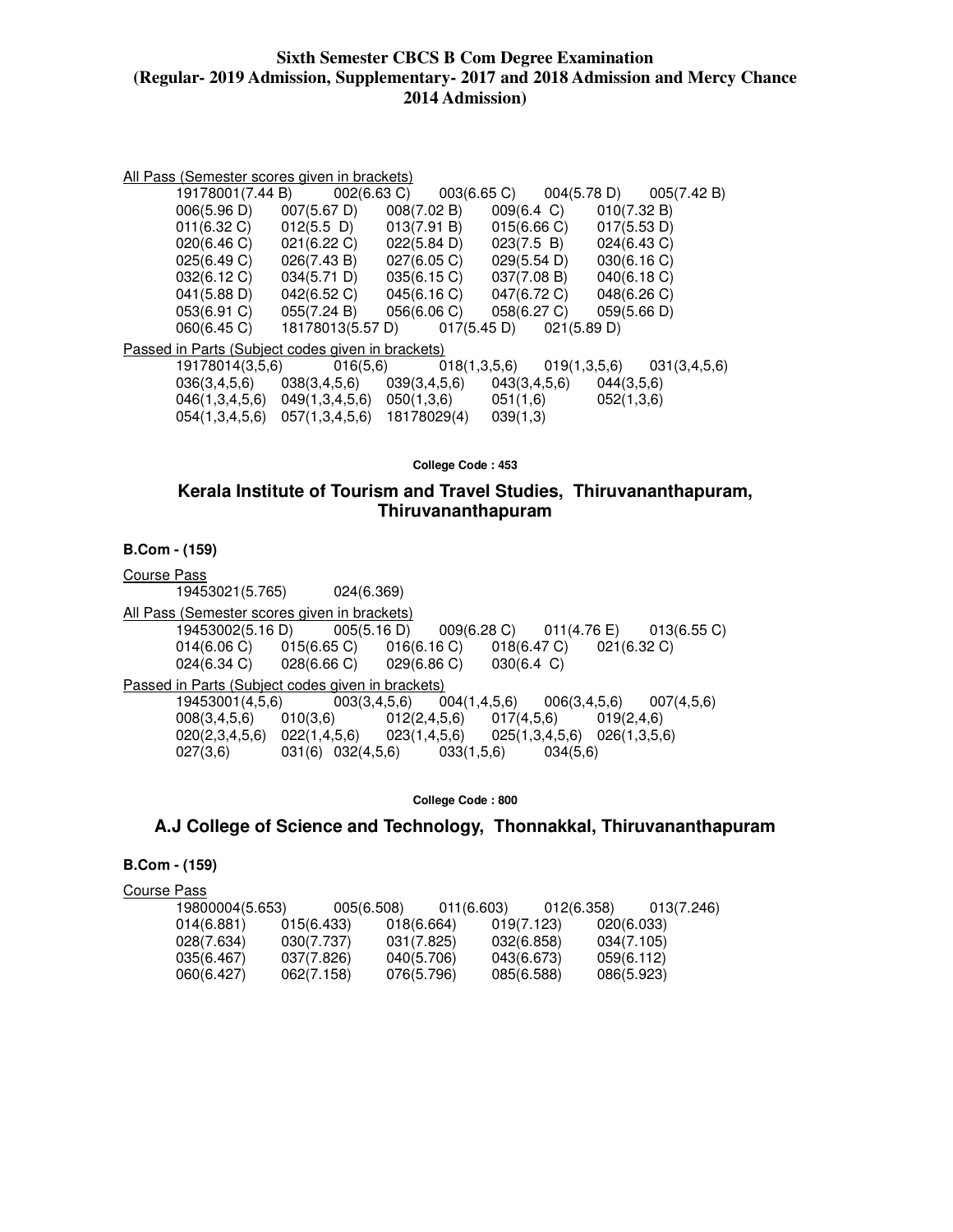| 19800089(6.144)<br>082(5.900)                     | 100(5.328)          | 098(6.935)         | 113(6.862)                                    |                | 116(7.552)                      |                    | 18800029(4.830) |
|---------------------------------------------------|---------------------|--------------------|-----------------------------------------------|----------------|---------------------------------|--------------------|-----------------|
| All Pass (Semester scores given in brackets)      |                     |                    |                                               |                |                                 |                    |                 |
| 19800003(5.76 D)                                  | 004(5.48 D)         |                    | 005(7.36 B)                                   |                | 006(5.56 D)                     |                    | 007(5.26 D)     |
| 008(6.89 C)                                       | 009(6.24 C)         | 010(6.66)          |                                               | $011(6.6)$ C)  |                                 | 012(6.22 C)        |                 |
| 013(7.61 B)                                       | 014(7.4 B)          | 015(6.96)          |                                               | 017(6.22 C)    |                                 | 018(7.22 B)        |                 |
| 019(6.72 C)                                       | 020(6.28 C)         | 021(5.77 D)        |                                               | 023(5.2 D)     |                                 | 026(5.38 D)        |                 |
| $028(8.45 \text{ A})$                             | 029(5.24 D)         | 030(7.92 B)        |                                               | 031(7.91 B)    |                                 | 032(7.68 B)        |                 |
| 033(6.05)                                         | 034(6.89 C)         | 035(6.49 C)        |                                               | 036(5.64 D)    |                                 | 037(7.74 B)        |                 |
| 039(6.13 C)                                       | 040(5.86 D)         | 042(4.77 E)        |                                               | 043(7.25 B)    |                                 | 045(5.38 D)        |                 |
| 049(5.78 D)                                       | 050(5.81 D)         | 051(4.92 E)        |                                               | 052(5.49 D)    |                                 | 057(6.17 C)        |                 |
| 058(5.39 D)                                       | 059(6.59 C)         | 060(6.51 C)        |                                               | 061(5.58 D)    |                                 | 062(7.18 B)        |                 |
| 063(6.05 C)                                       | 067(5.93 D)         | 071(5.56 D)        |                                               | 072(5.59 D)    |                                 | 076(5.38 D)        |                 |
| 078(5.44 D)                                       | 082(5.28 D)         | 085(6.56 C)        |                                               | 086(6 C)       |                                 | 089(6.61 C)        |                 |
| 095(6.31 C)                                       | 097(6.56 C)         | 098(7.58 B)        |                                               | 099(5.89 D)    |                                 | 100(7.19 B)        |                 |
| 101(5.66 D)                                       | $104(6.3)$ C)       | 107(5.24 D)        |                                               | 111(6.86 C)    |                                 | 113(7.56 B)        |                 |
| 116(7.86 B)                                       | 18800007(5.57 D)    |                    | 015(5.9)                                      |                | 020(5.62 D)                     |                    | 029(5.22 D)     |
| 040(5.73 D)                                       | 060(6.15 C)         | 071(5.98 D)        |                                               | 074(5.62 D)    |                                 | 075(6.05 C)        |                 |
| 082(6.25 C)                                       | 085(5.63 D)         | 088(5.28 D)        |                                               | 089(5.36 D)    |                                 | 091(5.53 D)        |                 |
| 093(5.46 D)                                       | 094(6.29 C)         | 097(5.71 D)        |                                               | 098(6.49 C)    |                                 | 100(5.74 D)        |                 |
| 104(5.17 D)                                       | 17800035(5.89 D)    |                    | 081(5.15 D)                                   |                | 091(5.57 D)                     |                    |                 |
| Passed in Parts (Subject codes given in brackets) |                     |                    |                                               |                |                                 |                    |                 |
| 19800001(4,6)                                     | $002(6)$ $016(3,6)$ |                    | 024(2,4,5,6)                                  |                | 025(2,4,5,6)                    |                    |                 |
| 027(4,6)                                          | 038(1,6)            |                    | 046(2,3,4,5,6) 047(6) 048(2,6)                |                |                                 |                    |                 |
| 053(1,2,3,6)                                      | 054(1,4,6)          | 055(1, 4, 6)       |                                               | 056(1,2,4,5,6) |                                 | 064(1,6,7)         |                 |
| 065(6,7)                                          | 066(6,7)            | 068(6,7)           |                                               | 069(1,6,7)     |                                 | 070(6,7)           |                 |
| 073(1,2,4,6,7)                                    | 074(6,7)            | 077(1,6,7)         |                                               | 081(6,7)       |                                 | 084(6,7)           |                 |
| 087(5,6,7)                                        | 088(6,7)            | 090(6,7)           |                                               | 091(1,6,7)     |                                 | 092(1,6,7)         |                 |
| 094(6,7)                                          | 096(1,6,7)          | 102(1, 2, 5, 6, 7) |                                               | 105(1,6,7)     |                                 | 106(1, 4, 5, 6, 7) |                 |
| 108(1,6,7)                                        | 109(1, 4, 6, 7)     | 110(6,7)           |                                               |                | $112(1,2,4,6,7)$ $114(1,4,6,7)$ |                    |                 |
| 115(1,4,6)                                        | 117(3, 4, 6, 7)     |                    | 118(1,2,3,4,6,7) 119(1,3,4,5,6,7) 18800006(1) |                |                                 |                    |                 |
| $011(4)$ $022(4)$ $035(4)$ $043(3,4)$             |                     |                    | 056(3)                                        |                |                                 |                    |                 |
| 057(4) 065(3,4,6,7)                               |                     | 090(3) 17800075(3) |                                               |                |                                 |                    |                 |

**College Code : 801** 

# **C.H.M.M College of Advanced Studies, Chavarkode, Thiruvananthapuram**

| Course Pass                                  |                                                                  |                            |             |             |            |               |                             |
|----------------------------------------------|------------------------------------------------------------------|----------------------------|-------------|-------------|------------|---------------|-----------------------------|
|                                              | 19801012(6.837) 019(6.141) 029(7.498)                            |                            |             |             | 030(5.853) |               | 061(6.474)                  |
| 080(6.972)                                   |                                                                  | 088(7.152) 17801006(5.213) |             |             | 032(6.072) |               | 038(5.978)                  |
| All Pass (Semester scores given in brackets) |                                                                  |                            |             |             |            |               |                             |
|                                              | 19801001(6.25 C) 002(5.83 D) 003(5.77 D) 005(6.84 C) 006(6.65 C) |                            |             |             |            |               |                             |
|                                              | $009(5.86 \text{ D})$ $011(6.04 \text{ C})$                      |                            | 012(7.09 B) | 013(6.29 C) |            | 015(6.41)     |                             |
|                                              | $016(6.16 \text{ C})$ $018(6.64 \text{ C})$                      |                            | 019(7.04 B) | 022(5.52 D) |            | 023(5.27 D)   |                             |
|                                              | 024(5.31 D)                                                      | 029(7.69 B)                | 030(6.05)   | 031(5.96 D) |            | 034(6.25 C)   |                             |
| 035(6.38 C)                                  |                                                                  | 036(7.02 B)                | 039(6.6 C)  | 040(6.07 C) |            | 041(5.96 D)   |                             |
| $042(6.1)$ C)                                |                                                                  | 043(5.91 D)                | 044(6.06 C) | 045(6.96 C) |            | $048(6.1)$ C) |                             |
| 051(5.58 D)                                  |                                                                  | 052(5.55 D)                | 055(6.36 C) | 056(6.18 C) |            | 057(7.47 B)   |                             |
| 058(6.82 C)                                  |                                                                  | 059(7.02 B)                | 060(5.47 D) | 061(7.77 B) |            | 069(6.08 C)   |                             |
| $074(6.51)$ C)                               |                                                                  | 075(6.26)                  | 077(5.88 D) | 078(6.39 C) |            | 079(8.08 A)   |                             |
| 080(7.76 B)                                  |                                                                  | 083(5.85 D)                | 084(5.76 D) | 088(7.39 B) |            | 090(6.45 C)   |                             |
| 091(6.66 C)                                  |                                                                  | 092(6.36 C)                | 097(6.47 C) |             |            |               | 18801009(6.12 C) 020(5.5 D) |
| 029(5.25 D)                                  |                                                                  | 044(5.64 D)                | 045(5.76 D) | 047(6.15 C) |            | 048(5.13 D)   |                             |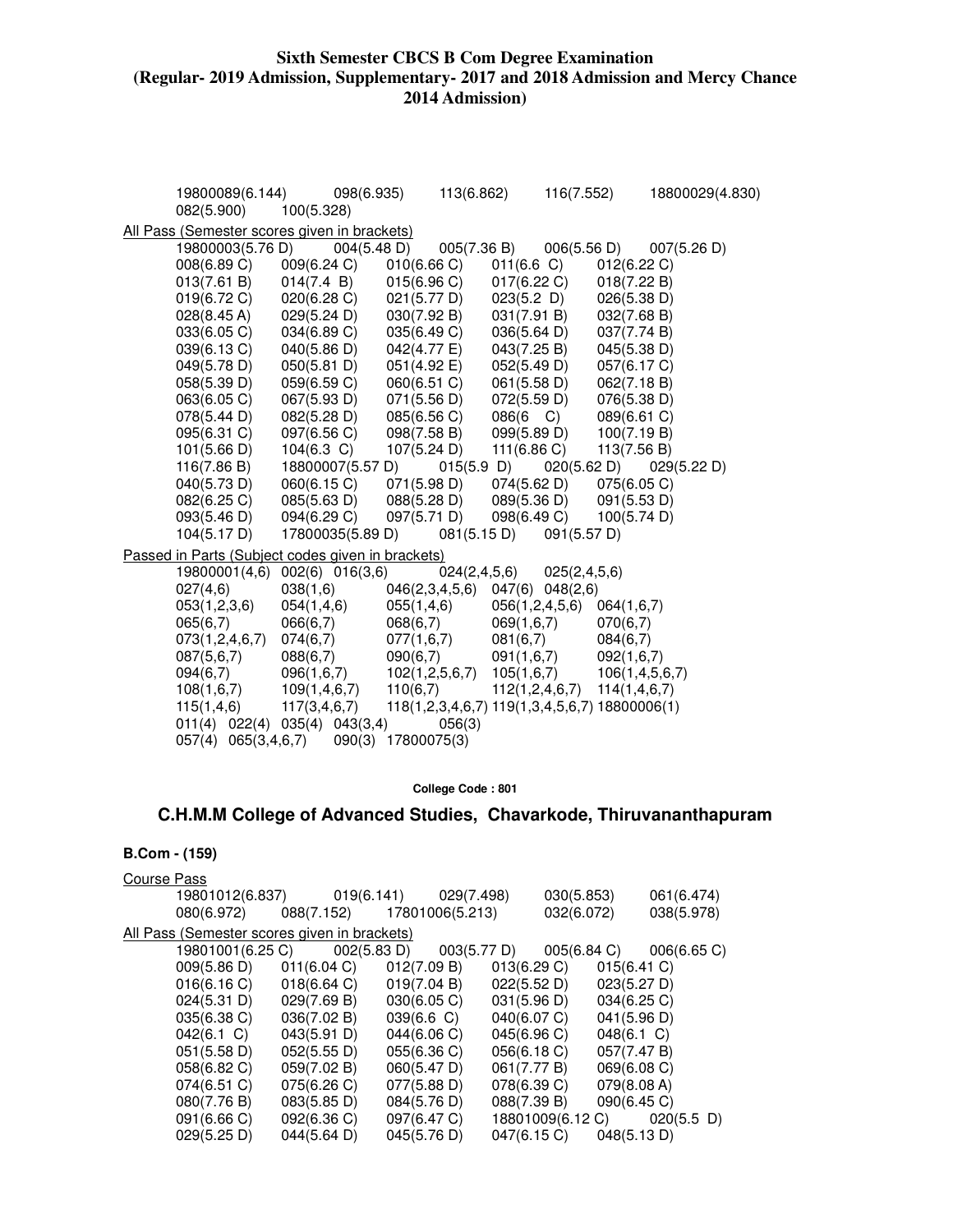| 052(5.77 D)                 | 053(6.21)                                         | 054(6.45)    | 057(6.05)                                                 | $059(6 \text{ C})$ |
|-----------------------------|---------------------------------------------------|--------------|-----------------------------------------------------------|--------------------|
| 064(5.93 D)                 | 065(5.82 D)                                       | 066(6.36 C)  | 079(5.66 D)                                               | 082(6.26 C)        |
| 087(6.06 C)                 | 089(5.86 D)                                       | 095(5.71 D)  | 097(6.67 C)                                               | 17801006(5.61 D)   |
| 17801012(5.44 D)            | 027(6.06 C)                                       | 030(6.26 C)  | 032(6.02 C)                                               | 033(5.92 D)        |
| $037(5.56 \text{ D})$       | 038(6.23 C)                                       | 057(6.03 C)  |                                                           |                    |
|                             | Passed in Parts (Subject codes given in brackets) |              |                                                           |                    |
| 19801004(4,6)               | 017(1,3,4,5,6)                                    | 020(1,3,4,6) | 021(1,3,4,5,6)                                            | 025(4,6)           |
| 026(4,5,6)                  | 027(4,6)                                          | 028(3,4,6)   | $032(1,3,4,5,6)$ $037(2,3,5,6)$                           |                    |
| $038(1,2,5,6)$ $047(2,5,6)$ |                                                   | 050(1,2,6)   | 053(5,6,7)                                                | 062(1,4,5,6,7)     |
|                             | 065(1,2,5,6,7) 066(1,2,3,5,6,7) 068(6,7)          |              | 070(1,2,3,4,6,7)072(6,7)                                  |                    |
| 073(6,7)                    |                                                   |              | $076(2)$ $081(6,7)$ $082(1,2,4,5,6,7)$ $085(1,2,4,5,6,7)$ |                    |
| 086(4) 087(6,7)             | 094(2,5,6,7)                                      | 095(2,5)     | 096(1, 2, 5, 6, 7)                                        |                    |
| 098(2,3,5,6,7)              | 18801011(2,3,4)                                   |              | $017(4)$ $041(1,4,6)$                                     | 092(1,2,5)         |
| ATTENDANCE SHORTAGE         |                                                   |              |                                                           |                    |
| 10901062/                   |                                                   |              |                                                           |                    |

19801063()

**College Code : 804** 

# **Emmanuel College, Vazhichal, Thiruvananthapuram**

| <b>Course Pass</b>                                |                                  |                       |               |                                   |                       |
|---------------------------------------------------|----------------------------------|-----------------------|---------------|-----------------------------------|-----------------------|
| 19804001(5.963)                                   | 006(6.675)                       |                       | 013(6.836)    | 014(5.987)                        | 015(7.229)            |
| 017(7.048)                                        | 023(8.172) 037(7.060) 057(6.938) |                       |               |                                   | 059(6.509)            |
| 086(7.257)                                        | 087(6.378)                       | 098(6.338)            | 101(6.771)    |                                   | 108(6.777)            |
| 113(6.827)                                        | 117(6.931)                       | 142(6.976)            |               | 148(7.914)                        | 18804015(5.518)       |
| 17804047(5.505)                                   | 081(6.307)                       |                       | 092(5.562)    | 094(5.830)                        |                       |
| All Pass (Semester scores given in brackets)      |                                  |                       |               |                                   |                       |
| 19804001(6.62 C)                                  | 002(5.57 D)                      |                       | 003(5.66 D)   | 005(5.96 D)                       | 006(7.21 B)           |
| 008(5.97 D)                                       | 009(5.67 D)                      | 010(7.53 B)           |               | 011(5.98 D)                       | 013(7.37 B)           |
| 014(7.29 B)                                       | 015(7.18 B)                      | 017(7.64 B)           |               | 018(5.43 D)                       | $019(5.3)$ D)         |
| 021(6.62 C)                                       | 022(8.16 A)                      | 023(8.34 A)           | 025(6.33 C)   |                                   | 027(6.68 C)           |
| 030(6.19 C)                                       | 031(6.71 C)                      | 032(6.79 C)           | $033(5.9)$ D) |                                   | 034(6.61 C)           |
| 035(6.36 C)                                       | 036(6.34 C)                      | 037(7.74 B)           | 038(6.26 C)   |                                   | 039(7.28 B)           |
| 042(6.76 C)                                       | 043(6.39 C)                      | 044(7.2 B)            | 045(7.01 B)   |                                   | 047(6.28 C)           |
| 048(7.45 B)                                       | 050(6.23 C)                      | 053(6.25)             | 056(6.51 C)   |                                   | 057(7.07 B)           |
| 059(6.38 C)                                       | 060(6.01 C)                      | 061(6.24 C)           | 063(6.2 C)    |                                   | 064(7.02 B)           |
| 068(6.94 C)                                       | 069(7.13 B)                      | 071(5.86 D)           | 072(5.89 D)   |                                   | 074(5.42 D)           |
| 079(5.83 D)                                       | 081(5.95 D)                      | 082(6.66 C)           | 086(7.35 B)   |                                   | 087(6.33 C)           |
| 088(5.93 D)                                       | 090(5.78 D)                      | 093(6.21 C)           | 098(7.06 B)   |                                   | 101(6.9 C)            |
| 105(5.56 D)                                       | 106(7.13 B)                      | 108(7.76 B)           | 109(6.33 C)   |                                   | 111(7.15 B)           |
| 113(7.54 B)                                       | 114(7.23 B)                      | 115(6.26)             | 116(7.31 B)   |                                   | 117 $(8.2 \text{ A})$ |
| 118(6.86 C)                                       | 119(6.52 C)                      | $120(6.83)$ C)        | 121(7.28 B)   |                                   | 122(6.86 C)           |
| 123(6.91 C)                                       | $125(7 \quad B)$                 | 126(8.36 A)           | 128(7.01 B)   |                                   | 131(7.24 B)           |
| 133(6.74 C)                                       | 134(6.65 C)                      | 138(6.9 C)            | 142(7.25 B)   |                                   | 145(6.51 C)           |
| 146(6.37 C)                                       | 147(7.43 B)                      | 148(8.38 A)           |               | 151(6.33 C)                       | 156(6.93 C)           |
| 157(7.23 B)                                       | 18804015(5.65 D)                 |                       | 022(5.44 D)   | 028(6.03 C)                       | 044(6.52 C)           |
| 049(5.72 D)                                       | $050(5.2)$ D)                    | 059(5.87 D)           | 097(5.46 D)   |                                   | 128(5.83 D)           |
| 130(6.19 C)                                       | 17804012(5.83 D)                 |                       | $028(6.5)$ C) | 047(5.61 D)                       | 078(6.07 C)           |
| 079(5.64 D)                                       | 081(6.34 C)                      | 092(5.75 D)           | 094(5.61 D)   |                                   |                       |
| Passed in Parts (Subject codes given in brackets) |                                  |                       |               |                                   |                       |
| 19804004(6)                                       | 007(1,3,5,6)                     | 012(6) 016(1,3,5,6)   |               | 020(4,5,6)                        |                       |
| 024(1,3,5,6)                                      | 028(3,6)                         | 029(5,6)              |               | $040(1,2,3,5,6)$ $041(1,2,3,5,6)$ |                       |
| 046(1,6)                                          | 049(1,3,5,6)                     | 051(3,6)              |               | 052(1,3,4,5,6)<br>054(2,6)        |                       |
| 058(3,5,6)                                        | 065(1,2,5,6)                     | 066(6) 073(1,3,4,5,6) |               | 075(1,3,5,6)                      |                       |
| 076(1,3,6)                                        | 077(3,5,6)                       | 078(6) 080(5,6)       |               | 083(1,3,4,5,6)                    |                       |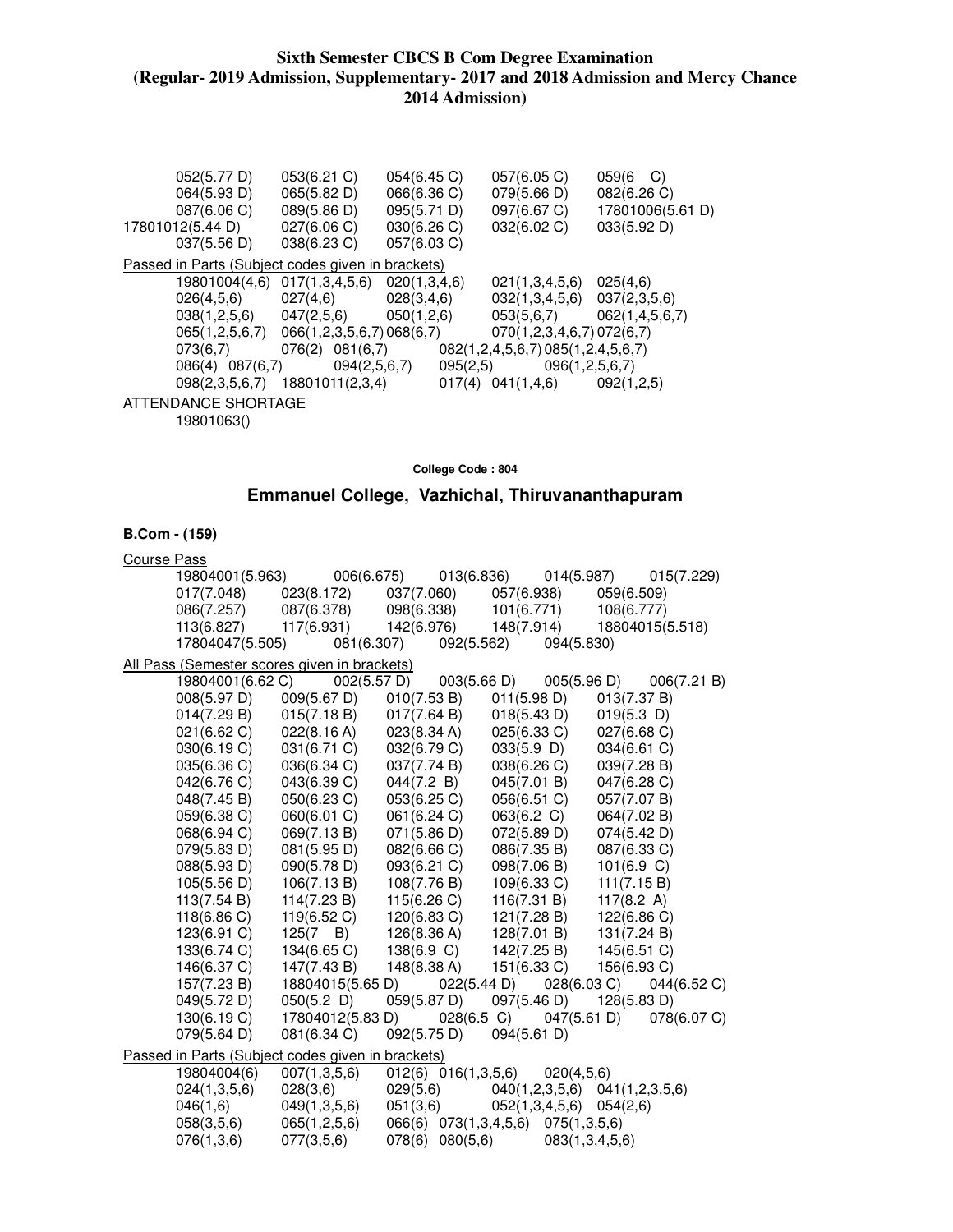084(1,3,4,5,6) 085(3,6) 089(1,5,6) 091(1,3,5,6) 092(1,3,4,5,6) 095(1,3,4,5,6) 096(1,3,4,5,6) 097(3,6) 099(1,6) 100(1,3,4,5,6) 102(2,6) 103(1,3,4,6) 104(6) 107(1,2,3,5,6) 110(1,2,3,4,6,7) 112(1,5,6,7) 124(1,6,7) 129(5,6,7) 130(6,7) 132(1,3,6,7) 135(1,3,4,6,7) 136(1,3,6,7) 139(1,2,3,6,7) 140(1,2,3,5,6,7) 141(1,2,3,6,7) 19804143(1,2,3,4,6,7) 144(1,2,3,6,7) 149(1,3,4,6,7) 150(1,3,6,7) 152(1,3,5,6,7) 153(1,3,4,5,6,7) 154(1,3,4,5,6,7) 155(1,3,4,5) 18804008(1) 137(1) 138(4) 17804065(4) 067(3) 070(4) 071(4) 082(4) 093(4) 095(3,4,5)

**College Code : 805** 

**K.V.V.S College of Science and Technology, Adoor, Pathanamthitta** 

#### **B.Com - (159)**

Course Pass 19805010(6.835) 013(6.054) 019(6.468) 026(6.921) 033(6.463) 035(7.892) 041(6.622) 17805013(5.637) All Pass (Semester scores given in brackets) 19805001(6.06 C)  $002(5.84 \text{ D})$   $003(6.16 \text{ C})$   $005(6.04 \text{ C})$   $007(6.29 \text{ C})$ <br> $008(6.23 \text{ C})$   $010(7.14 \text{ B})$   $011(6.32 \text{ C})$   $012(6.43 \text{ C})$   $013(6.52 \text{ C})$ 008(6.23 C) 010(7.14 B) 011(6.32 C) 012(6.43 C) 013(6.52 C)<br>017(6.95 C) 018(6.02 C) 019(7.3 B) 024(6.88 C) 026(7.98 B)  $017(6.95 C)$ 031(7.22 B) 032(6.88 C) 033(7.45 B) 035(8.69 A) 036(5.99 D)<br>041(7.27 B) 17805013(5.64 D) 014(5.58 D) 029(6.63 C) 031(5.14 D) 17805013(5.64 D) 045(5.72 D) Passed in Parts (Subject codes given in brackets)

| 19805004(1,3,4,6,7)                 | 006(3,4,6,7) | 009(1,3,4,5,6,7)014(3,4,6,7)             |                | 015(3,4,6,7) |
|-------------------------------------|--------------|------------------------------------------|----------------|--------------|
| $020(1, 2, 4, 6, 7)$ $021(1, 6, 7)$ |              | $022(1,5,6,7)$ $023(1)$ $025(1,4,5,6,7)$ |                |              |
| 028(1,2,3,4,6,7)034(1,5,6,7)        |              | $040(1)$ $043(1,6.7)$                    | 044(1,2,3,6,7) |              |
| 18805009(4) 17805011(1)             | 050(1)       |                                          |                |              |

**College Code : 807** 

### **National College, Ambalathara, Thiruvananthapuram**

| Course Pass                                       |                                             |             |                                             |             |                                           |                |             |                                          |
|---------------------------------------------------|---------------------------------------------|-------------|---------------------------------------------|-------------|-------------------------------------------|----------------|-------------|------------------------------------------|
|                                                   | 19807004(7.027)                             |             | 010(7.345)                                  | 012(7.358)  | 018(6.835)                                |                | 025(6.957)  |                                          |
|                                                   | 17807039(5.523)                             |             | 042(5.678)                                  |             |                                           |                |             |                                          |
| All Pass (Semester scores given in brackets)      |                                             |             |                                             |             |                                           |                |             |                                          |
|                                                   | 19807001(6.12 C)                            |             |                                             |             | $002(7.16 B)$ $004(7.56 B)$ $006(6.27 C)$ |                | 007(5.72 D) |                                          |
|                                                   | 010(7.7 B)                                  | 011(6.56 C) |                                             | 012(7.16 B) | 014(7.18 B)                               | 016(6.48)      |             |                                          |
|                                                   | 017(7.99 B)                                 |             | $018(7.4 \text{ B})$ $019(8.05 \text{ A})$  |             | 020(6.86 C)                               | 021(6.44 C)    |             |                                          |
|                                                   | 022(6 C)                                    |             | $024(6.82 \text{ C})$ $025(7.4 \text{ B})$  |             | 026(7.09 B)                               | 027(6.26)      |             |                                          |
|                                                   | 028(6.18 C)                                 | 029(5.97 D) |                                             | 030(6.85 C) | 031(7.73 B)                               | 035(6.98 C)    |             |                                          |
|                                                   | 039(6.69 C)                                 |             | $041(5.36 \text{ D})$ $042(6.03 \text{ C})$ |             | 043(5.82 D)                               | 044(7.33 B)    |             |                                          |
|                                                   | 050(7.12 B)                                 |             | 18807009(5.63 D)                            |             |                                           |                |             | 026(6.09 C) 051(6.48 C) 17807021(6.42 C) |
|                                                   | 039(6.46 C)                                 | 042(7.02 B) |                                             |             |                                           |                |             |                                          |
| Passed in Parts (Subject codes given in brackets) |                                             |             |                                             |             |                                           |                |             |                                          |
|                                                   | 19807013(3,4,5,6,7)  015(2,3,4,6,7)  032(6) |             |                                             |             | 033(3,4,6,7)                              | 034(1,3,4,6,7) |             |                                          |
|                                                   | $036(1,2,3,4,6,7) 038(6,7)$ 040(1,3,4,6,7)  |             |                                             |             | 046(3,4,6,7)                              | 047(1,3,4,6,7) |             |                                          |
|                                                   | $049(1,2,6,7)$ $051(6,7)$                   |             |                                             | 052(4,6,7)  | 18807001(3)                               | 048(1)         |             |                                          |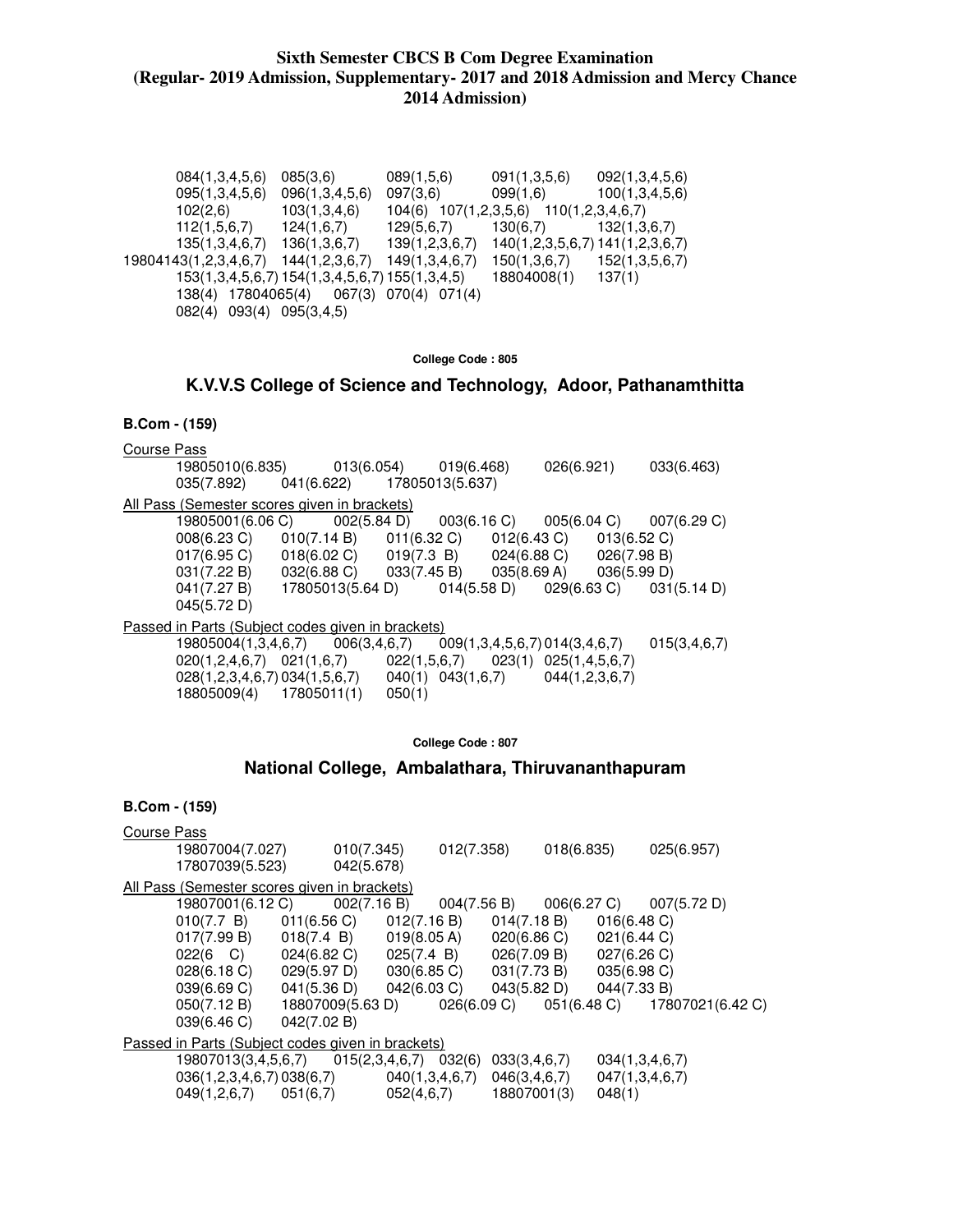**College Code : 808**

### **Sree Sankara Vidya Peetom College, Kilimanoor, Thiruvananthapuram**

**B.Com - (159)** 

Course Pass

 19808021(6.627) 022(5.949) 038(6.934) 17808078(5.416) All Pass (Semester scores given in brackets) 19808001(5.44 D) 002(5.68 D) 003(5.54 D) 004(7.12 B) 006(5.96 D) 007(6.63 C) 008(5.39 D) 009(7.55 B) 010(6.86 C) 011(6.2 C) 014(5.88 D) 015(6.18 C) 018(6.18 C) 020(6.13 C) 021(7.05 B) 022(6.28 C) 023(6.21 C) 025(8.48 A) 026(6.09 C) 028(6.2 C) 029(6.2 C) 033(6.13 C) 034(6.09 C) 035(6.54 C) 036(6.16 C) 037(6.04 C) 038(6.87 C) 039(6.88 C) 043(6.07 C) 046(6.46 C)<br>049(7.06 B) 054(5.92 D) 062(6.18 C) 18808009(6.92 C) 015(5.8 D) 049(7.06 B) 054(5.92 D) 062(6.18 C) 18808009(6.92 C) 015<br>019(6.07 C) 038(6.73 C) 049(5.89 D) 053(6.09 C) 065(6.27 C) 019(6.07 C) 038(6.73 C) 049(5.89 D) 053(6.09 C) 065(6.27 C)<br>070(5.92 D) 072(5.28 D) 17808036(5.91 D) 078(6.39 C) 14808016(6 C)  $070(5.92 \text{ D})$   $072(5.28 \text{ D})$   $17808036(5.91 \text{ D})$ Passed in Parts (Subject codes given in brackets) 19808005(2,3,4,5,6) 012(2,3,4,5,6) 013(2,3,4,5,6) 016(2,3,4,5,6) 017(2,3,4,5,6) 024(2,5,6) 030(6) 032(2,3,4,5,6) 040(2,3,4,6) 041(2,4,6,7) 042(2,3,4,6,7) 044(2,3,4,6,7) 047(2,3,4,6,7) 048(2,3,4,6,7) 050(2,3,4,6,7) 051(2,3,4,6,7) 052(2,4,6,7) 053(2,4,6,7) 055(2,3,4,6,7) 056(2,3,4,6,7) 057(2,4,6,7) 058(2,3,4,6,7) 058(2,3,4,6,7)  $057(2,4,6,7)$   $058(2,3,4,6,7)$   $059(2,4,6,7)$   $060(2,3,4,6,7)$   $061(2,4,6,7)$ <br> $063(2,4.6,7)$   $064(2,4.6,7)$   $18808020(4)$   $026(3)$   $043(4)$  063(2,4,6,7) 064(2,4,6,7) 18808020(4) 026(3) 043(4) 054(4) 057(2) 082(4) 17808046(4) 056(1,4) 074(3) 079(1)

**College Code : 809** 

**Sree Vidyadhiraja Arts and Science College, Karunagappally, Kollam** 

| <b>Course Pass</b>                                         |                                                                                                               |                             |                   |                                                                  |  |
|------------------------------------------------------------|---------------------------------------------------------------------------------------------------------------|-----------------------------|-------------------|------------------------------------------------------------------|--|
|                                                            |                                                                                                               |                             |                   | 19809001(6.562) 002(6.907) 003(6.217) 004(6.012) 020(6.102)      |  |
|                                                            | 035(7.752) 038(6.213) 039(7.076) 047(6.476) 051(6.461)                                                        |                             |                   |                                                                  |  |
|                                                            |                                                                                                               |                             |                   | 061(6.935) 062(6.682) 18809011(5.669) 016(5.355) 026(5.464)      |  |
|                                                            | 17809008(5.350) 031(5.304) 032(5.007) 069(5.074)                                                              |                             |                   |                                                                  |  |
| All Pass (Semester scores given in brackets)               |                                                                                                               |                             |                   |                                                                  |  |
|                                                            |                                                                                                               |                             |                   | 19809001(6.99 C) 002(7.47 B) 003(6.38 C) 004(5.83 D) 005(5.53 D) |  |
|                                                            | 006(6.52 C) 007(6.5 C) 009(6.14 C) 013(6.26 C)                                                                |                             |                   | 014(6.26)                                                        |  |
|                                                            | $017(6.04 \text{ C})$ $018(5.57 \text{ D})$ $020(6.35 \text{ C})$ $021(6.5 \text{ C})$ $023(6.41 \text{ C})$  |                             |                   |                                                                  |  |
|                                                            | $024(6.66 \text{ C})$ $025(5.94 \text{ D})$ $026(5.26 \text{ D})$ $027(5.94 \text{ D})$ $028(6.62 \text{ C})$ |                             |                   |                                                                  |  |
|                                                            | 030(6.48 C) 035(7.96 B) 037(6.54 C) 038(6.67 C) 039(7.36 B)                                                   |                             |                   |                                                                  |  |
|                                                            | 041(6.37 C) 042(5.46 D) 044(5.99 D) 045(6.41 C) 046(5.48 D)                                                   |                             |                   |                                                                  |  |
|                                                            | 047(7.49 B) 049(6.1 C) 050(6.23 C) 051(7.25 B) 052(6.12 C)                                                    |                             |                   |                                                                  |  |
|                                                            | 053(7.17 B) 055(6.62 C) 058(6.25 C) 059(7.74 B) 060(6.66 C)                                                   |                             |                   |                                                                  |  |
|                                                            |                                                                                                               |                             |                   | 061(7.66 B) 062(7.19 B) 063(5.58 D) 064(6.51 C) 18809007(7.15 B) |  |
|                                                            | $011(6.38 \text{ C})$ $012(5.67 \text{ D})$ $016(5.52 \text{ D})$ $020(5.83 \text{ D})$ $024(5.75 \text{ D})$ |                             |                   |                                                                  |  |
|                                                            | 026(6.45 C) 029(5.7 D) 030(5.81 D) 035(5.8 D) 042(5.6 D)                                                      |                             |                   |                                                                  |  |
|                                                            |                                                                                                               |                             |                   | 059(6.48 C) 17809008(6.06 C) 031(5.35 D) 032(5.66 D) 068(5.89 D) |  |
| 069(5.62 D)                                                |                                                                                                               |                             |                   |                                                                  |  |
| Passed in Parts (Subject codes given in brackets)          |                                                                                                               |                             |                   |                                                                  |  |
| 19809008(6)                                                |                                                                                                               | $010(1,2,4,6)$ $011(1,4,6)$ | $012(6)$ $015(6)$ |                                                                  |  |
|                                                            | $016(1,4,5,6)$ $019(5,6)$ $022(4,6)$ $029(6)$ $031(1,3,4,6)$                                                  |                             |                   |                                                                  |  |
|                                                            | $032(1,6)$ $033(1,3,4,5,6)$ $034(1,3,6)$ $036(1,3,4,5,6)$ $040(2,5,6)$                                        |                             |                   |                                                                  |  |
| 19809043(2,6) 048(4,6) 054(3,5,6) 056(6) 18809021(1,2,3,4) |                                                                                                               |                             |                   |                                                                  |  |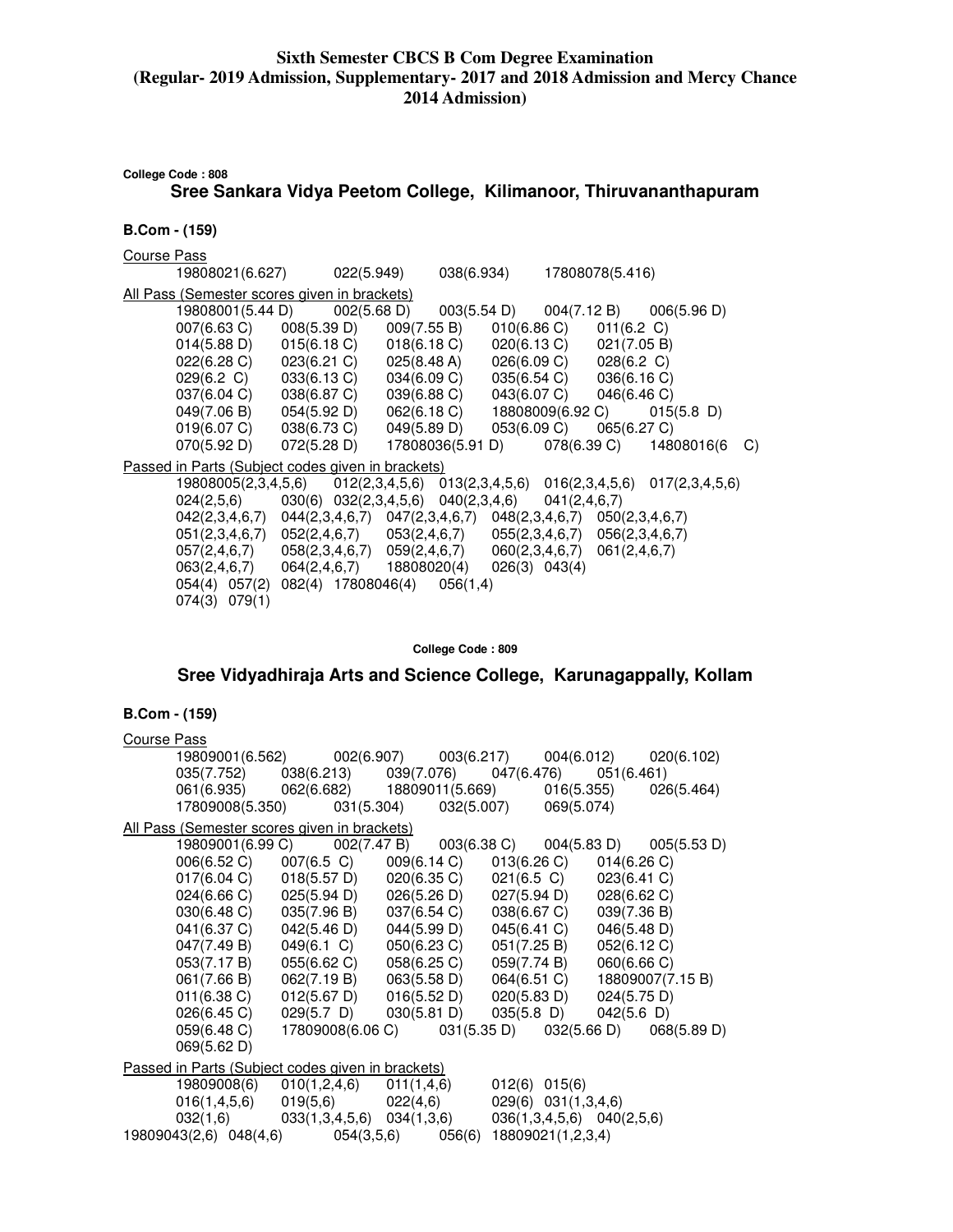#### **College Code : 811**

# **MSN Institute of Management and Technology, Chavara, Kollam**

#### **B.Com - (159)**

| <b>Course Pass</b>              |                                                                                |                                             |                                             |                                                                                  |
|---------------------------------|--------------------------------------------------------------------------------|---------------------------------------------|---------------------------------------------|----------------------------------------------------------------------------------|
|                                 |                                                                                |                                             |                                             | 19811010(6.862)  013(6.493)  016(6.711)  030(6.327)  031(7.299)                  |
| 035(6.407)                      | 038(6.787)                                                                     |                                             | 041(7.487) 052(6.564) 059(6.301)            |                                                                                  |
| 077(6.412)                      |                                                                                |                                             |                                             | 098(5.974) 100(6.567) 110(5.498) 18811117(6.434)                                 |
|                                 | All Pass (Semester scores given in brackets)                                   |                                             |                                             |                                                                                  |
| 19811001(6.01 C)                |                                                                                |                                             |                                             | 002(6.69 C)  004(6.74 C)  005(6.1 C)  007(6.74 C)                                |
| 009(6.67 C)                     | 010(7.05 B)                                                                    | $013(6.56 \text{ C})$ $015(6.56 \text{ C})$ |                                             | 016(7.55 B)                                                                      |
| 019(6.71 C)                     | 020(6.03 C)                                                                    |                                             | $021(5.64 \text{ D})$ $022(7.76 \text{ B})$ | 023(7.46 B)                                                                      |
| 026(5.73 D)                     | $029(6.71 \text{ C})$<br>$035(6.86 \text{ C})$                                 | 030(6.7 C)                                  | 031(7.89 B)                                 | 032(6.06 C)                                                                      |
| $034(5.9)$ D)                   |                                                                                | 036(5.91 D)                                 | 038(6.8 C)                                  | 039(5.79 D)                                                                      |
| 040(6.11)                       | 041(8.53 A)                                                                    | 044(5.33 D)                                 | $046(5.5 \; D)$                             | 047(5.82 D)                                                                      |
| 050(6.49 C)                     | 051(6.7 C)                                                                     | 052(7.18 B)                                 | 056(6.61 C)                                 | 057(5.99 D)                                                                      |
| 059(6.63 C)                     | 060(7.29 B)                                                                    | 067(6.88 C)                                 | 068(6.41 C)                                 | 070(6.09 C)                                                                      |
| 077(6.72 C)                     | 086(6.44 C)<br>112(5.34 D)                                                     | 098(6.58 C)                                 | 100(7.32 B)                                 | 108(6.21 C)                                                                      |
| 110(6.51 C)                     | 113(6.17 C)                                                                    | 130(6.34 C)<br>114(6.44 C)                  | 145(6.46 C)<br>117(6.73 C)                  | 18811044(6.11 C)                                                                 |
| 112(5.83 D)<br>17811049(5.56 D) |                                                                                |                                             |                                             | 121(7.27 B)                                                                      |
|                                 |                                                                                |                                             |                                             |                                                                                  |
|                                 | Passed in Parts (Subject codes given in brackets)                              |                                             |                                             |                                                                                  |
|                                 |                                                                                |                                             |                                             | 19811003(1,2,3,4,6) 006(1,3,4,6) 008(3,4,5,6) 011(1,3,4,5,6) 012(1,3,4,5,6)      |
| 014(4,6)                        | $017(3,4,6)$ $018(1,3,4,6)$ $024(3,4,5,6)$                                     |                                             |                                             | 025(4,6)                                                                         |
|                                 | 028(2,3,4,5,6) 045(1,2,3,4,6) 048(6) 049(1,5,6) 053(6)                         |                                             |                                             |                                                                                  |
|                                 |                                                                                |                                             |                                             |                                                                                  |
|                                 | 055(1,2,4,5,6) 058(1,2,4,5,6) 061(1,4,5,6,7) 064(6) 065(4,5,6)                 |                                             |                                             |                                                                                  |
|                                 | 066(1,4,5,6,7) 069(1,5,6,7)                                                    |                                             | $071(4,6,7)$ $074(1,4,6,7)$ $075(6,7)$      |                                                                                  |
| 080(6) 082(1,6)                 |                                                                                |                                             | $085(1,2,4,5,6,7) 087(6,7)$ 089(4,6,7)      |                                                                                  |
|                                 | $092(6,7)$ $093(6)$ $094(5,6,7)$ $095(5,6,7)$ $096(1,4,5,6,7)$                 |                                             |                                             |                                                                                  |
|                                 | $097(1,4,5,6,7)$ $102(2,6,7)$ $103(5,6,7)$ $104(2,3,6,7)$ $105(1,5,6,7)$       |                                             |                                             |                                                                                  |
|                                 | $111(6,7)113(1,4,5,6,7)$ $117(1,4,6,7)$ $119(6,7)$ $120(6,7)$                  |                                             |                                             |                                                                                  |
|                                 | $121(1,4,5,6,7)$ $122(6,7)$ $123(6)$ $124(6,7)$ $125(6,7)$                     |                                             |                                             |                                                                                  |
|                                 | $126(1,5,6,7)$ $127(6,7)$ $128(6,7)$ $129(1,5,6,7)$ $131(6,7)$                 |                                             |                                             |                                                                                  |
|                                 | $134(2,3,5,6,7)$ $135(6,7)$ $136(1,4,5,6,7)$ $138(2,4,5,6,7)$ $139(1,2,4,6,7)$ |                                             |                                             | $140(1,2,3,4,6,7)$ $141(1,6,7)$ $142(1,4,6,7)$ $143(1,4,6,7)$ $144(1,2,3,4,6,7)$ |
| 110(3,5)                        | 18811039(5) 129(5) 17811022(3) 051(3) 053(3)                                   |                                             |                                             |                                                                                  |

#### **College Code : 812**

# **Naipunnya School of Management, Cherthala, Alappuzha**

| Course Pass |                                              |                       |                |               |            |               |
|-------------|----------------------------------------------|-----------------------|----------------|---------------|------------|---------------|
|             | 19812003(7.908)                              | 007(7.552)            |                | 008(7.338)    | 011(6.459) | 012(6.319)    |
|             | 013(7.956)                                   | 015(6.656)            | 018(6.162)     | 022(7.203)    |            | 024(6.657)    |
|             | 028(7.038)                                   | 030(6.917)            | 032(6.745)     | 036(6.467)    |            | 040(6.407)    |
|             | 042(7.114)                                   | 043(6.518)            | 045(6.165)     |               |            |               |
|             | All Pass (Semester scores given in brackets) |                       |                |               |            |               |
|             | 19812001(6.47 C)                             | 003(8.23 A)           |                | $004(6.1)$ C) | 005(6.86)  | 006(6.31 C)   |
|             | 007(8.17 A)                                  | 008(7.66 B)           | 009(6.06)      | 010(6.64)     |            | $011(6.8)$ C) |
|             | 012(7.01 B)                                  | $013(8.34 \text{ A})$ | $014(6.72)$ C) | 015(7.25 B)   |            | 016(5.65 D)   |
|             | 018(7.16 B)                                  | 020(7.23 B)           | 021(7.33 B)    | 022(7.95 B)   |            | 023(6.46 C)   |
|             |                                              |                       |                |               |            |               |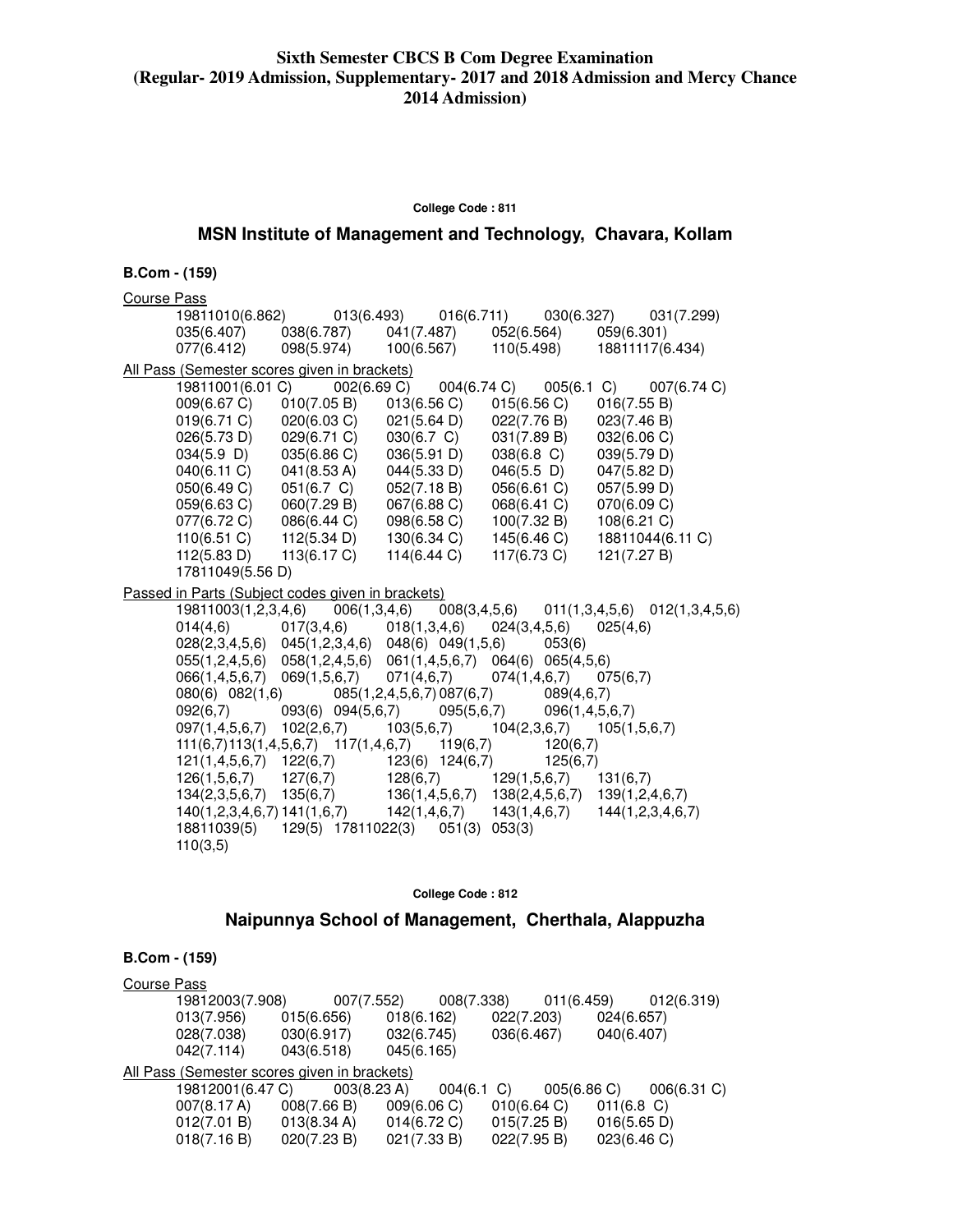| 19812024(7.43 B) | 025(6.64)   | 027(6.87 C)      | 028(8.02 A)    | 029(7.15 B) |
|------------------|-------------|------------------|----------------|-------------|
| 030(8.02 A)      | 031(6.24)   | 032(7.81 B)      | $033(6.61)$ C) | 034(6.56)   |
| 035(5.99 D)      | 036(6.56)   | 037(6.67)        | 038(7.36 B)    | 039(7.95 B) |
| 040(7.13 B)      | 041(6.58)   | 042(7.99 B)      | 043(7.11 B)    | 045(6.77 C) |
| 046(7.37 B)      | 047(7.27 B) | 17812009(5.98 D) |                |             |

Passed in Parts (Subject codes given in brackets) 18812013(5) 022(5)

#### **College Code : 814**

# **PMSA Pookoya Thangal Arts and Science College, Kadakkal, Kollam**

#### **B.Com - (159)**

All Pass (Semester scores given in brackets) 19814001(6.39 C) 005(5.51 D) 007(6.57 C) 008(6.26 C) 009(6.66 C) 011(6.76 C) 012(6.71 C) 013(6.4 C) 014(7.32 B) 024(6.66 C)<br>17814001(5.43 D) 003(5.36 D) 017(5.26 D) 14814005(5.33 D) 17814001(5.43 D) 003(5.36 D) 017(5.26 D) 14814005(5.33 D) Passed in Parts (Subject codes given in brackets) 19814004(6,7) 010(3,6,7) 015(6,7) 016(3,6,7) 018(1,3,6,7) 020(6,7) 021(3,4,5,6,7) 022(3,5,6,7) 023(1,2,3,5,6,7) 027(3,5,6,7) 028(2,3,5,6,7) 18814007(1,4,5) 027(1) 17814010(4) 014(4) 022(4) 023(3,4) 025(3,4) 026(3) 028(3) 032(3) 034(1,3)

**College Code : 822** 

### **Sree Narayana Guru Memorial Arts & Science College, Thuravoor, Alappuzha**

### **B.Com - (159)**

All Pass (Semester scores given in brackets) 19822002(5.78 D) 003(6.01 C) 004(7.1 B) 005(6 C) 006(5.56 D) 007(5.66 D) 011(6.64 C) 017(7.11 B) 024(6.12 C) 025(5.76 D) 033(5.97 D) 17822021(5.77 D) Passed in Parts (Subject codes given in brackets) 19822001(6) 008(4,6) 009(2,3,5,6) 010(5,6) 013(2,3,5,6)  $014(5,6)$   $016(2,3,5,6)$   $018(5,6)$   $019(5,6)$   $020(3,5,6)$  021(2,5,6) 022(5,6) 023(1,2,3,6) 026(2,3,5,6) 027(6) 028(2,3,5,6) 029(6) 030(1,2,3,5,6) 031(2,3,5,6) 032(5,6) 034(2,3,5,6) 18822015(4,5)

**College Code : 826** 

### **Vigyaan College of Applied Sciences, Kattakada, Thiruvananthapuram**

| Course Pass                                  |                       |                |             |                       |             |                 |
|----------------------------------------------|-----------------------|----------------|-------------|-----------------------|-------------|-----------------|
| 19826014(6.798)                              | 019(6.783)            |                | 024(7.529)  | 027(6.731)            |             | 18826026(5.358) |
| All Pass (Semester scores given in brackets) |                       |                |             |                       |             |                 |
| 19826001(5.68 D)                             | $002(5.57 \text{ D})$ |                | 003(5.92 D) | $004(5.86 \text{ D})$ | 005(6.14 C) |                 |
| 007(6.56)                                    | 009(6.49 C)           | 010(5.56 D)    | 011(5.98 D) |                       | 012(6.46)   |                 |
| 013(7.39 B)                                  | 014(6.99 C)           | 015(6.76 C)    | 016(7.12 B) |                       | 017(7.47 B) |                 |
| 018(6.28)                                    | 019(7.65 B)           | $020(6.93)$ C) | 021(6.23 C) |                       | 022(6.86)   |                 |
| 023(7.88 B)                                  | 024(8.08 A)           | 025(5.56 D)    | 027(7.44 B) |                       | 030(6.26)   |                 |
| 031(6.18)                                    | 18826016(5.61 D)      |                | 026(5.75 D) | 17826026(5.05 D)      |             | 037(5.02 D)     |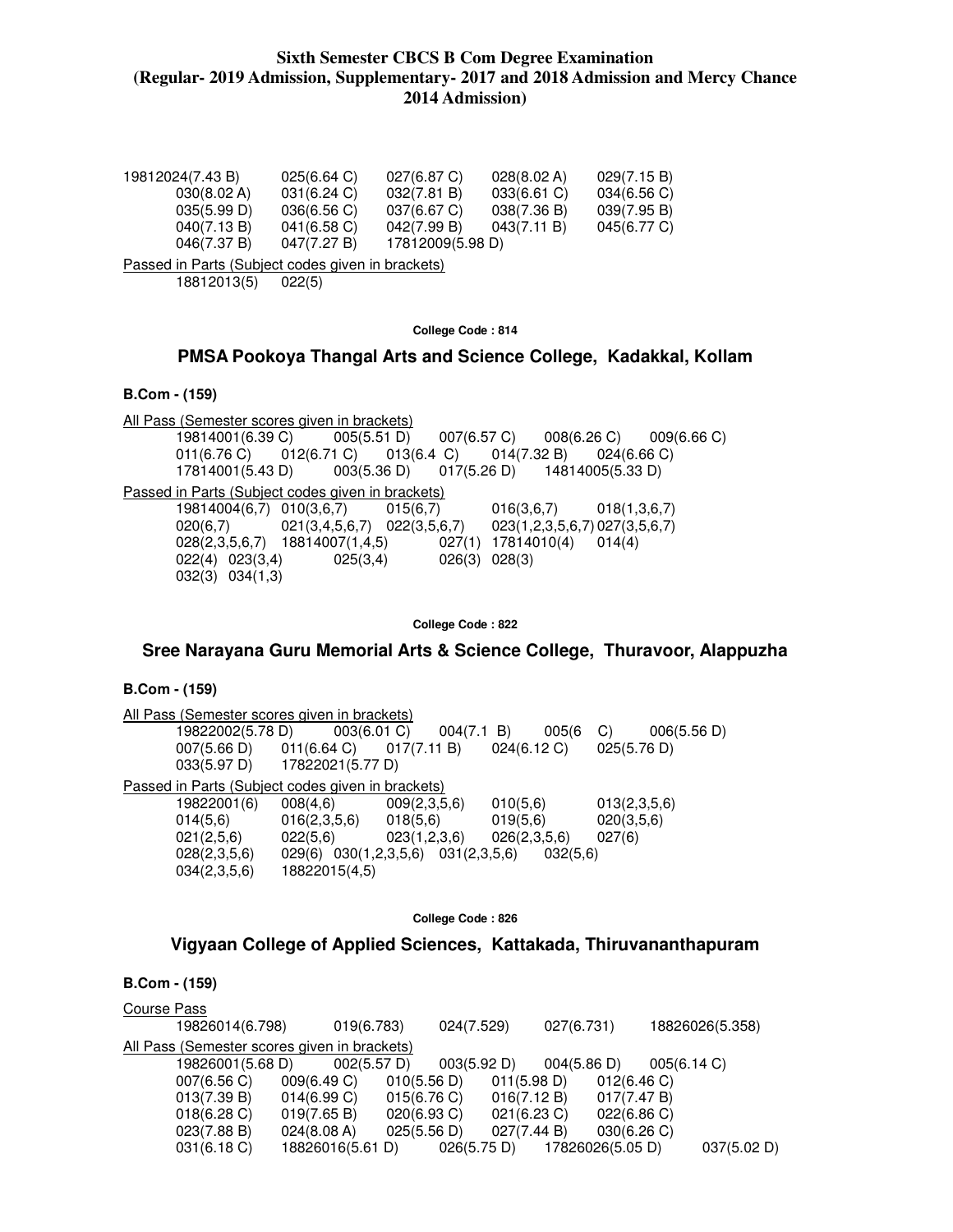14826012(6.5 C) Passed in Parts (Subject codes given in brackets) 19826006(1,2,3,6) 008(1,2,3,4,6) 026(6) 028(1,2,3,6) 029(1,2,5,6) 18826013(1,3,5) 019(1,2,5) 023(1,3) 025(1) 027(1,2) 037(1,4,5,6) 17826027(2,3)

**College Code : 828** 

### **Grace International Academy,Punalur, , Kollam**

**B.Com - (159)** 

Course Pass 19828003(6.737) 007(5.944) All Pass (Semester scores given in brackets) 19828001(4.85 E) 002(6.2 C) 003(6.85 C) 004(6.43 C) 005(5.72 D) 006(5.67 D) 007(6.56 C) 008(6.25 C) 009(5.97 D) 010(6.12 C) 011(7.25 B)

**College Code : 829** 

### **IMDR College of Advanced Studies,Cheriyakonni, , Thiruvananthapuram**

**B.Com - (159)** 

Course Pass 19829013(6.851) 014(6.285) All Pass (Semester scores given in brackets) 19829001(6.57 C) 002(6.87 C) 003(7.32 B) 005(7.01 B) 006(7.76 B) 007(6.19 C) 008(7.69 B) 009(6.93 C) 010(6.63 C) 011(6.35 C) 012(6.96 C) 013(7.68 B) 014(7.55 B) 016(7.11 B) 017(7.03 B) 018(6.79 C)

**College Code : 830** 

### **Travancore Arts and Science College, Madathara, Thiruvananthapuram**

**B.Com - (159)** 

All Pass (Semester scores given in brackets) 19830001(5.35 D) 004(5.78 D) 005(6.14 C) 006(5.76 D) 007(6.25 C) 008(6.86 C) 009(7.04 B) 010(5.65 D) 012(5.29 D) 014(5.98 D) 018(5.94 D) 020(5.74 D) 023(5.98 D) 024(5.53 D) Passed in Parts (Subject codes given in brackets) 19830002(2,3,4,5,6) 003(2,3,4,6) 025(2,3,5,6)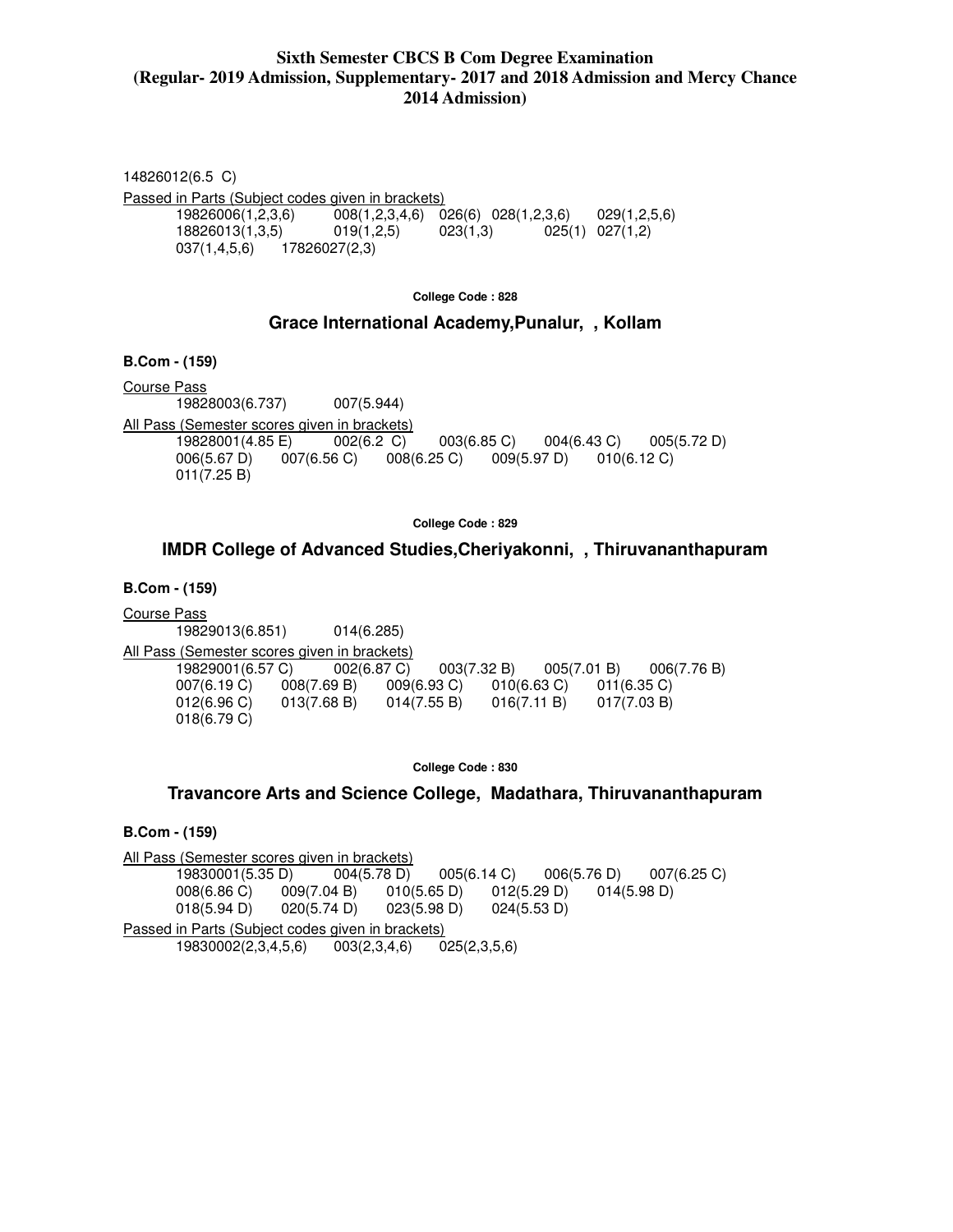# **College Code : 888 Sree Narayana Guru College of Advanced Studies, Chempazhanthy, Thiruvananthapuram**

| <b>B.Com - (159)</b>                                                                                                                  |                                                                                                                                                                                                                                           |                            |                |                                                                                        |                                                                                        |
|---------------------------------------------------------------------------------------------------------------------------------------|-------------------------------------------------------------------------------------------------------------------------------------------------------------------------------------------------------------------------------------------|----------------------------|----------------|----------------------------------------------------------------------------------------|----------------------------------------------------------------------------------------|
| Course Pass<br>19888004(6.539)<br>17888032(4.959)                                                                                     | 008(6.263)                                                                                                                                                                                                                                |                            | 009(5.619)     | 034(6.761)                                                                             | 040(6.805)                                                                             |
| All Pass (Semester scores given in brackets)<br>19888004(6.45 C)<br>$011(6.53)$ C)<br>$040(7.25 B)$ $041(5.25 D)$<br>17888032(6.02 C) | 006(5.26 D)<br>012(5.27 D)<br>$016(5.96 \text{ D})$ $017(6.36 \text{ C})$ $019(5.77 \text{ D})$<br>$025(5.73 \text{ D})$ $028(7.01 \text{ B})$ $030(6.08 \text{ C})$<br>$034(7.14 \text{ B})$ $036(6.74 \text{ C})$ $037(6.92 \text{ C})$ | 013(6.74 C)<br>043(7.28 B) | 008(6.95 C)    | 009(5.93 D)<br>014(6.13 C)<br>020(5.53 D)<br>032(6.63 C)<br>038(7.04 B)<br>044(6.53 C) | 010(6.65 C)<br>015(5.93 D)<br>022(5.32 D)<br>033(7.52 B)<br>039(6.04 C)<br>046(5.48 D) |
| Passed in Parts (Subject codes given in brackets)<br>19888001(1,3,4,5,6)<br>035(1,4,5,6)                                              | 002(5,6)<br>$018(1,2,4,6)$ $023(1,2,4,5,6)$ $024(2,3,4,6)$ $026(1,3,5,6)$ $027(3,4,5,6)$<br>042(6) 045(1,4,5,6) 047(1,4,5,6)                                                                                                              |                            | 003(1,3,4,5,6) | 005(1, 4, 5, 6)<br>048(1, 4, 5, 6)                                                     | 007(4,5,6)                                                                             |

**College Code : 889** 

# **Sree Narayana Guru College of Advanced Studies, Cherthala, Alappuzha**

### **B.Com - (159)**

All Pass (Semester scores given in brackets) 19889001(6.17 C) 002(5.53 D) 003(5.93 D) 004(7.41 B) 005(6.21 C) 006(6.35 C) 008(6.93 C) 011(5.62 D) 013(5.86 D) 017(6.31 C)<br>019(6.83 C) 020(6.68 C)  $019(6.83 \text{ C})$ Passed in Parts (Subject codes given in brackets)<br>19889007(2,3,4,6,7) 009(2,3,4,5,6,7) 0  $0.09(2,3,4,5,6,7) 010(6,7)$  012(2,3,4,5,6,7) 015(2,3,4,5,6,7) 016(2,3,4,5,6,7)

**College Code : 891** 

### **Sree Narayana Guru College of Advanced Studies, Sivagiri, Thiruvananthapuram**

#### **B.Com - (159)**

All Pass (Semester scores given in brackets) 19891002(6.76 C) 005(7.12 B) 006(6.86 C) Passed in Parts (Subject codes given in brackets)<br>19891001(1,2,5,6) 003(1,2,3,5,6) 19891001(1,2,5,6)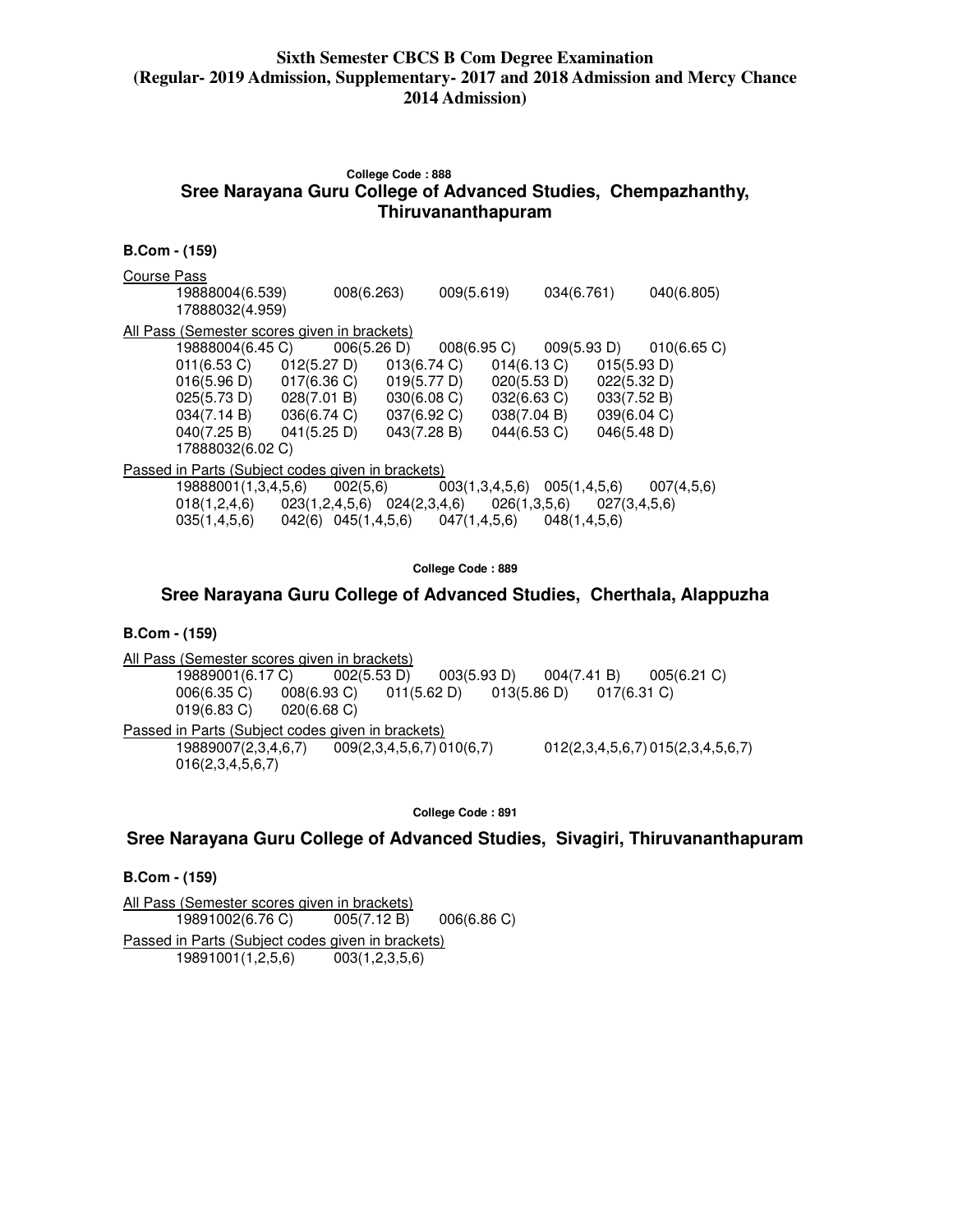#### **College Code : 892**

### **SDV College of Arts & Applied Science, Alappuzha, Alappuzha**

| <b>B.Com - (159)</b> |                                                                                       |             |                  |             |                                             |             |                 |                       |
|----------------------|---------------------------------------------------------------------------------------|-------------|------------------|-------------|---------------------------------------------|-------------|-----------------|-----------------------|
| Course Pass          |                                                                                       |             |                  |             |                                             |             |                 |                       |
|                      | 19892002(6.482)                                                                       | 005(6.046)  |                  | 024(6.287)  |                                             |             | 17892035(5.125) |                       |
|                      | All Pass (Semester scores given in brackets)                                          |             |                  |             |                                             |             |                 |                       |
|                      | 19892001(6.76 C)                                                                      | 002(6.74 C) |                  | 005(5.87 D) |                                             | 007(5.41 D) |                 | $008(5.64 \text{ D})$ |
|                      | $010(5.39 \text{ D})$ $011(5.32 \text{ D})$                                           |             |                  |             | $016(5.27 \text{ D})$ $021(5.15 \text{ D})$ |             | 023(5.96 D)     |                       |
|                      | $024(6.4 \text{ C})$ $026(5.77 \text{ D})$ $029(6.13 \text{ C})$ $031(5.9 \text{ D})$ |             |                  |             |                                             |             | 032(6.27 C)     |                       |
|                      | $033(5.27 \text{ D})$ $034(5.72 \text{ D})$                                           |             | 18892003(5.29 D) |             |                                             | 005(5.56 D) |                 | 012(6.24)             |
|                      | 17892035(5.6 D)                                                                       |             |                  |             |                                             |             |                 |                       |
|                      | <u>Passed in Parts (Subject codes given in brackets)</u>                              |             |                  |             |                                             |             |                 |                       |
|                      | $19892003(4,5,6,7)$ 004(1,3,4,5,6,7) 006(4,6)                                         |             |                  |             |                                             | 012(6,7)    |                 | 013(6,7)              |
|                      | $014(1,3,4,6,7)$ $015(2,3,5,6,7)$ $017(3,4,6,7)$                                      |             |                  |             | $019(2,3,4,6,7)$ $020(2,4,6,7)$             |             |                 |                       |
|                      | $025(6,7)$ 027 $(2,6,7)$                                                              |             | 028(2,4,6,7)     |             | 030(2,3,5,6,7)                              |             | 035(2,6,7)      |                       |
|                      | 18892020(5)                                                                           |             |                  |             |                                             |             |                 |                       |

**College Code : 893** 

### **Muslim Association College of Arts and Science, Panavoor, Thiruvananthapuram**

#### **B.Com - (159)**

| Course Pass |                                                   |          |                       |                                             |             |                  |                |             |
|-------------|---------------------------------------------------|----------|-----------------------|---------------------------------------------|-------------|------------------|----------------|-------------|
|             | 19893004(6.411) 016(6.591)                        |          |                       | 043(6.189)                                  |             | 047(6.188)       |                | 048(6.103)  |
|             | All Pass (Semester scores given in brackets)      |          |                       |                                             |             |                  |                |             |
|             | 19893001(6.46 C)                                  |          |                       | $002(5.66 \text{ D})$ $004(6.58 \text{ C})$ |             | 005(7.02 B)      |                | 006(5.66 D) |
|             | $007(5.66 \text{ D})$ $009(5.96 \text{ D})$       |          |                       | 010(5.77 D)                                 | 012(5.34 D) |                  | $013(6.03)$ C) |             |
|             | $015(5.87 \text{ D})$ $016(6.71 \text{ C})$       |          | $023(6.83)$ C)        |                                             | 024(6.19 C) |                  | 025(6.18 C)    |             |
|             | $030(5.58 \text{ D})$ $032(7.83 \text{ B})$       |          | $034(5.57 \text{ D})$ |                                             | 037(5.82 D) |                  | 038(6.32 C)    |             |
|             | $039(5.75 \text{ D})$ $040(5.86 \text{ D})$       |          | 042(6.35 C)           |                                             | 043(6.6 C)  |                  | $045(6.5)$ C)  |             |
|             | $046(6.62 \text{ C})$ $047(7 \text{ B})$          |          | 048(7.06 B)           |                                             |             | 18893012(5.11 D) |                | 031(5.67 D) |
|             | 17893011(5.86 D)                                  |          |                       |                                             |             |                  |                |             |
|             | Passed in Parts (Subject codes given in brackets) |          |                       |                                             |             |                  |                |             |
|             | 19893003(3,6)                                     | 011(2,6) |                       | 017(6) 018(1,2,3,4,6)                       |             | 019(1,4,5,6)     |                |             |
|             | $020(6)$ $021(6)$ $027(2,3,6)$                    |          |                       | 028(6) 031(2,3,6)                           |             |                  |                |             |
|             | $033(2,6)$ $035(2,3,6)$                           |          |                       | $036(2,3,4,6)$ $041(2,5,6)$                 |             |                  | 044(1,2,5,6)   |             |
|             | 18893013(3)                                       | 014(2,5) |                       | 17893017(2)                                 | 032(2,3)    |                  | 033(2,3,5,6)   |             |
|             | 038(2,3)                                          |          |                       |                                             |             |                  |                |             |
|             |                                                   |          |                       |                                             |             |                  |                |             |

**College Code : 895** 

### **College of Applied Science, Perissery, Alappuzha**

### **B.Com - (159)**  Course Pass 19895002(6.918) 023(7.057) 031(6.916) 039(7.128) 18895018(5.762) All Pass (Semester scores given in brackets) 19895001(6.48 C) 002(7.53 B) 011(6.43 C) 013(6.46 C) 020(6.15 C)<br>022(8.1 A) 023(7.54 B) 024(6.99 C) 025(6.46 C) 027(6.14 C)  $022(8.1 \text{ A})$   $023(7.54 \text{ B})$   $024(6.99 \text{ C})$  029(6.26 C) 030(6.94 C) 031(7.56 B) 033(6.34 C) 037(6.65 C) 038(5.9 D) 039(7.52 B) 040(6.75 C) 042(6.26 C) 043(7.38 B)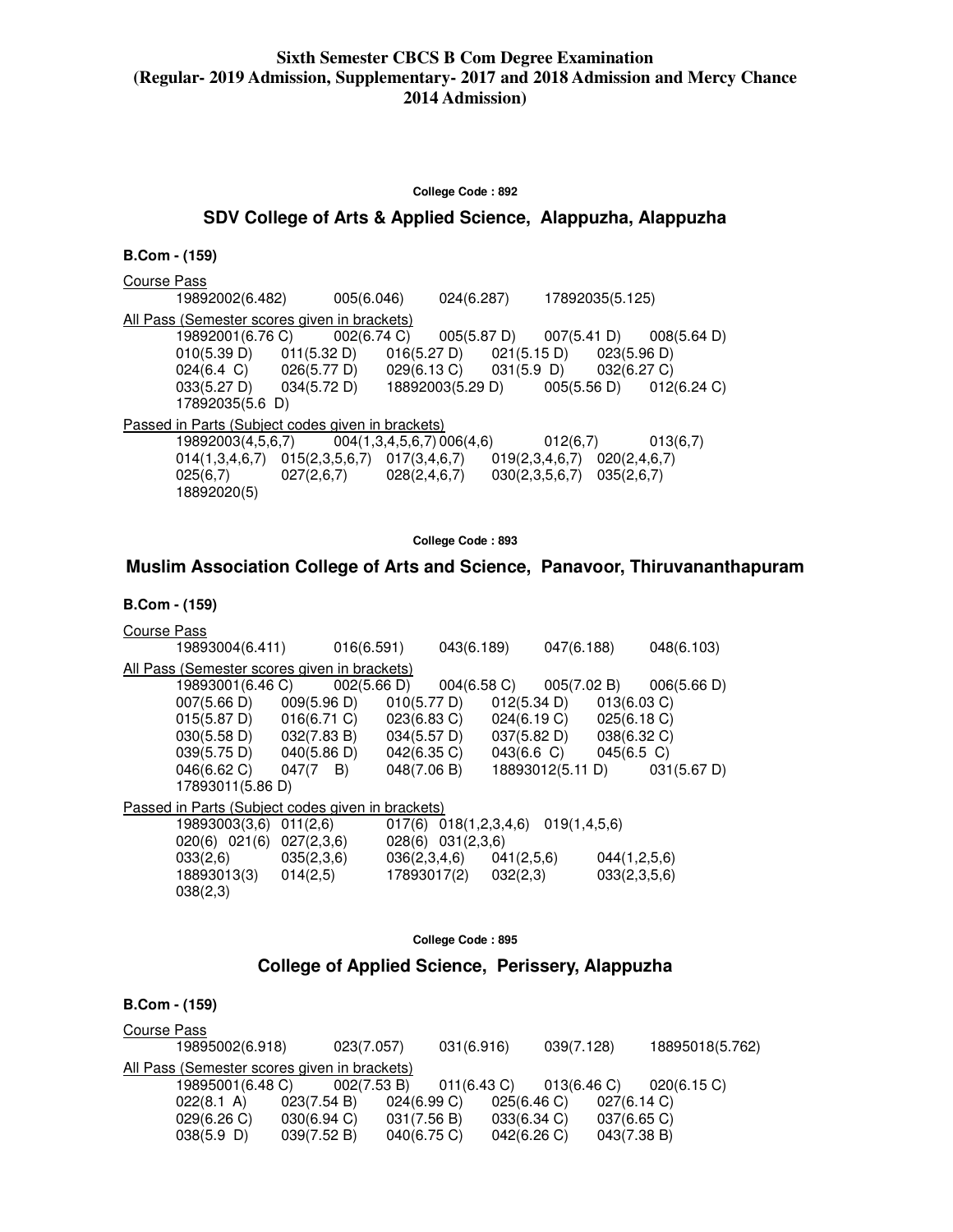19895045(6.33 C) 046(6.72 C) 18895001(6 C) 002(6.47 C) 004(6.54 C) 014(5.94 D) 018(6.57 C) 019(6.25 C) 028(6.06 C) 032(5.67 D) 035(5.9 D) 047(5.88 D) Passed in Parts (Subject codes given in brackets)<br>19895004(2,6,7) 006(1,2,6,7) 007(1,2,6,7) 19895004(2,6,7) 006(1,2,6,7) 007(1,2,6,7) 008(6,7) 009(1,2,6,7) 010(2,3,6,7) 012(2,6,7) 014(1,6,7) 015(1,2,6,7) 016(1,2,3,6,7) 017(1,2,5,6,7) 018(1,2,6,7) 019(1,4,6,7) 021(1,6,7) 026(1,6,7) 028(2,4,5,6,7) 032(1,2,4,5,6,7) 035(1,2,4,5,6,7) 036(2,4,5,6,7) 041(1,2,3,5,6,7) 044(1,2,5,6,7) 047(1,2,5,6,7) 18895009(1,4,7) 030(1) 046(3) 17895012(5)

#### **College Code : 896**

#### **Marian College of Arts and Science, Kazhakuttom, Thiruvananthapuram**

#### **B.Com - (159)**

Course Pass

|                                                                                                              | 19896011(6.380)     012(7.115)    024(7.426)    025(6.613)    028(6.358)          |       |                                                                   |             |                         |               |                              |
|--------------------------------------------------------------------------------------------------------------|-----------------------------------------------------------------------------------|-------|-------------------------------------------------------------------|-------------|-------------------------|---------------|------------------------------|
| 029(8.471) 030(6.855) 033(6.752) 035(7.414) 037(7.686)                                                       |                                                                                   |       |                                                                   |             |                         |               |                              |
| $039(7.562)$ $043(5.875)$ $050(6.742)$ $051(7.193)$                                                          |                                                                                   |       |                                                                   |             |                         |               |                              |
| All Pass (Semester scores given in brackets)                                                                 |                                                                                   |       |                                                                   |             |                         |               |                              |
|                                                                                                              |                                                                                   |       |                                                                   |             |                         |               |                              |
| $010(6.74 \text{ C})$ $011(6.5 \text{ C})$                                                                   |                                                                                   |       | $012(6.99 \text{ C})$ $018(5.56 \text{ D})$ $019(5.75 \text{ D})$ |             |                         |               |                              |
| $020(5.5 \text{ D})$ $022(5.73 \text{ D})$ $024(7.29 \text{ B})$ $025(5.95 \text{ D})$ $027(6.62 \text{ C})$ |                                                                                   |       |                                                                   |             |                         |               |                              |
| 028(7.37 B) 029(8.92 A) 030(6.8 C) 031(7.5 B) 033(7.36 B)                                                    |                                                                                   |       |                                                                   |             |                         |               |                              |
| 035(8.28 A) 037(7.9 B) 038(7.26 B) 039(7.87 B) 040(6.48 C)                                                   |                                                                                   |       |                                                                   |             |                         |               |                              |
| $043(6.88 \text{ C})$ $044(5.85 \text{ D})$ $045(6.25 \text{ C})$                                            |                                                                                   |       |                                                                   |             | 046(6.05 C) 048(7.61 B) |               |                              |
| 049(6.05 C) 050(6.65 C) 051(7.79 B)                                                                          |                                                                                   |       |                                                                   |             |                         |               | 18896005(5.56 D) 006(5.87 D) |
| $017(5.51 \text{ D})$ $032(6.03 \text{ C})$ $033(5.73 \text{ D})$                                            |                                                                                   |       |                                                                   | 038(5.41 D) |                         | $049(5.9)$ D) |                              |
| Passed in Parts (Subject codes given in brackets)                                                            |                                                                                   |       |                                                                   |             |                         |               |                              |
|                                                                                                              | 19896013(1,2,4,6,7) 014(4,6,7) 015(3,4,6,7) 016(3,4,6,7) 017(1,3,4,6,7)           |       |                                                                   |             |                         |               |                              |
|                                                                                                              | $021(6,7)$ $026(3,4)$ $034(2,3,4,5,6,7)$ $036(1,3,4,5,6,7)$ $042(1,3,5,6,7)$      |       |                                                                   |             |                         |               |                              |
|                                                                                                              | $0.052(2,3,4,5,6,7)$ 18896016(1,3,4) $0.40(1,4,6,7)$ $0.046(3,5,6,7)$ 17896014(3) |       |                                                                   |             |                         |               |                              |
| SUSPECTED MALPRACTICE                                                                                        |                                                                                   |       |                                                                   |             |                         |               |                              |
| 19896008() 023()                                                                                             | 032()                                                                             | 047() |                                                                   |             |                         |               |                              |

**College Code : 897** 

**Saraswathi College of Arts and Science , Vilappil, Thiruvananthapuram** 

| B.Com - (159) |  |  |  |
|---------------|--|--|--|
|---------------|--|--|--|

Course Pass 19897001(7.546) 003(6.867) 004(6.709) 005(6.766) 006(7.443)  $009(6.818)$   $019(6.611)$   $023(6.413)$  027(8.098) 030(6.154) 032(6.888) 033(7.855) 035(6.945) 038(7.252) 058(7.236) All Pass (Semester scores given in brackets) 19897001(7.99 B) 003(7.39 B) 004(6.88 C) 005(7.25 B) 006(8 A) 007(6.91 C) 008(6.56 C) 009(7.53 B) 010(6.97 C) 011(5.66 D) 012(6.13 C) 013(5.38 D) 019(7.2 B) 020(5.73 D) 021(6.79 C) 022(5.55 D) 023(6.86 C) 024(6.35 C) 025(7.45 B) 026(7.74 B) 027(8.65 A) 030(6.82 C) 031(6.19 C) 032(7.47 B) 033(8.26 A) 035(6.93 C) 037(6.44 C) 038(7.78 B) 039(6.95 C) 042(7.71 B) 046(6.24 C) 048(6.72 C) 051(7.86 B) 052(5.87 D) 054(6.36 C) 055(5.91 D) 056(6.35 C) 057(6.35 C) 058(8.21 A) 18897029(6.43 C)